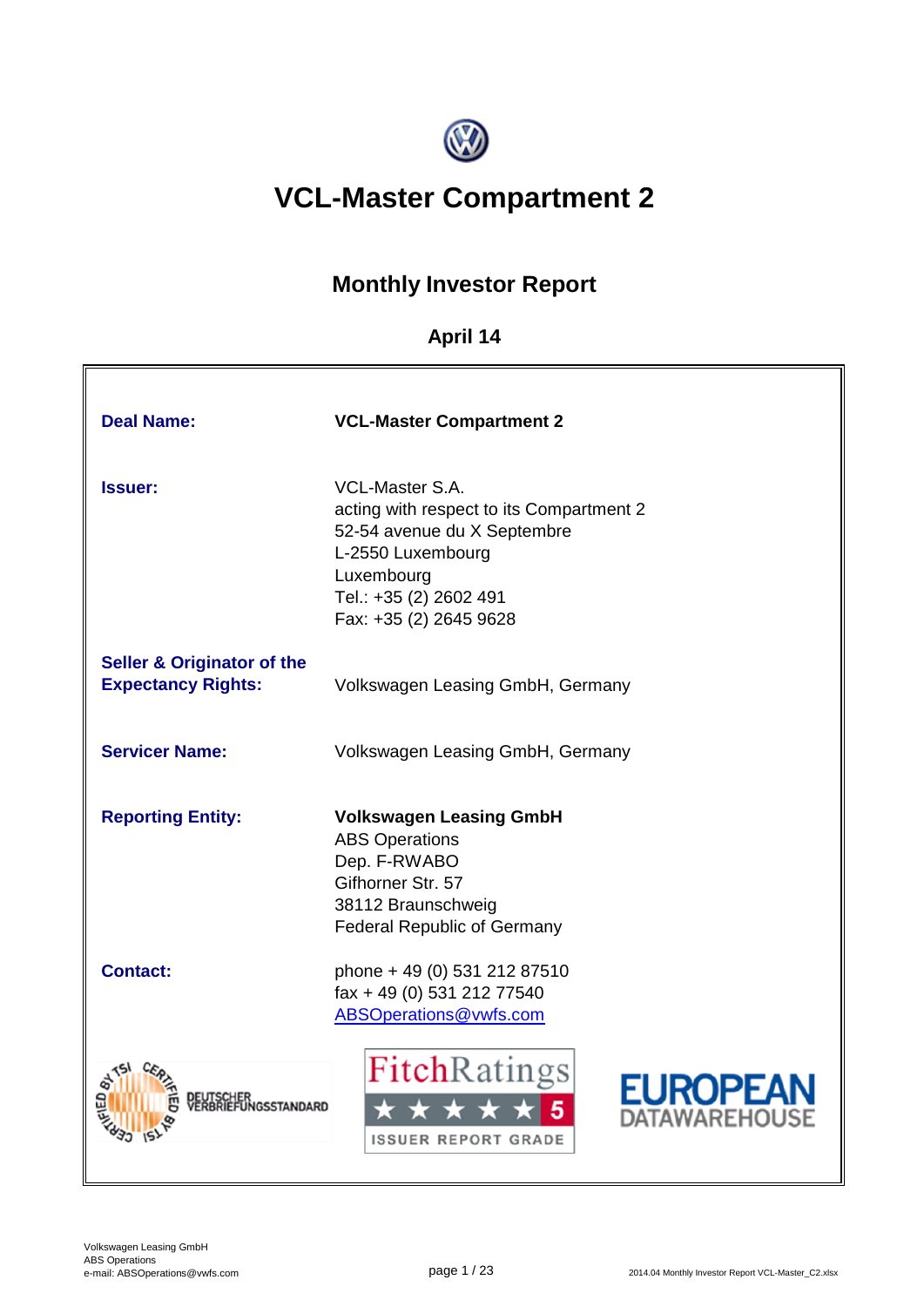

*Date: Period No.: Interest Accrual Period:* **to** (= 32 days) **25.04.2014 27.05.2014 0,2530% 19.05.2014 April 14 27.05.2014 51**

### **Contents**

### *Base Interest Rate (1-Month Euribor):*

| <b>Page</b>    | <b>Table of Contents</b>                                                 |
|----------------|--------------------------------------------------------------------------|
| 1              | Cover                                                                    |
| $\overline{2}$ | Contents                                                                 |
| 3              | <b>Reporting Details</b>                                                 |
| 4              | <b>Parties Overview</b>                                                  |
| 5/6            | <b>Transaction Events &amp; Trigger</b>                                  |
| $\overline{7}$ | <b>Transaction Party Ratings</b>                                         |
| 8              | Information regarding the Notes (I)                                      |
| 9              | Information regarding the Notes (II)                                     |
| 10             | <b>Credit Enhancement</b>                                                |
| 11             | Waterfall                                                                |
| 12             | (Expected) Amortisation Profile                                          |
| 13             | <b>Run Out Schedule</b>                                                  |
| 14             | Information Regarding the Expectancy Rights Pool - Outstanding Contracts |
| 15             | Early Settlements/ Collections                                           |
| $16 - 19$      | Information regarding the Expectancy Rights Pool - Remaining Pool Data   |
| 20/21          | Contracts in Arrears I. *)                                               |
| 22             | Write Offs *                                                             |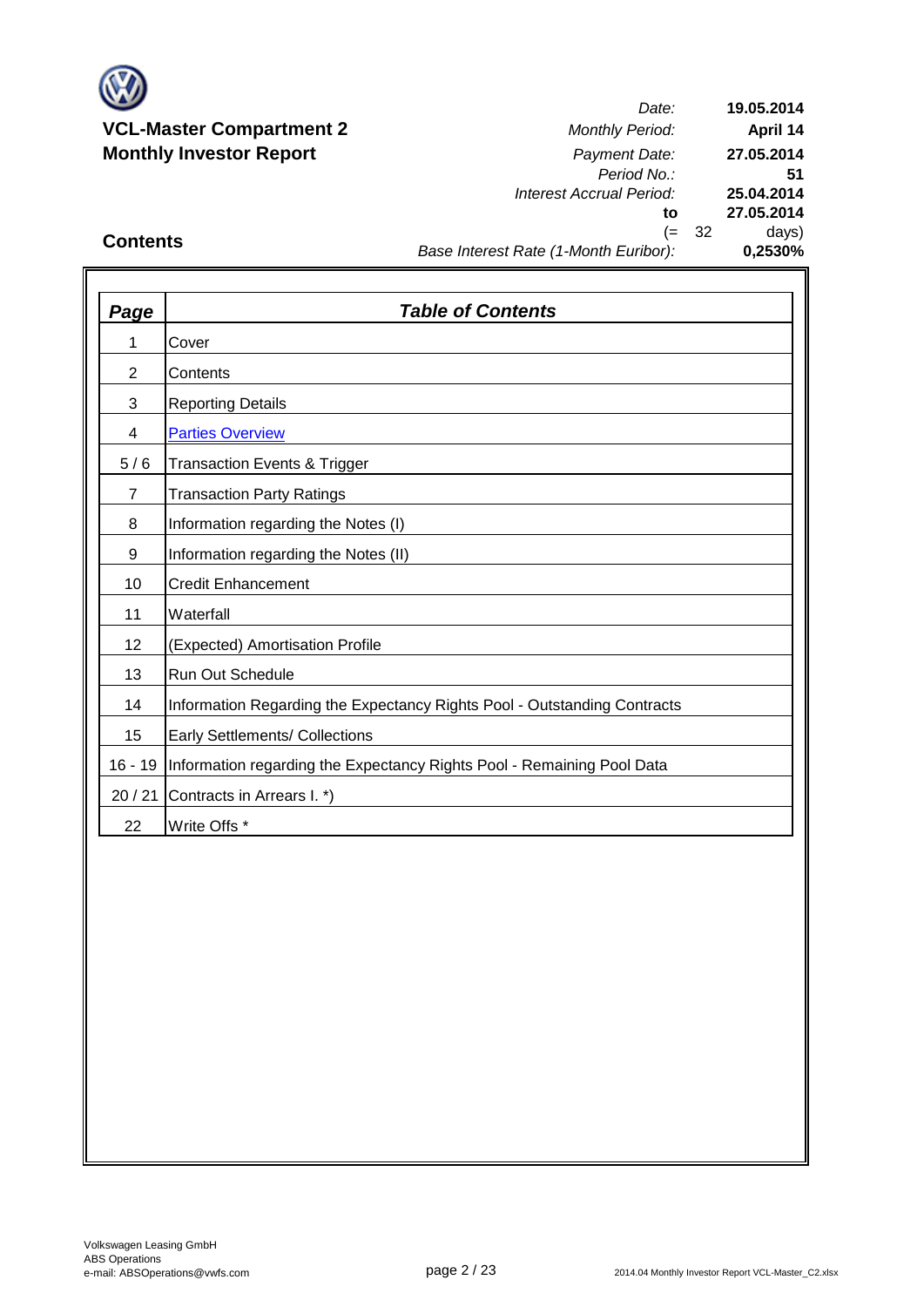| <b>VCL-Master Compartment 2</b><br><b>Monthly Investor Report</b><br><b>Reporting Details</b>                                              |                                            |                |                                                       |                            | Date:<br><b>Monthly Period:</b><br>Payment Date:<br>Period No.:<br>Interest Accrual Period:<br>to<br>32<br>$(=$<br>Base Interest Rate (1-Month Euribor): | 19.05.2014<br>April 14<br>27.05.2014<br>51<br>25.04.2014<br>27.05.2014<br>days)<br>0,2530% |
|--------------------------------------------------------------------------------------------------------------------------------------------|--------------------------------------------|----------------|-------------------------------------------------------|----------------------------|----------------------------------------------------------------------------------------------------------------------------------------------------------|--------------------------------------------------------------------------------------------|
| <b>Initial Cut-Off Date:</b><br><b>Issue Date:</b>                                                                                         |                                            |                | 31.01.2010<br>25.02.2010                              |                            |                                                                                                                                                          |                                                                                            |
| <b>Scheduled Repayment Date as</b><br>of Cut-Off Date:<br><b>Legal Maturity Date:</b>                                                      |                                            |                |                                                       |                            | Payment Date in December 2013<br>Payment Date in September 2020                                                                                          |                                                                                            |
| <b>Reporting Date:</b><br><b>Payment Date:</b><br><b>Monthly Period:</b><br><b>Period No.:</b>                                             | 19.05.2014<br>27.05.2014<br>April 14<br>51 |                |                                                       |                            | 5 days prior to Payment Date<br>(for previous month)<br>25 <sup>th</sup> of each month<br>(for previous month)                                           |                                                                                            |
| <b>Collection Period:</b><br><b>Interest Accrual Period</b><br><b>Days Accrued:</b><br><b>Note Payment Period:</b><br><b>Days Accrued:</b> | from<br>from<br>from                       | $($ =<br>$($ = | 01.04.2014<br>25.04.2014<br>32<br>25.04.2014 to<br>32 | to<br>to<br>days)<br>days) | 30.04.2014<br>27.05.2014<br>27.05.2014                                                                                                                   |                                                                                            |
|                                                                                                                                            |                                            |                |                                                       |                            |                                                                                                                                                          |                                                                                            |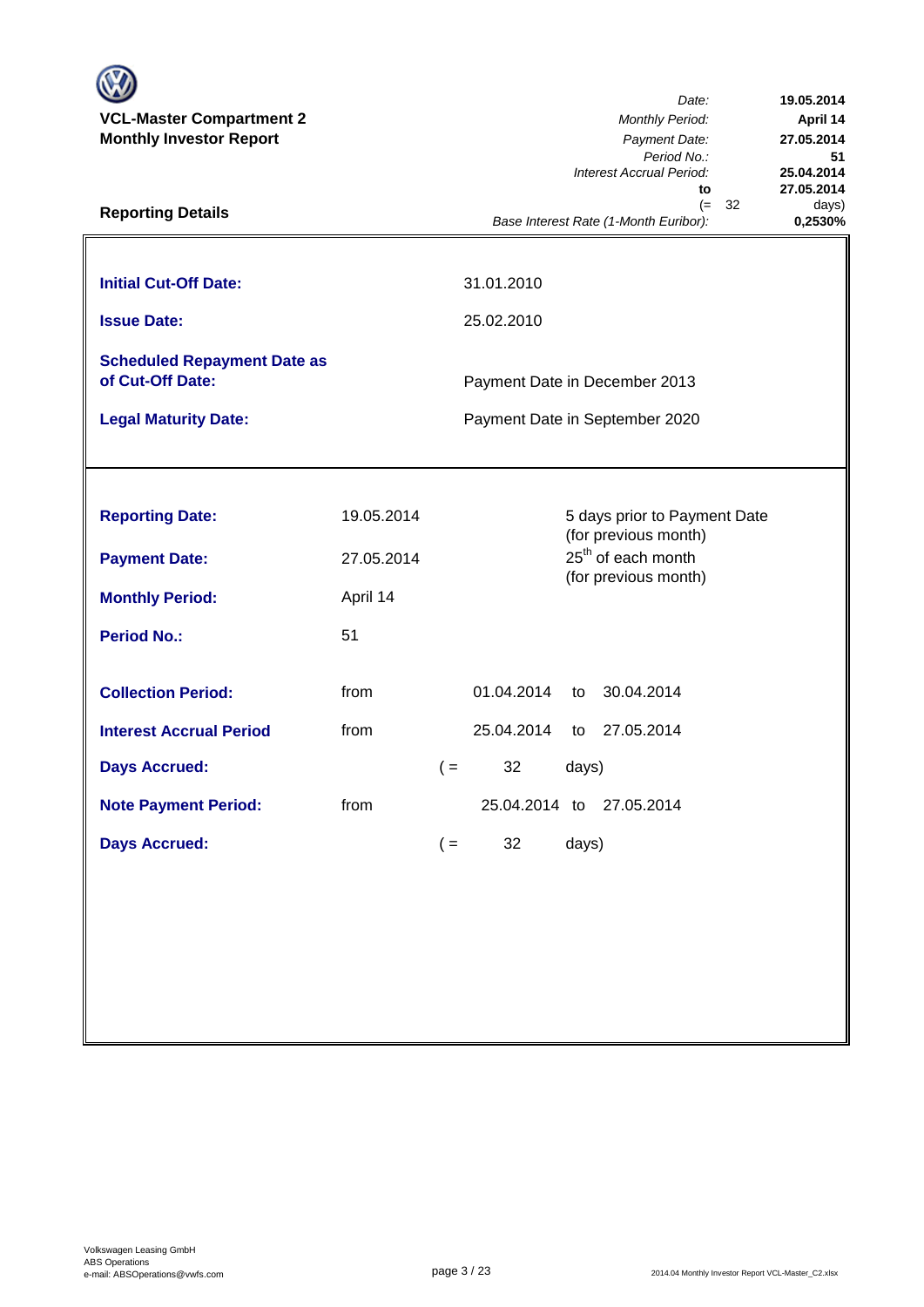

#### **Parties Overview**

*Reporting Date:* **19.05.2014** *Period No.:* **51** *Interest Accrual Period:* **25.04.2014**

**27.05.2014 32**

*Base Interest Rate (1-Month Euribor):* **0,2530%**

| <b>Lead Manager:</b>                                              | <b>HSBC Bank plc</b><br>8 Canada Square<br>London E14 5HQ<br>United Kingdom<br>Email: ctla.securitisation@hsbc.com                                                                                             | <b>Security Trustee/</b><br><b>Process Agent:</b> | <b>Wilmington Trust SP</b><br>Services (Frankfurt) GmbH<br>Steinweg 3-5<br>60313 Frankfurt am Main<br>Germany<br>fax +49 (0) 69 2992 5387                                                                                                    |
|-------------------------------------------------------------------|----------------------------------------------------------------------------------------------------------------------------------------------------------------------------------------------------------------|---------------------------------------------------|----------------------------------------------------------------------------------------------------------------------------------------------------------------------------------------------------------------------------------------------|
| <b>In-House Structuring:</b>                                      | Volkswagen Bank GmbH<br>Gifhorner Str. 57<br>38112 Braunschweig                                                                                                                                                |                                                   | email: fradirectors@wilmingtontrust.com                                                                                                                                                                                                      |
|                                                                   | Germany<br>email: abs.structuring@vwfs.com                                                                                                                                                                     | <b>Data Protection</b><br>Trustee:                | Volkswagen Bank GmbH<br>Gifhorner Straße 57<br>38112 Braunschweig                                                                                                                                                                            |
| <b>Account Bank/</b><br><b>Paying Agent:</b>                      | <b>BNY Mellon</b><br>One Canada Square<br>London E14 5AL<br>United Kingdom                                                                                                                                     |                                                   | Germany<br>email: ABSOperations@vwfs.com<br>fax: +49 (0) 531 212 7 23 67                                                                                                                                                                     |
| <b>Calculation Agent/</b><br><b>Interest Determination Agent:</b> | Email: luke.ashby@bnymellon.com<br><b>HSBC Bank plc</b><br>8 Canada Square<br>London E14 5HQ<br>United Kingdom<br>Email: ctla.securitisation@hsbc.com                                                          | <b>Clearing Systems:</b>                          | <b>Clearstream Banking S.A.</b><br>42 Avenue JF Kennedy<br>L-1885 Luxembourg<br>Luxembourg<br>email: web@clearstream.com                                                                                                                     |
| <b>Swap Counterparties:</b>                                       | <b>HSBC Bank plc</b><br>8 Canada Square<br>London E14 5HQ<br>United Kingdom<br>Email: ctla.securitisation@hsbc.com                                                                                             |                                                   | Euroclear Banking S.A./ N.V.<br>1 Boulevard du Roi Albert II.<br>B-1210 Brussels<br>Belgium<br>tel.: +32 (0)2 326 1211                                                                                                                       |
|                                                                   | Landesbank Hessen-Thüringen GZ<br>Ürdinger Straße 88<br>40474 Düsseldorf<br>Germany<br>Email: OTCconfirmations@helaba.de                                                                                       | <b>Rating Agencies:</b>                           | <b>Fitch Ratings Limited</b><br>Attn.: Structured Finance Surveillance<br>4th Floor, 101 Finsbury Pavement<br>London EC2A 1RS<br>United Kingdom<br>fax. +44 (20) 7417 6262<br>email: abssurveillance@fitchratings.com                        |
| <b>Corporate Services</b><br>Provider:                            | <b>Wilmington Trust SP Services</b><br>(Luxembourg) S.A.<br>52-54 avenue du X Septembre<br>L-2550 Luxembourg<br>Luxembourg<br>email: VCL@WilmingtonTrust.com<br>fax: (+352) 2645 9628<br>tel.: (+352) 2602 491 |                                                   | <b>Standard &amp; Poor's Ratings Group</b><br>Attn.: Structured Finance<br>Standard & Poor's Ratings Services<br>20 Canada Square<br>Canary Wharf<br>London E14 5LH<br>United Kingdom<br>email: ABSeuropeansurveillance@standardandpoors.com |
| Servicer:                                                         | <b>Volkswagen Leasing GmbH</b><br>Gifhorner Str. 57<br>38112 Braunschweig<br>Germany<br>email: ABSOperations@vwfs.com<br>fax + 49 (0) 531 212 77540<br>tel.: +49 (0) 531 212 84952                             |                                                   |                                                                                                                                                                                                                                              |
|                                                                   |                                                                                                                                                                                                                |                                                   |                                                                                                                                                                                                                                              |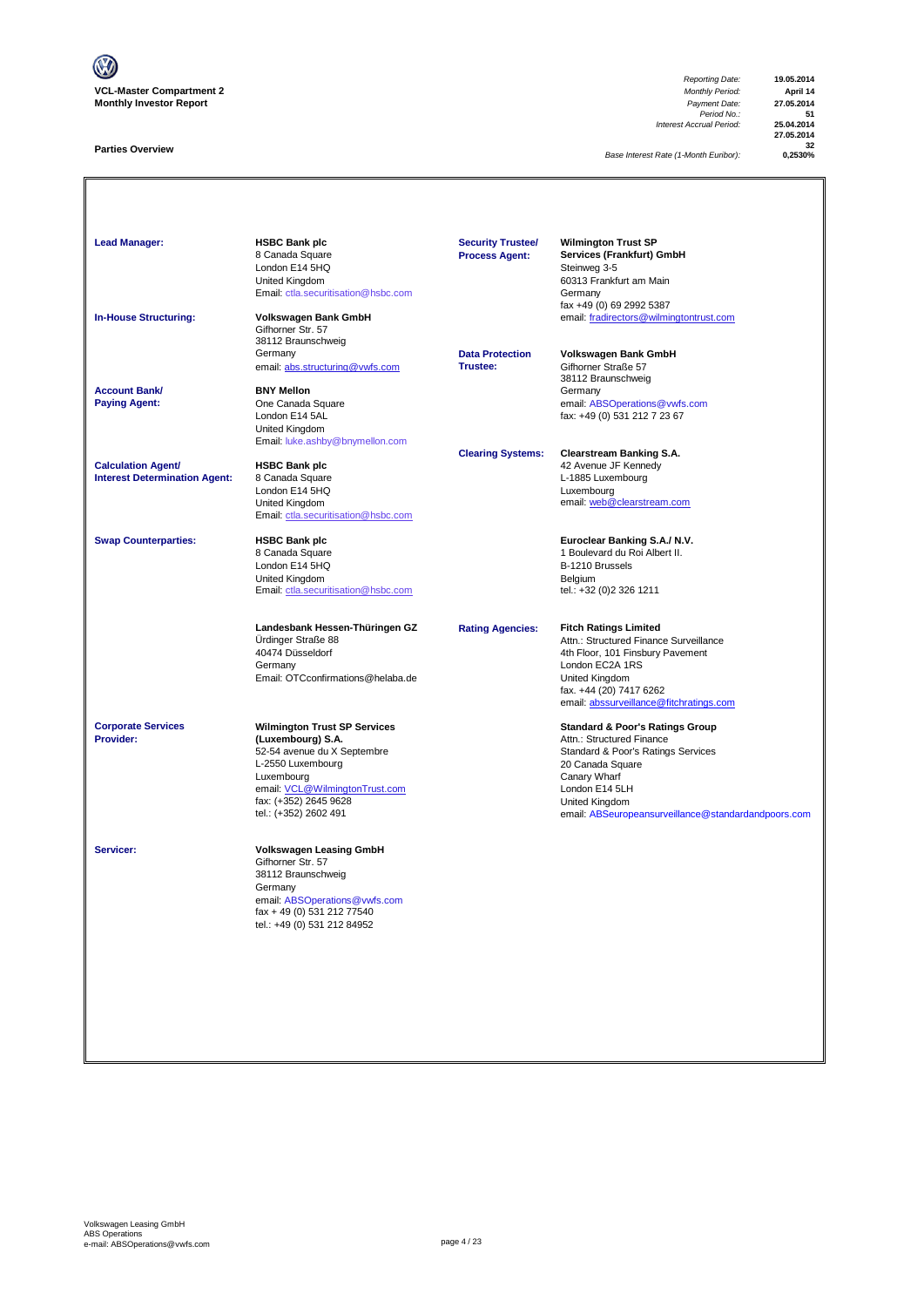| <b>VCL-Master Compartment 2</b><br><b>Monthly Investor Report</b>                                                             |                                     |                |                                                                         | Date:<br><b>Monthly Period:</b><br>Payment Date:<br>Period No.:<br>Interest Accrual Period: | 19.05.2014<br>April 14<br>27.05.2014<br>51<br>25.04.2014 |
|-------------------------------------------------------------------------------------------------------------------------------|-------------------------------------|----------------|-------------------------------------------------------------------------|---------------------------------------------------------------------------------------------|----------------------------------------------------------|
| <b>Transaction Events &amp; Trigger</b>                                                                                       |                                     |                |                                                                         | to                                                                                          | 27.05.2014                                               |
| *N.B.: many of the Trigger criteria are determined by the performance of VCL Master S.A. Compartment 1                        |                                     |                |                                                                         |                                                                                             |                                                          |
| <b>Revolving Period</b>                                                                                                       |                                     |                |                                                                         |                                                                                             |                                                          |
| Expiration Date Date of Revolving Period (C2)                                                                                 | 25.09.2014                          |                | (i.e. the last Purchase of additional Exp. Rights occurs on 25.09.2014) |                                                                                             |                                                          |
| Date of occurance of an Early Amortisation Event                                                                              | not in effect                       |                |                                                                         |                                                                                             |                                                          |
| Compartment 1 Revolving Period                                                                                                | 25.09.2014                          |                |                                                                         |                                                                                             |                                                          |
| <b>Accumulation Account Balance</b>                                                                                           |                                     |                |                                                                         |                                                                                             |                                                          |
|                                                                                                                               |                                     |                | <b>Account Balance</b>                                                  |                                                                                             |                                                          |
| Funds not yet invested for the Purchase of Additional Expectancy Rights                                                       | <b>Reporting Period</b><br>April 14 |                |                                                                         | 66.308.087,65                                                                               | in %<br>5,34%                                            |
| (Accumulation Account Balance)                                                                                                | March 14                            |                |                                                                         | 53.132.431,27                                                                               | 4,25%                                                    |
|                                                                                                                               | February 14                         |                |                                                                         | 53.132.431,27                                                                               | 4,21%                                                    |
| Trigger of VCL Master S.A. Compartment 1<br><b>Dynamic Net Loss Ratio</b><br><b>Reporting Period</b>                          | in %                                | > 0,4%         | $\geq 1,0\%$                                                            | $\geq 2.0\%$                                                                                | $\geq 2.8\%$                                             |
| February 14                                                                                                                   | 0,02024%                            | No             | No                                                                      | No                                                                                          | No                                                       |
| March 14                                                                                                                      | 0,01119%                            | No             | No                                                                      | No                                                                                          | No                                                       |
| April 14                                                                                                                      | 0.02253%                            | No             | No                                                                      | No                                                                                          | No                                                       |
| <b>Cumulative Net Loss Ratio</b>                                                                                              |                                     |                |                                                                         |                                                                                             |                                                          |
| <b>Reporting Period</b>                                                                                                       | in %                                | > 0,45%        | $\geq 1,2\%$                                                            | $\geq 1,75\%$                                                                               | $\geq 2,25\%$                                            |
| February 14<br>March 14                                                                                                       | 0,08145%<br>0,08136%                | No<br>No       | No<br>No                                                                | No<br>No                                                                                    | No<br>No                                                 |
| April 14                                                                                                                      | 0,08331%                            | No             | No                                                                      | No                                                                                          | No                                                       |
| Late delingency ratio                                                                                                         | 0,31009%                            |                |                                                                         |                                                                                             |                                                          |
| Discounted balance of all initial and additional assets                                                                       |                                     |                |                                                                         |                                                                                             | 8.999.940.998,11                                         |
| Discounted balance as of the previous period                                                                                  |                                     |                |                                                                         |                                                                                             | 1.346.434.171,27                                         |
| Weighted average seasoning (before top-up/tap-up)                                                                             |                                     | 9,52           |                                                                         |                                                                                             |                                                          |
| <b>Enforcement Event</b>                                                                                                      |                                     |                |                                                                         |                                                                                             |                                                          |
| Enforcement event                                                                                                             |                                     |                | No                                                                      |                                                                                             |                                                          |
| <b>Credit enhancement increase condition</b>                                                                                  |                                     |                |                                                                         |                                                                                             |                                                          |
| a) the dynamic net loss ratio for three consecutive payment dates exeeds and                                                  |                                     |                |                                                                         |                                                                                             |                                                          |
| (i) if weighted average seasoning is less or equal 12 months                                                                  |                                     | 0,40%          | <b>No</b>                                                               |                                                                                             |                                                          |
| (ii) if weighted average seasoning is between 13 - 24 months<br>(iii) if weighted average seasoning is between 25 - 36 months |                                     | 1,00%<br>2,00% | No<br><b>No</b>                                                         |                                                                                             |                                                          |
| (iv) if weighted average seasoning is > 36 months                                                                             |                                     | 2,80%          | <b>No</b>                                                               |                                                                                             |                                                          |
|                                                                                                                               |                                     |                |                                                                         |                                                                                             |                                                          |
| b) the cumulative net loss ratio for three consecutive payment dates exeeds and                                               |                                     |                |                                                                         |                                                                                             |                                                          |
| (i) if weighted average seasoning is less or equal 12 months<br>(ii) if weighted average seasoning is between 13 - 24 months  |                                     | 0,45%<br>1,20% | No<br><b>No</b>                                                         |                                                                                             |                                                          |
| (iii) if weighted average seasoning is between 25 - 36 months<br>(iv) if weighted average seasoning is > 36 months            |                                     | 1,75%<br>2,25% | <b>No</b><br><b>No</b>                                                  |                                                                                             |                                                          |
| c) the late delinquency ratio exeeds 3% at any payment date                                                                   |                                     |                | <b>No</b>                                                               |                                                                                             |                                                          |
| d) the occurence of a servicer replacement event                                                                              |                                     |                | <b>No</b>                                                               |                                                                                             |                                                          |
| e) the occurence of an insolvency event with respect to VWL                                                                   |                                     |                | No                                                                      |                                                                                             |                                                          |
| f) the cash collateral account does not contain the compartment 1 specified general cash collateral account balance           |                                     |                | <b>No</b>                                                               |                                                                                             |                                                          |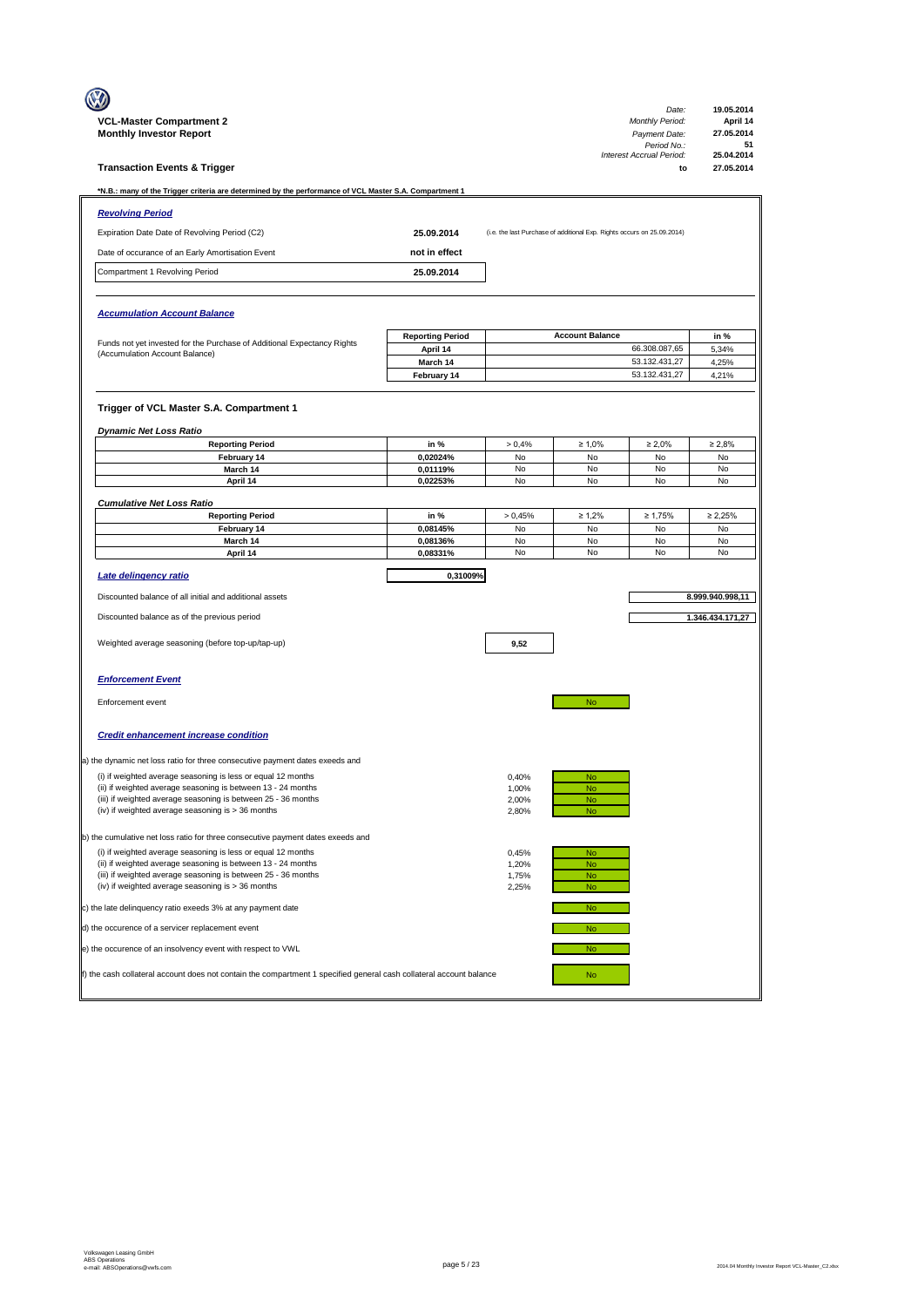| VCL-Master Compartment 2                                                                                                                                                                                                                                                                                    |                                          |                                                       |                                 | Date:<br><b>Monthly Period:</b>         | 19.05.2014<br>April 14 |
|-------------------------------------------------------------------------------------------------------------------------------------------------------------------------------------------------------------------------------------------------------------------------------------------------------------|------------------------------------------|-------------------------------------------------------|---------------------------------|-----------------------------------------|------------------------|
| <b>Monthly Investor Report</b>                                                                                                                                                                                                                                                                              |                                          |                                                       |                                 | Payment Date:                           | 27.05.2014             |
|                                                                                                                                                                                                                                                                                                             |                                          |                                                       |                                 | Period No.:<br>Interest Accrual Period: | 51<br>25.04.2014       |
| <b>Transaction Events &amp; Trigger</b>                                                                                                                                                                                                                                                                     |                                          |                                                       |                                 | to                                      | 27.05.2014             |
|                                                                                                                                                                                                                                                                                                             |                                          |                                                       |                                 |                                         |                        |
| *N.B.: many of the Trigger criteria are determined by the performance of VCL Master S.A. Compartment 1                                                                                                                                                                                                      |                                          |                                                       |                                 |                                         |                        |
| <b>German Trade Tax</b>                                                                                                                                                                                                                                                                                     |                                          |                                                       |                                 |                                         |                        |
| German Trade Tax Increase Event has occured                                                                                                                                                                                                                                                                 |                                          |                                                       | <b>No</b>                       |                                         |                        |
|                                                                                                                                                                                                                                                                                                             |                                          |                                                       |                                 |                                         |                        |
| German Trade Tax Decrease Event has occured                                                                                                                                                                                                                                                                 |                                          |                                                       | <b>No</b>                       |                                         |                        |
| Current German Trade Tax Level (Hebesatz)                                                                                                                                                                                                                                                                   |                                          |                                                       | 450%                            |                                         |                        |
| German Trade Tax Increase-/ Decrease Amount                                                                                                                                                                                                                                                                 |                                          |                                                       |                                 |                                         |                        |
|                                                                                                                                                                                                                                                                                                             |                                          |                                                       |                                 |                                         |                        |
|                                                                                                                                                                                                                                                                                                             |                                          |                                                       |                                 |                                         |                        |
| <b>Early Amortisation Event</b>                                                                                                                                                                                                                                                                             |                                          |                                                       |                                 |                                         |                        |
| Early Amortisation Event in effect?                                                                                                                                                                                                                                                                         |                                          |                                                       |                                 |                                         |                        |
| (i) Occurence of a Foreclosure Event                                                                                                                                                                                                                                                                        |                                          |                                                       | <b>No</b>                       |                                         |                        |
|                                                                                                                                                                                                                                                                                                             |                                          |                                                       |                                 |                                         |                        |
| (ii) Compartment 1 Accumulation Account Balance > 10% of Total discounted Lease Receivables on two consecutive months                                                                                                                                                                                       |                                          |                                                       | <b>No</b>                       |                                         |                        |
| (iii) Compartment 2 Accumulation Account Balance > 10% of Total discounted Expectancy Rights on three consecutive                                                                                                                                                                                           |                                          |                                                       |                                 |                                         |                        |
| months                                                                                                                                                                                                                                                                                                      |                                          |                                                       | <b>No</b>                       |                                         |                        |
| (v) In case of Default/Termination Event: Failure to replace Swap Counterparty or failure to post Collatereal by Swap                                                                                                                                                                                       |                                          |                                                       |                                 |                                         |                        |
| Counterparty                                                                                                                                                                                                                                                                                                |                                          |                                                       | <b>No</b>                       |                                         |                        |
|                                                                                                                                                                                                                                                                                                             |                                          |                                                       |                                 |                                         |                        |
| <b>Consumer Contracts with km-settlements</b>                                                                                                                                                                                                                                                               |                                          |                                                       |                                 |                                         |                        |
|                                                                                                                                                                                                                                                                                                             |                                          |                                                       |                                 |                                         |                        |
| Kilometer Settlement Reserve in effect ?                                                                                                                                                                                                                                                                    |                                          |                                                       | <b>No</b>                       |                                         |                        |
|                                                                                                                                                                                                                                                                                                             |                                          |                                                       |                                 |                                         |                        |
| Number of Contracts                                                                                                                                                                                                                                                                                         | 6.941                                    |                                                       |                                 |                                         |                        |
| Nominal Lease Balance                                                                                                                                                                                                                                                                                       | 87.967.817,57 €                          |                                                       |                                 |                                         |                        |
| Discounted Lease Balance (DLB)                                                                                                                                                                                                                                                                              | 78.761.943,62 €                          |                                                       |                                 |                                         |                        |
| % of DLB                                                                                                                                                                                                                                                                                                    | 6,35%                                    |                                                       |                                 |                                         |                        |
| Lease Balance we have seen in the past (excluding the current month). This is because the "Maximum Discounted Lease Balance" must not include the current period as it is<br>an input parameter for the waterfall calculation (which has to take place before any Top-Up can occur for the current period). |                                          |                                                       |                                 |                                         |                        |
| <b>Clean-Up Call Condition</b>                                                                                                                                                                                                                                                                              |                                          |                                                       |                                 |                                         |                        |
|                                                                                                                                                                                                                                                                                                             |                                          |                                                       |                                 |                                         |                        |
| Clean-Up @                                                                                                                                                                                                                                                                                                  | 10,00%                                   |                                                       |                                 |                                         |                        |
| <b>Current Percentage</b>                                                                                                                                                                                                                                                                                   | 287,92%                                  |                                                       |                                 |                                         |                        |
| Aggregate Discounted Expectancy Rights Balance<br>Initial Discounted Expectancy Rights Balance                                                                                                                                                                                                              | 1.241.119.218,06 €<br>431.057.042,44 €   |                                                       |                                 |                                         |                        |
|                                                                                                                                                                                                                                                                                                             |                                          |                                                       |                                 |                                         |                        |
| Fulfilled when the Aggregate Discounted Expectancy Rights Balance is                                                                                                                                                                                                                                        |                                          |                                                       |                                 |                                         |                        |
| less than 10 per cent. of the Initial Discounted Expectancy<br>Rights Balance provided that all payment obligations under the                                                                                                                                                                               |                                          |                                                       |                                 |                                         |                        |
| Compartment 2 Notes will be thereby fulfilled                                                                                                                                                                                                                                                               |                                          |                                                       |                                 |                                         |                        |
|                                                                                                                                                                                                                                                                                                             |                                          |                                                       |                                 |                                         |                        |
|                                                                                                                                                                                                                                                                                                             |                                          |                                                       |                                 |                                         |                        |
| <b>Repurchase of Receivables</b>                                                                                                                                                                                                                                                                            |                                          |                                                       |                                 |                                         |                        |
|                                                                                                                                                                                                                                                                                                             |                                          |                                                       |                                 |                                         |                        |
|                                                                                                                                                                                                                                                                                                             | Number of contracts                      | Outstanding                                           | <b>Re-Purchase Price</b>        |                                         |                        |
| <b>Current Period</b>                                                                                                                                                                                                                                                                                       | $\sim$                                   | <b>Discounted Balance</b><br>$\overline{\phantom{a}}$ |                                 |                                         |                        |
| Previous Periods                                                                                                                                                                                                                                                                                            | $\sim$                                   | $\sim$                                                | $\sim$<br>$\sim$                |                                         |                        |
| Total                                                                                                                                                                                                                                                                                                       | $\overline{\phantom{a}}$                 | $\sim$                                                | $\overline{\phantom{a}}$        |                                         |                        |
|                                                                                                                                                                                                                                                                                                             |                                          |                                                       |                                 |                                         |                        |
| <b>Transaction Party Replacements</b>                                                                                                                                                                                                                                                                       |                                          |                                                       |                                 |                                         |                        |
|                                                                                                                                                                                                                                                                                                             |                                          |                                                       |                                 |                                         |                        |
| <b>Capacity of Transaction Party</b>                                                                                                                                                                                                                                                                        | Date of Replacement                      | <b>Reason for</b><br>Replacement                      | <b>Replaced Party</b>           | <b>Replaced by</b>                      |                        |
| Account Bank                                                                                                                                                                                                                                                                                                | 26.11.2012 Renewal                       |                                                       | <b>HSBC</b>                     | <b>BNY</b>                              |                        |
| Subloan Lender<br>Swap-Counterparty Series 2010-1                                                                                                                                                                                                                                                           | 26.11.2012 Renewal<br>26.11.2012 Renewal |                                                       | <b>VIPS</b><br><b>BBVA</b>      | <b>VW Bank</b><br>Credit Agricole       |                        |
| Swap-Counterparty Series 2010-2                                                                                                                                                                                                                                                                             | 26.11.2012                               | Renewal                                               | <b>BBVA</b>                     | Commerzbank                             |                        |
| Swap-Counterparty Series 2010-4<br>Swap-Counterparty Series 2010-3                                                                                                                                                                                                                                          | 26.11.2012 Renewal                       | 27.12.2012 Downgrade                                  | BBVA and DZ Bank<br><b>BBVA</b> | Commerzbank<br>Helaba                   |                        |
| Swap-Counterparty Series 2010-1<br>Swap-Counterparty Series 2010-2                                                                                                                                                                                                                                          | 25.09.2013 Renewal<br>25.09.2013 Renewal |                                                       | Credit Agricole<br>Commerzbank  | <b>HSBC</b><br><b>HSBC</b>              |                        |
| Swap-Counterparty Series 2010-4                                                                                                                                                                                                                                                                             | 25.09.2013 Renewal                       |                                                       | Commerzbank                     | <b>HSBC</b>                             |                        |
| Swap-Counterparty Series 2013-1                                                                                                                                                                                                                                                                             | 25.09.2013 Renewal                       |                                                       | Scotiabank                      | <b>HSBC</b>                             |                        |
|                                                                                                                                                                                                                                                                                                             |                                          |                                                       |                                 |                                         |                        |
|                                                                                                                                                                                                                                                                                                             |                                          |                                                       |                                 |                                         |                        |
|                                                                                                                                                                                                                                                                                                             |                                          |                                                       |                                 |                                         |                        |
|                                                                                                                                                                                                                                                                                                             |                                          |                                                       |                                 |                                         |                        |
|                                                                                                                                                                                                                                                                                                             |                                          |                                                       |                                 |                                         |                        |
|                                                                                                                                                                                                                                                                                                             |                                          |                                                       |                                 |                                         |                        |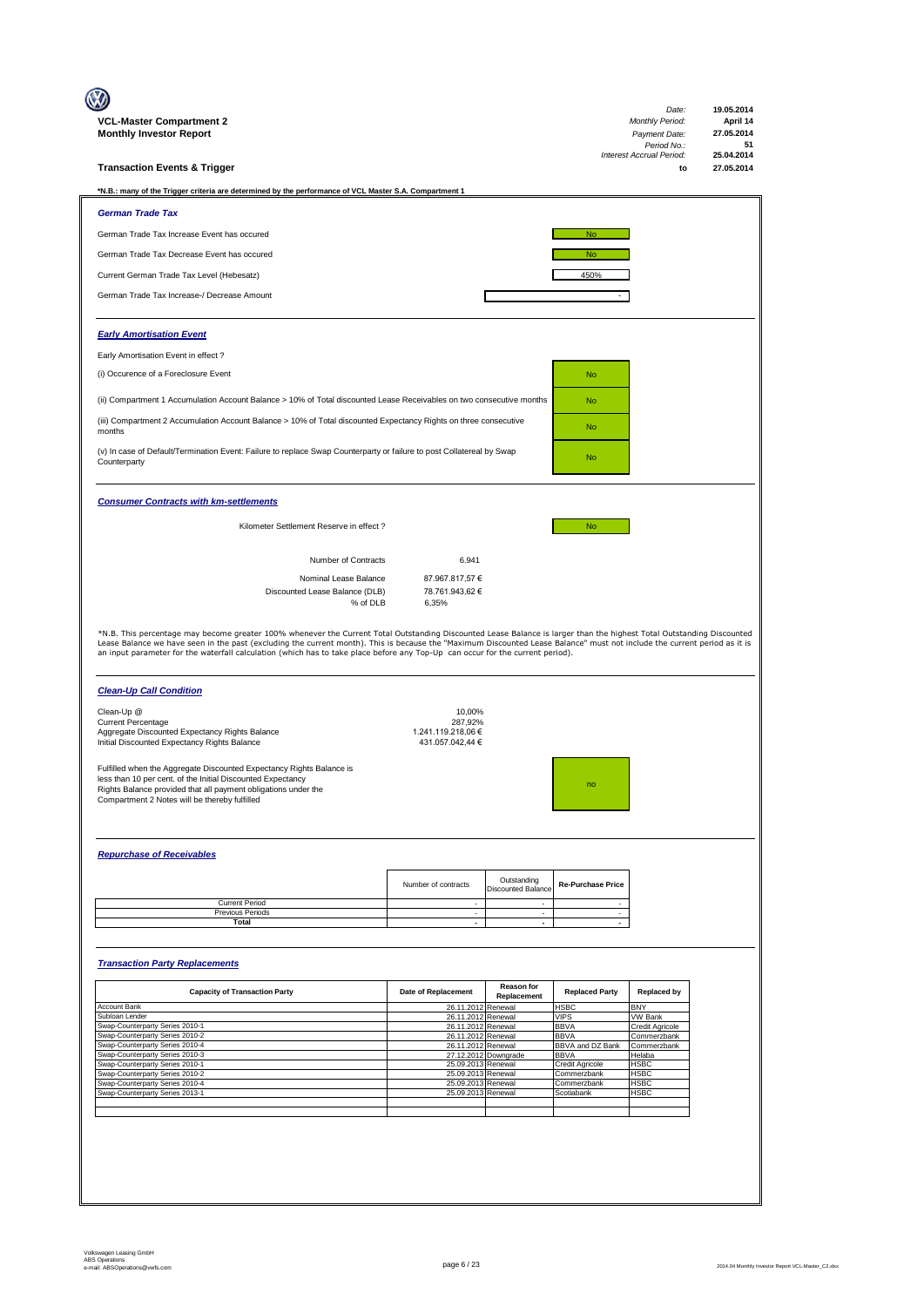

**Transaction Party Ratings**

| <b>Rating Information on relevant Transaction Parties</b>                                                           |                        |                                                         |                                                                                                                                                                                                                                                         |              |              |          |              |              |          |                  |                                             |                |
|---------------------------------------------------------------------------------------------------------------------|------------------------|---------------------------------------------------------|---------------------------------------------------------------------------------------------------------------------------------------------------------------------------------------------------------------------------------------------------------|--------------|--------------|----------|--------------|--------------|----------|------------------|---------------------------------------------|----------------|
|                                                                                                                     |                        | Fitch                                                   |                                                                                                                                                                                                                                                         |              | Moody's      |          |              | <b>DBRS</b>  |          |                  | S&P                                         |                |
|                                                                                                                     | <b>Long Term</b>       | <b>Short Term</b>                                       | <b>Outlook</b>                                                                                                                                                                                                                                          | Long Term    | Short Term   | Outlook  | Long Term    | Short Term   | Outlook  | <b>Long Term</b> | <b>Short Term</b>                           | <b>Outlook</b> |
| <b>Account Bank:</b>                                                                                                |                        |                                                         |                                                                                                                                                                                                                                                         |              |              |          |              |              |          |                  |                                             |                |
| <b>BNY Mellon</b><br><b>Current Rating</b>                                                                          | AA-                    | $F1+$                                                   | Stable                                                                                                                                                                                                                                                  | A1           | $P-1$        | Stable   |              |              |          | $A+$             | A-1                                         | Negative       |
|                                                                                                                     |                        | F <sub>1</sub>                                          |                                                                                                                                                                                                                                                         |              |              |          |              |              |          |                  |                                             |                |
| <b>Minimum required Rating</b><br>(if no short term Rating available, the higher long<br>term rating is applicable) | n.a.<br>n.a.           | n.a.                                                    |                                                                                                                                                                                                                                                         | n.a.<br>n.a. | n.a.<br>n.a. |          | n.a.<br>n.a. | n.a.<br>n.a. |          | n.a.<br>n.a.     | A-1<br>n.a.                                 |                |
|                                                                                                                     |                        |                                                         |                                                                                                                                                                                                                                                         |              |              |          |              |              |          |                  |                                             |                |
|                                                                                                                     |                        |                                                         |                                                                                                                                                                                                                                                         |              |              |          |              |              |          |                  |                                             |                |
|                                                                                                                     |                        |                                                         | f the Account Bank ceases to have the Account Bank Required Rating it shall, at its own cost,                                                                                                                                                           |              |              |          |              |              |          |                  | Required<br>Rating:                         |                |
|                                                                                                                     |                        | (ii) provide a guarantee from an Eligible Guarantor, or | (i) transfer the accounts to an Eligible Collateral Bank, or                                                                                                                                                                                            |              |              |          |              |              |          |                  | fulfilled                                   |                |
|                                                                                                                     |                        |                                                         | (iii) take any other action in order to maintain the rating of the Notes.<br>f none of the measures is taken within a given timespan, the Issuer may enter into new banking arrangements at its own initiative with another Account Bank.               |              |              |          |              |              |          |                  |                                             |                |
|                                                                                                                     |                        |                                                         | (Please refer to the Prospectus for a complete description of the mechanism)                                                                                                                                                                            |              |              |          |              |              |          |                  |                                             |                |
| <b>Swap Counterparty:</b>                                                                                           |                        | Fitch - Rating                                          |                                                                                                                                                                                                                                                         |              |              |          |              |              |          |                  |                                             |                |
| <b>Landesbank Hessen Thueringen</b><br>Girozentrale                                                                 |                        | Watch Negative?                                         | <b>NO</b>                                                                                                                                                                                                                                               |              |              |          |              |              |          |                  |                                             |                |
| <b>Current Rating</b>                                                                                               | A+                     | $F1+$                                                   | Stable                                                                                                                                                                                                                                                  | A2           | $P-1$        | Stable   | $\,0\,$      | $\cup$       | 0        | A                | A-1                                         | Stable         |
|                                                                                                                     |                        |                                                         |                                                                                                                                                                                                                                                         |              |              |          |              |              |          |                  |                                             |                |
| <b>Minimum required Rating</b><br>ۇ<br>(if no short term Rating available, the higher long                          | Α                      | F <sub>1</sub>                                          |                                                                                                                                                                                                                                                         | A2<br>A1     | $P-1$        |          |              |              |          | Α                | A-1                                         |                |
| term rating is applicable)                                                                                          |                        |                                                         |                                                                                                                                                                                                                                                         |              |              |          |              |              |          |                  |                                             |                |
| <b>Minimum required Rating</b><br>(if no short term Rating available, the higher long                               | BBB+                   | F2                                                      |                                                                                                                                                                                                                                                         |              |              |          |              |              |          |                  |                                             |                |
| term rating is applicable)                                                                                          |                        |                                                         |                                                                                                                                                                                                                                                         |              |              |          |              |              |          | BBB+             |                                             |                |
|                                                                                                                     |                        |                                                         |                                                                                                                                                                                                                                                         |              |              |          |              |              |          |                  |                                             |                |
|                                                                                                                     |                        |                                                         | If the Swap Bank falls below the above mentioned Minimum Rating (Level I) it shall provide Eligible Credit Support by means of Cash or certain types of Prime Debt                                                                                      |              |              |          |              |              |          |                  |                                             |                |
|                                                                                                                     | Obligations            |                                                         |                                                                                                                                                                                                                                                         |              |              |          |              |              |          |                  | Required<br>Rating:                         |                |
|                                                                                                                     |                        | (ii) provide a guarantee from an Eligible Guarantor.    | f the Swap Bank ceases to have the even lower Rating as an Eligible Swap Counterparty (Level II) it shall, at its own cost,<br>(i) transfer all rights and obligations under the Swap Agreement to another Eligible Swap Partner or                     |              |              |          |              |              |          |                  | fulfilled                                   |                |
|                                                                                                                     |                        |                                                         | If none of the measures is taken within a given timespan, the Issuer may enter into new arrangements at its own initiative with another Swap Bank.                                                                                                      |              |              |          |              |              |          |                  |                                             |                |
|                                                                                                                     |                        |                                                         | (Please refer to the Prospectus for a complete description of the mechanism)<br>Collateral has been transfered to the counterparty downgrade collateral account according to the                                                                        |              |              |          |              |              |          |                  |                                             |                |
|                                                                                                                     |                        |                                                         | ISDA Credit Support Annex for VCL Master C2 dated February 23rd 2010.                                                                                                                                                                                   |              |              |          |              |              |          |                  |                                             |                |
| <b>Swap Counterparty:</b>                                                                                           |                        | Fitch - Rating                                          |                                                                                                                                                                                                                                                         |              |              |          |              |              |          |                  |                                             |                |
| <b>HSBC Bank plc</b><br><b>Current Rating</b>                                                                       | Watch Negative?<br>AA- | $F1+$                                                   | <b>NO</b><br>Stable                                                                                                                                                                                                                                     | Aa3          | $P-1$        | Negative | $\mathbb O$  | $\,0\,$      | 0        | AA-              | $A - 1 +$                                   | Negative       |
|                                                                                                                     |                        |                                                         |                                                                                                                                                                                                                                                         |              |              |          |              |              |          |                  |                                             |                |
| <b>Minimum required Rating</b><br>(if no short term Rating available, the higher long                               | A                      | F <sub>1</sub>                                          |                                                                                                                                                                                                                                                         |              |              |          |              |              |          | Α                |                                             |                |
| term rating is applicable)                                                                                          |                        |                                                         |                                                                                                                                                                                                                                                         |              |              |          |              |              |          |                  |                                             |                |
|                                                                                                                     |                        |                                                         | If the Swap Bank falls below the above mentioned Minimum Rating it shall provide Eligible Credit Support by means of Cash                                                                                                                               |              |              |          |              |              |          |                  |                                             |                |
|                                                                                                                     |                        |                                                         | f the Swap Bank ceases to have the even lower Rating as an Eligible Swap Counterparty (Level II) it shall, at its own cost,                                                                                                                             |              |              |          |              |              |          |                  | Required                                    |                |
|                                                                                                                     |                        | (ii) provide a guarantee from an Eligible Guarantor.    | (i) transfer all rights and obligations under the Swap Agreement to another Eligible Swap Partner or<br>none of the measures is taken within a given timespan, the Issuer may enter into new arrangements at its own initiative with another Swap Bank. |              |              |          |              |              |          |                  | Rating:                                     |                |
|                                                                                                                     |                        |                                                         | (Please refer to the Prospectus for a complete description of the mechanism)                                                                                                                                                                            |              |              |          |              |              |          |                  | fulfilled                                   |                |
|                                                                                                                     |                        |                                                         |                                                                                                                                                                                                                                                         |              |              |          |              |              |          |                  |                                             |                |
|                                                                                                                     |                        |                                                         |                                                                                                                                                                                                                                                         |              |              |          |              |              |          |                  |                                             |                |
|                                                                                                                     |                        |                                                         |                                                                                                                                                                                                                                                         |              |              |          |              |              |          |                  |                                             |                |
| Servicer:<br><b>Volkswagen Leasing GmbH</b>                                                                         |                        |                                                         |                                                                                                                                                                                                                                                         |              |              |          |              |              |          |                  |                                             |                |
| <b>Current Rating</b>                                                                                               |                        |                                                         |                                                                                                                                                                                                                                                         | A3           | $P-2$        | Positive | $\mathbb O$  | $\mathbb O$  | $\theta$ | А-               | A-2                                         | Positive       |
| <b>Minimum required Rating</b>                                                                                      | n.a.                   | n.a.                                                    | n.a.                                                                                                                                                                                                                                                    | n.a.         | n.a.         | n.a.     | n.a.         | n.a.         | n.a.     | n.a.             | n.a.                                        | n.a.           |
|                                                                                                                     |                        |                                                         |                                                                                                                                                                                                                                                         |              |              |          |              |              |          |                  |                                             |                |
| <b>Other Parties</b><br><b>Volkswagen Financial Services AG</b>                                                     |                        |                                                         |                                                                                                                                                                                                                                                         |              |              |          |              |              |          |                  |                                             |                |
| <b>Current Rating</b>                                                                                               |                        |                                                         |                                                                                                                                                                                                                                                         | A3           | $P-2$        | Positive | $\,0\,$      | $\mathbb O$  | $\cal O$ | А-               | A-2                                         | Positive       |
| <b>Minimum required Rating</b>                                                                                      | BBB+                   | F2                                                      | n.a.                                                                                                                                                                                                                                                    | n.a.         | n.a.         | n.a.     | n.a.         | n.a.         | n.a.     | <b>BBB</b>       | $A-2$                                       | n.a.           |
|                                                                                                                     |                        |                                                         |                                                                                                                                                                                                                                                         |              |              |          |              |              |          |                  |                                             |                |
|                                                                                                                     |                        |                                                         |                                                                                                                                                                                                                                                         |              |              |          |              |              |          |                  |                                             |                |
|                                                                                                                     |                        |                                                         |                                                                                                                                                                                                                                                         |              |              |          |              |              |          |                  |                                             |                |
|                                                                                                                     |                        |                                                         |                                                                                                                                                                                                                                                         |              |              |          |              |              |          |                  |                                             |                |
|                                                                                                                     |                        |                                                         |                                                                                                                                                                                                                                                         |              |              |          |              |              |          |                  | Required                                    |                |
|                                                                                                                     |                        |                                                         |                                                                                                                                                                                                                                                         |              |              |          |              |              |          |                  | Rating:                                     |                |
|                                                                                                                     |                        |                                                         |                                                                                                                                                                                                                                                         |              |              |          |              |              |          |                  |                                             |                |
|                                                                                                                     |                        |                                                         |                                                                                                                                                                                                                                                         |              |              |          |              |              |          |                  | <b>fulfilled</b>                            |                |
|                                                                                                                     |                        |                                                         |                                                                                                                                                                                                                                                         |              |              |          |              |              |          |                  | *Ratings last updated on 02/05/2014         |                |
|                                                                                                                     |                        |                                                         |                                                                                                                                                                                                                                                         |              |              |          |              |              |          |                  | +Rating of Volkswagen Financial Services AG |                |
|                                                                                                                     |                        |                                                         |                                                                                                                                                                                                                                                         |              |              |          |              |              |          |                  |                                             |                |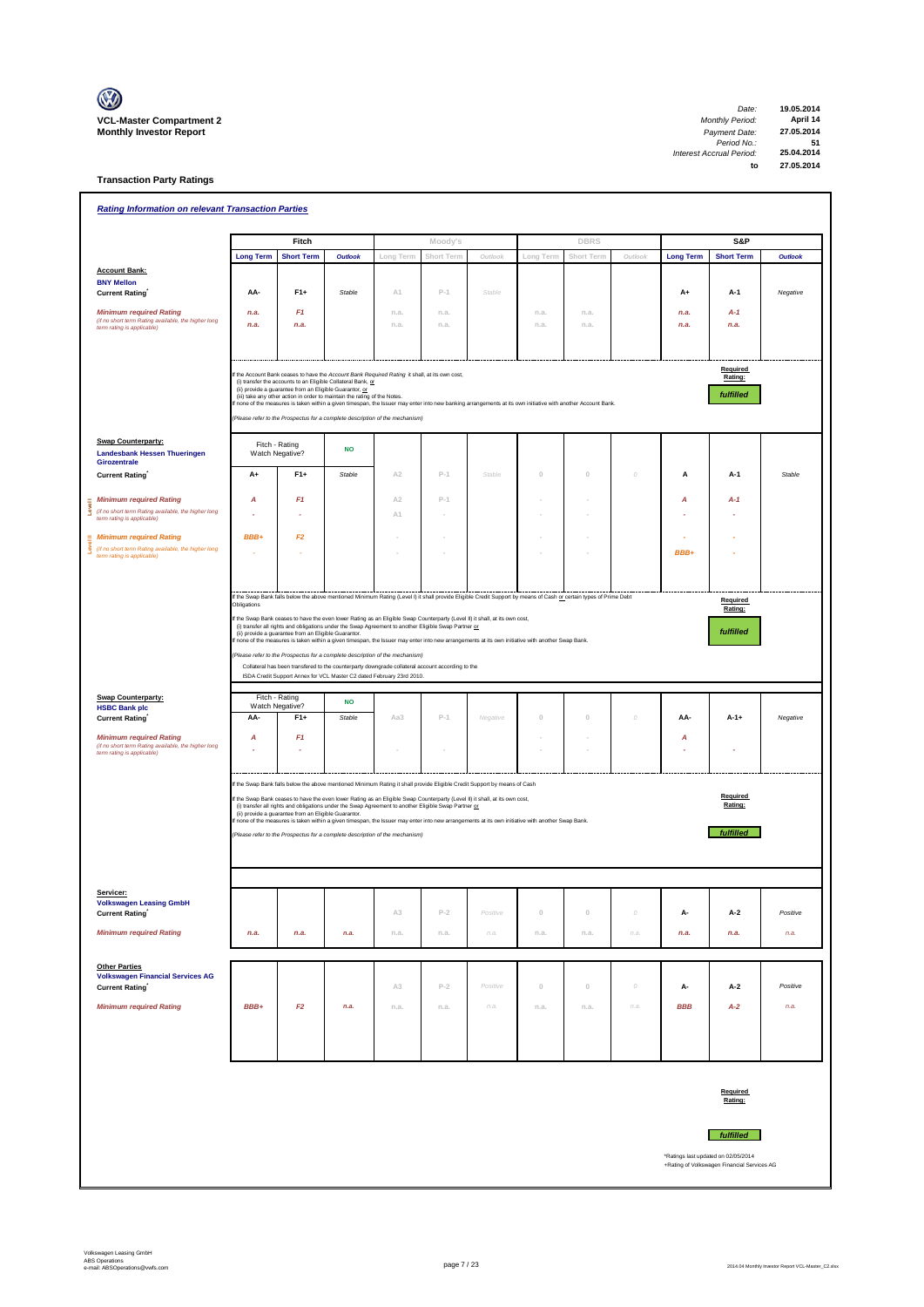| <b>VCL-Master Compartment 2</b><br><b>Monthly Investor Report</b> |                                |                      |                       | Monthly Period:<br>Payment Date:<br>Period No.:<br>Interest Accrual Period: | Date:<br>19.05.2014<br>April 14<br>27.05.2014<br>51<br>25.04.2014 |
|-------------------------------------------------------------------|--------------------------------|----------------------|-----------------------|-----------------------------------------------------------------------------|-------------------------------------------------------------------|
| Information regarding<br>the Notes (I)                            |                                |                      |                       | (=<br>Base Interest Rate (1-Month Euribor):                                 | 27.05.2014<br>to<br>32<br>days)<br>$\lambda$<br>0,2530%           |
| <b>Rating Details (Fitch/S&amp;P)</b><br>Rating at Issue Date     | Class A-1                      | Class A-2            | Class A-3             | Class A-4                                                                   | Class A-5                                                         |
| Fitch<br>Standard & Poors                                         | AAA (sf)<br>AAA (sf)           | AAA (sf)<br>AAA (sf) | AAA (sf)<br>AAA (sf)  | AAA (sf)<br>AAA (sf)                                                        | AAA (sf)<br>AAA (sf)                                              |
| <b>Current Rating</b><br>Fitch<br>Standard & Poors                | AAA (sf)<br>AAA (sf)           | AAA (sf)<br>AAA (sf) | AAA (sf)<br>AAA (sf)  | AAA (sf)<br>AAA (sf)                                                        | AAA (sf)<br>AAA (sf)                                              |
| <b>Information on Notes</b>                                       | Class A-1                      | Class A-1            | Class A-3             | Class A-4                                                                   | Class A-5                                                         |
| <b>ISIN</b>                                                       | XS0487713512                   | XS0487714247         | XS0487714320          | XS0487714593                                                                | XS0908771354                                                      |
| Common Code                                                       | 048771351                      | 48771424             | 048771432             | 48771459                                                                    | 90877135                                                          |
| <b>Nominal Amount</b>                                             | € 100.000                      | € 100.000            | € 100.000             | € 100.000                                                                   | € 100.000                                                         |
| <b>Information on Interest</b><br><b>Scheduled Repayment</b>      | <b>Class A-Series</b>          |                      |                       |                                                                             |                                                                   |
| Date as of Cut-Off<br>Date:                                       | Payment Date in December 2013  |                      |                       |                                                                             |                                                                   |
| Legal Maturity Date:                                              | Payment Date in September 2020 |                      |                       |                                                                             |                                                                   |
| Spread/Margin                                                     | 55 bps                         | 55 bps               | 115 bps               | 55 bps                                                                      | 55 bps                                                            |
| <b>Index Rate</b>                                                 | 1-Month-Euribor                | 1-Month-Euribor      | 1-Month-Euribor       | 1-Month-Euribor                                                             | 1-Month-Euribor                                                   |
| Fixed/Floating                                                    | floating                       | floating             | floating              | floating                                                                    | floating                                                          |
| <b>Current Coupon</b>                                             | 1-M-Euribor + 55 bps           | 1-M-Euribor + 55 bps | 1-M-Euribor + 115 bps | 1-M-Euribor + 55 bps                                                        | 1-M-Euribor + 55 bps                                              |
| Day Count Convention                                              | actual/360                     | actual/360           | actual/360            | actual/360                                                                  | actual/360                                                        |
| <b>Clean-Up Call</b>                                              |                                |                      |                       |                                                                             |                                                                   |

Volkswagen Leasing GmbH will have the right at its option to exercise a "Clean-Up Call" and to repurchase the Expectancy Rights from VCL-Master S.A., acting with respect to its Compartment 2, at any time when the sum of the Discounted Expectancy Rights Balances for all lease contracts is less than 10% of the sum of the Initial Discounted Expectancy Rights Balances for all lease contracts at any point in time during the life of the transaction, provided that all payment obligations under the Notes will be thereby fulfilled.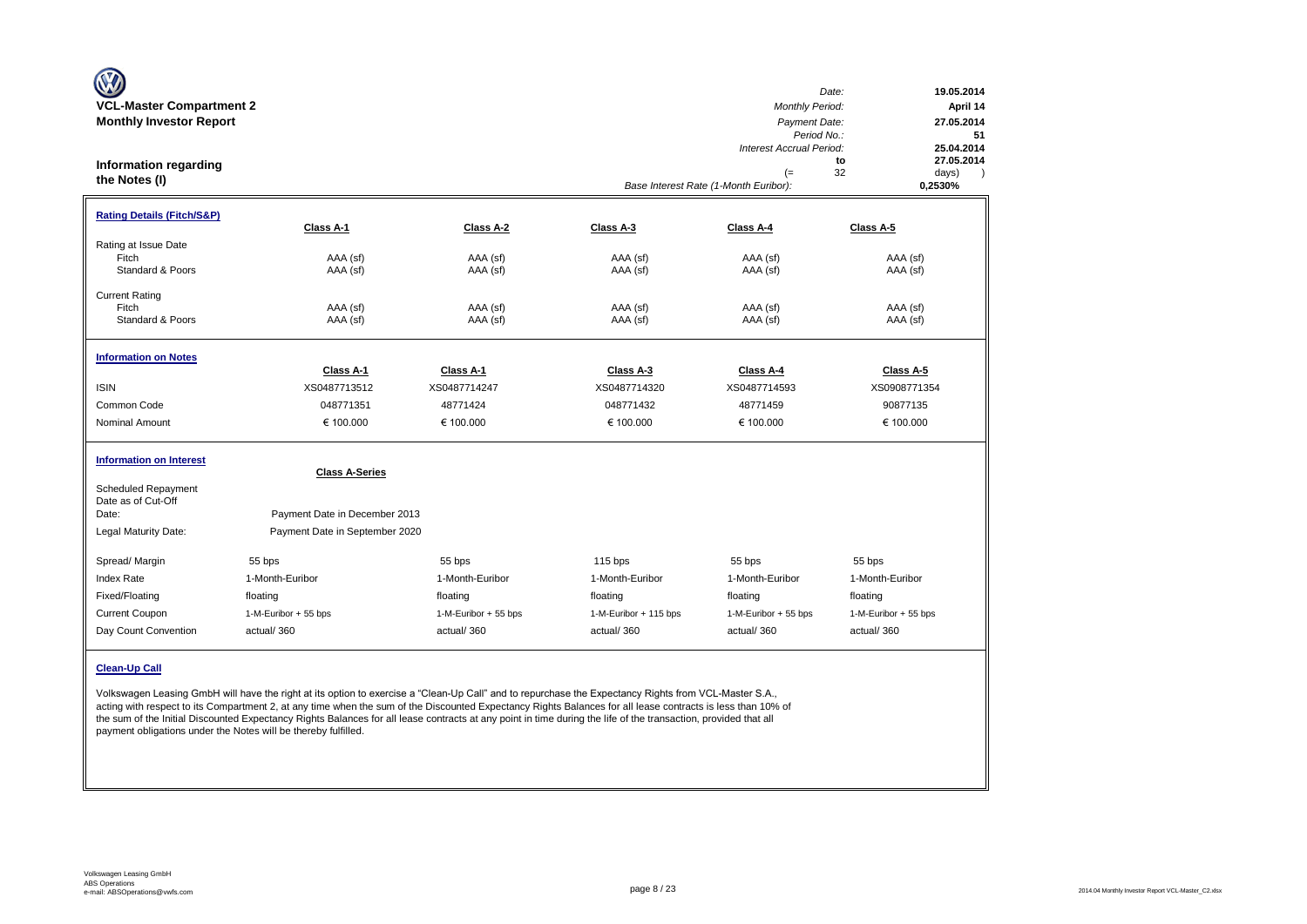| <b>V</b>                        |                        |            |
|---------------------------------|------------------------|------------|
|                                 | Date:                  | 19.05.2014 |
| <b>VCL-Master Compartment 2</b> | <b>Monthly Period:</b> | April 14   |
| <b>Monthly Investor Report</b>  | Payment Date:          | 27.05.2014 |

### **Information regarding the Notes (II)**

| <b>Note Balance</b>                                                         |        |                              |        |                              |        |                              |   |                                                                                         |        |                  |
|-----------------------------------------------------------------------------|--------|------------------------------|--------|------------------------------|--------|------------------------------|---|-----------------------------------------------------------------------------------------|--------|------------------|
| Initial Note Balance (at Poolcut)                                           | €      | Class A-1<br>75.000.000,00 € |        | Class A-2<br>50.000.000,00 € |        | Class A-3<br>50.000.000,00 € |   | Class A-4<br>75.000.000,00 € 159.100.000,00                                             |        | Class A-5        |
|                                                                             |        |                              |        |                              |        |                              |   |                                                                                         |        |                  |
| <b>During Revolving Period</b>                                              |        |                              |        |                              |        |                              |   |                                                                                         |        |                  |
| Note Balance Beginn of Period                                               | €      | 75.000.000,00 €              |        |                              |        |                              |   | $50.000.000,00$ € 15.861.635,00 € 328.900.000,00 € 200.000.000,00                       |        |                  |
| Overcollateralisation Amount before Top-Up<br>(all Class A Notes)           |        | € 580.694.390,08             |        |                              |        |                              |   |                                                                                         |        |                  |
| <b>Targeted Overcollateralisation Amount</b>                                |        | € 643.496.472,84             |        |                              |        |                              |   |                                                                                         |        |                  |
| Available Top-Up Amount<br>(all Funds in the Accumulation Account)          | €      | 66.308.087,65                |        |                              |        |                              |   |                                                                                         |        |                  |
| <b>Targeted Additional Purchase Amount</b>                                  | €      |                              |        |                              |        |                              |   |                                                                                         |        |                  |
| (incl. 7% additional OC)<br><b>Additional Purchase Amount</b>               | €      |                              |        |                              |        |                              |   |                                                                                         |        |                  |
| Overcollateralisation Amount after Top-Up                                   | €      |                              |        |                              |        |                              |   |                                                                                         |        |                  |
| Note Decrease per Series from Redemption                                    | €      |                              | €      |                              | €      | 1.716.025,00 €               |   |                                                                                         | €      |                  |
| Note Decrease per Note from Redemption                                      | €      | $\overline{a}$               | €      |                              | €      | $(3.432,05) \in$             |   |                                                                                         | €      |                  |
| Note Increase from Tap-Up<br><b>Note Balance End of Period</b>              | €<br>€ | 75.000.000,00                | €<br>€ | 50.000.000,00                | €<br>€ | 14.145.610,00                | € | € 328.900.000,00                                                                        | €      | € 200.000.000,00 |
|                                                                             |        |                              |        |                              |        |                              |   |                                                                                         |        |                  |
| <b>After Revolving Period</b>                                               |        | Class A-1                    |        | Class A-2                    |        | Class A-3                    |   | Class A-4                                                                               |        | Class A-5        |
| Note Balance as of the Beginning of the<br>Period                           | €      | 75.000.000,00                | €      | 50.000.000,00                | €      |                              |   | 15.861.635,00 € 328.900.000,00 € 200.000.000,00                                         |        |                  |
| <b>Unallocated Redemption Amount</b>                                        | €      |                              |        |                              |        |                              |   |                                                                                         |        |                  |
| of the previous Period<br><b>Available Redemption Amount</b>                | €      |                              |        |                              |        |                              |   |                                                                                         |        |                  |
| for the Reporting Period                                                    |        |                              |        |                              |        |                              |   |                                                                                         |        |                  |
| <b>Total Available Redemption Amount</b>                                    | €      |                              |        |                              |        |                              |   |                                                                                         |        |                  |
| Redemption Amount per Note                                                  | €      |                              | €      |                              | €      | $(3.432,05) \in$             |   |                                                                                         | €      |                  |
| Redemption Amount per Class                                                 | €      |                              | €      |                              | €      | 1.716.025,00                 | € |                                                                                         | €      |                  |
| Unallocated Redemption Amount from<br>current Period                        | €      |                              | €      |                              | €      | 2.14                         | € |                                                                                         | €<br>€ |                  |
| Note Balance as of the End of the Period                                    | €      |                              |        |                              |        |                              |   | 75.000.000,00   € 50.000.000,00   € 14.145.610,00   € 328.900.000,00   € 200.000.000,00 |        |                  |
|                                                                             |        |                              |        |                              |        |                              |   |                                                                                         |        |                  |
| Payments to Investors - per EUR 100.000<br>denomination                     |        | Class A-1                    |        | Class A-2                    |        | Class A-3                    |   | Class A-4                                                                               |        | Class A-5        |
| Interest (1-M-Euribor + Spread A Note)                                      | €      | $53.533.33$ €                |        | 35.688,89                    | €      | 19.781,22 €                  |   | 234.761,51                                                                              | €      | 142.755,56       |
| Redemption                                                                  | €<br>€ |                              | €<br>€ |                              | €<br>€ | 1.716.025,00 €               |   |                                                                                         | €      |                  |
| Remaining Principal Amount                                                  |        | 100.000,00                   |        | 100.000,00                   |        | 28.291,22 €                  |   | 100.000,00 €                                                                            |        | 100.000,00       |
| Note Factor                                                                 |        | 1,000000                     |        | 1,000000                     |        | 0,282912                     |   | 1,000000                                                                                |        | 1,000000         |
| <b>Unpaid Interest</b>                                                      |        | Class A-1                    |        | Class A-2                    |        | Class A-3                    |   | Class A-4                                                                               |        | Class A-5        |
| Unpaid Interest of Reporting Period                                         | €      |                              | €      |                              | €      |                              | € |                                                                                         | €      |                  |
| <b>Cumulative Unpaid Interest</b>                                           | €      |                              | €      |                              | €      |                              | € |                                                                                         | €      |                  |
| <b>Total Class A</b><br><b>Overcollateralisation</b>                        |        | Class A-1                    |        | Class A-2                    |        | Class A-3                    |   | Class A-4                                                                               |        | Class A-x        |
| Initial OC Percentage at Poolcut<br><b>Current OC Percentage</b><br>48,622% |        | 48,622%                      |        | 48,622%                      |        | 48,622%                      |   | 48,622%                                                                                 |        | 48,622%          |
| <b>Target OC Percentage</b><br>49%/52%<br>(during/ after Revolving Period)  |        |                              |        |                              |        |                              |   |                                                                                         |        |                  |

*to*: 27.05.2014<br> **b**: 51<br> **cod:** 25.04.2014<br> **to** 27.05.2014<br>
32 days

*Period No.:* **51**

(= 32 days)<br>Rate (1-Month Euribor): **0,2530%** 

*Interest Accrual Period:*<br>**20.04.2014** 

*Base Interest Rate (1-Month Euribor):* **0,2530%**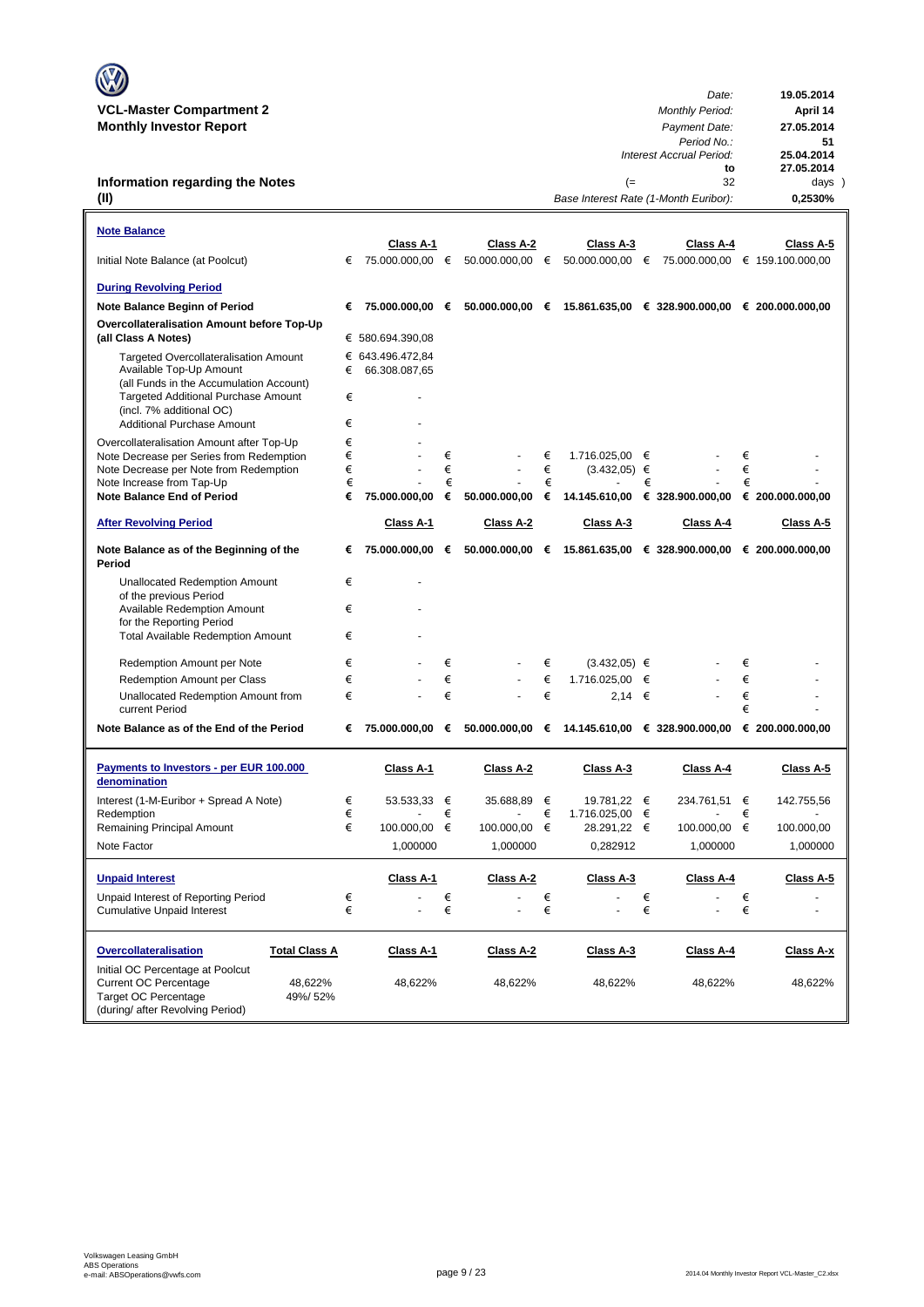

**Credit Enhancement**

*Date: Period No.: Interest Accrual Period:* **to** (= 32 days ) **27.05.2014 51 19.05.2014 0,2530% 27.05.2014 April 14 25.04.2014**

*Base Interest Rate (1-Month Euribor):*

### **Cash Collateral Account (CCA) Initial Balance at Poolcut** Thereof General Cash Reserve Thereof German Trade Tax Risk Reserve **Targeted Balance (Floor)** Thereof General Cash Reserve Thereof German Trade Tax Risk Reserve **Balance as of the Beginning of the Period Payment from CCA/ Payment to CCA / Balance as of the End of the Period** Thereof General Cash Reserve Thereof German Trade Tax Risk Reserve **General Cash Collateral Account**  percentage of Current Note Balance percentage of Initial Note Balance **Set-Off Risk 8.706.901,26 € 12.950.000,00 €** 0,00 € 12.950.000,00 € **29.017.846,30 €** No set-off risk is applicable in this transaction. 8.706.901,26 € 28.933.702,63 € 0,00 €  $0.00 €$ **4,33% 5,18% -84.143,66 € 28.933.702,63 € 0,00 €**

**. . . .** Trigger Level 1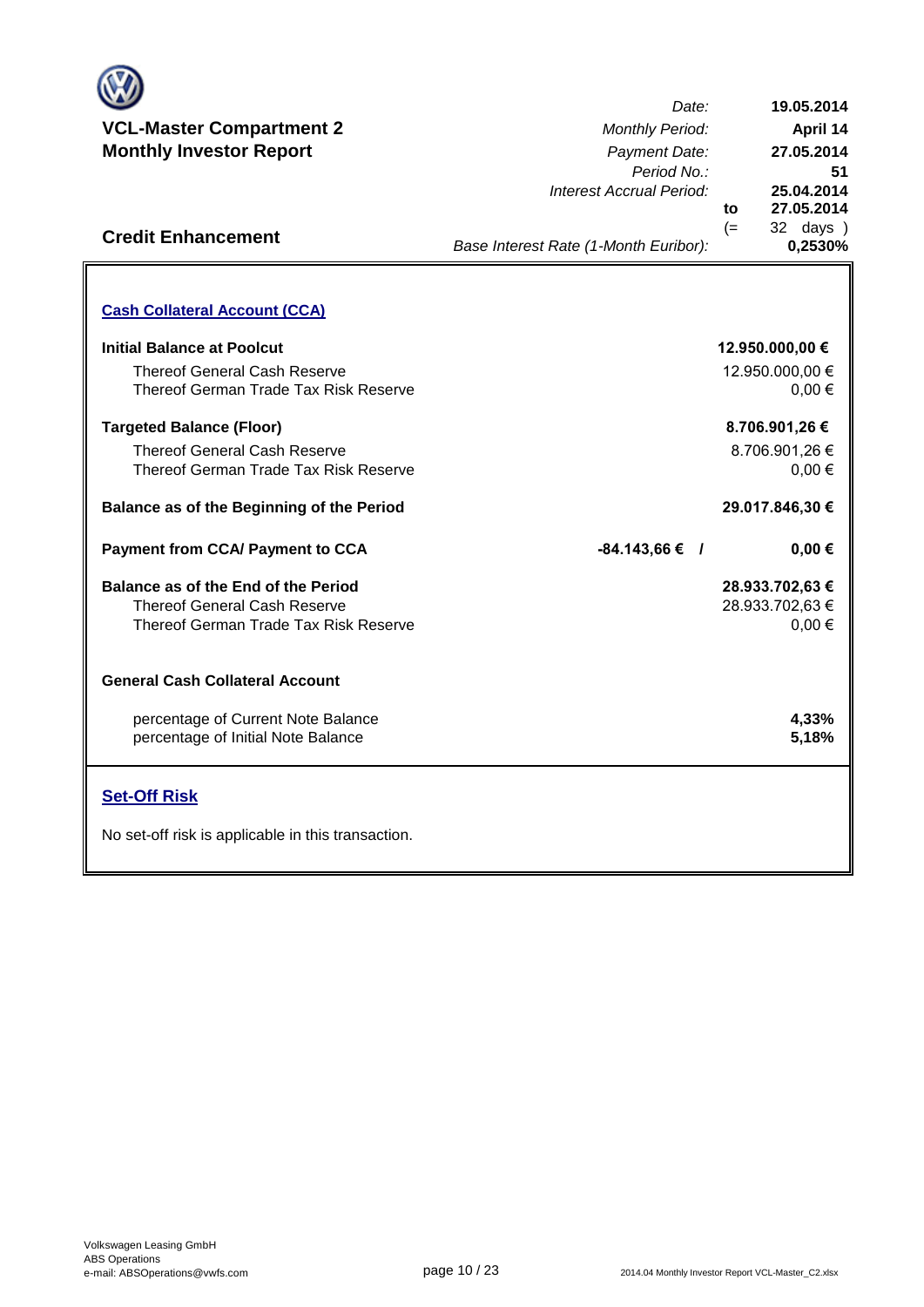

*Date: Period No.: Interest Accrual Period:* **to**  $(= 32 \text{ days})$ <br> $0.2530\%$ *Base Interest Rate (1-Month Euribor):* **Waterfall 0,2530% 27.05.2014 19.05.2014 April 14 27.05.2014 51 25.04.2014**

| <b>Waterfall</b>                                                  |                                                                                    |                 |                                                                                   |                 |
|-------------------------------------------------------------------|------------------------------------------------------------------------------------|-----------------|-----------------------------------------------------------------------------------|-----------------|
| Available Collection Amount of the Period incl. Net Swap Receipts |                                                                                    | 16.486.123,77 € |                                                                                   |                 |
| Remaining Amount from Previous Period                             |                                                                                    | 2,97 €          | 16.486.126,74 €                                                                   |                 |
| Earnings from Accumulation Account deposits                       |                                                                                    |                 | $0,00 \in$                                                                        | 16.486.126,74 € |
| <b>Available Distribution Amount</b>                              |                                                                                    |                 |                                                                                   | 16.486.126,74 € |
| Taxes/Fees                                                        |                                                                                    | less            | $-1.042.243,56 \in$                                                               | 15.443.883,18 € |
| <b>Net Swap Payments Class A</b>                                  |                                                                                    | less / plus     | $-65.679,15€$                                                                     | 15.378.204,03 € |
|                                                                   | Class A-1<br>Class A-2<br>Class A-3<br>Class A-4<br><b>Class A-5</b>               |                 | $-6.466,67€$<br>-4.311,11 €<br>$-9.298,44$ €<br>$-28.358,49 \in$<br>-17.244,44 €  |                 |
| <b>Interest Class A</b>                                           |                                                                                    | less            | -486.520,51 €                                                                     | 14.891.683,52 € |
|                                                                   | Class A-1<br>Class A-2<br>Class A-3<br><b>Class A-4</b><br>Class A-5               |                 | $-53.533,33 \in$<br>-35.688,89 €<br>-19.781,22 €<br>-234.761,51 €<br>-142.755,56€ |                 |
| Payment to Cash Collateral Account                                |                                                                                    | less            | $0,00$ €                                                                          | 14.891.683,52 € |
| German Trade Tax                                                  |                                                                                    | less            | $0,00 \in$                                                                        | 14.891.683,52 € |
| Payments to the Accumulation Account                              |                                                                                    | less            | $-13.175.656,38 \in$                                                              | 1.716.027,14 €  |
| <b>Redemption Class A</b>                                         |                                                                                    | less            | -1.716.025,00 €                                                                   | 2,14 €          |
|                                                                   | <b>Class A-1</b><br><b>Class A-2</b><br>Class A-3<br><b>Class A-4</b><br>Class A-5 |                 | $0,00 \in$<br>$0,00 \in$<br>$-1.716.025,00$ €<br>$0.00 \in$<br>$0,00 \in$         |                 |
| Remaining Amout Due to Rounding                                   |                                                                                    | less            | -2,14 €                                                                           | $0,00 \in$      |
| Other Payments to Swap Counterparties                             |                                                                                    | less            | $0,00 \in$                                                                        | $0,00 \in$      |
| <b>Payment to VWL</b>                                             |                                                                                    | less            | $0,00 \in$                                                                        | $0,00 \in$      |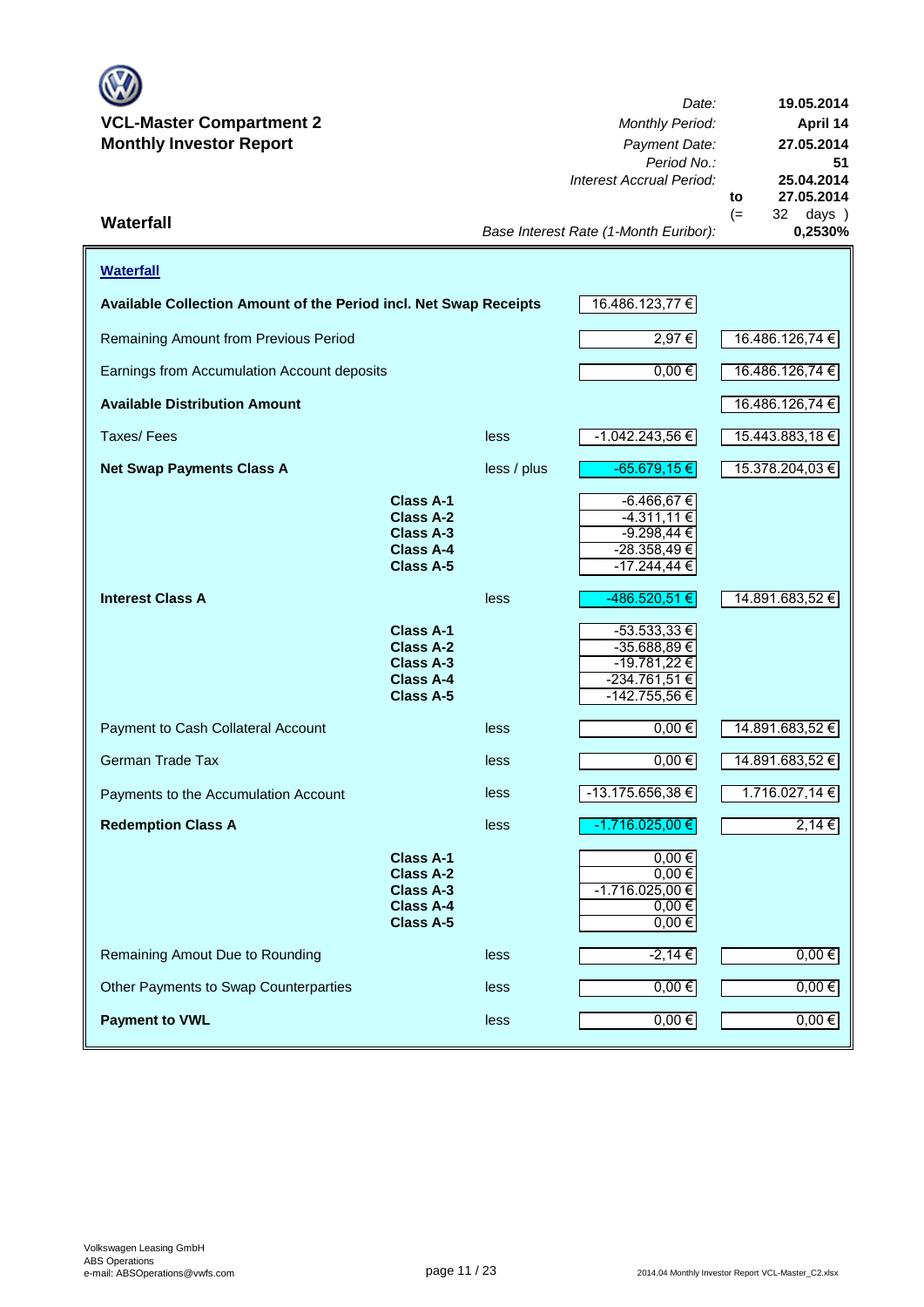

*Date: Period No.: Interest Accrual Period:* **to** (= 32 days ) **19.05.2014 April 14 27.05.2014 51 25.04.2014 27.05.2014**

**(Expected) Amortisation Profile**<br>0,2530% *Base Interest Rate (1-Month Euribor)* 

*Base Interest Rate (1-Month Euribor):*

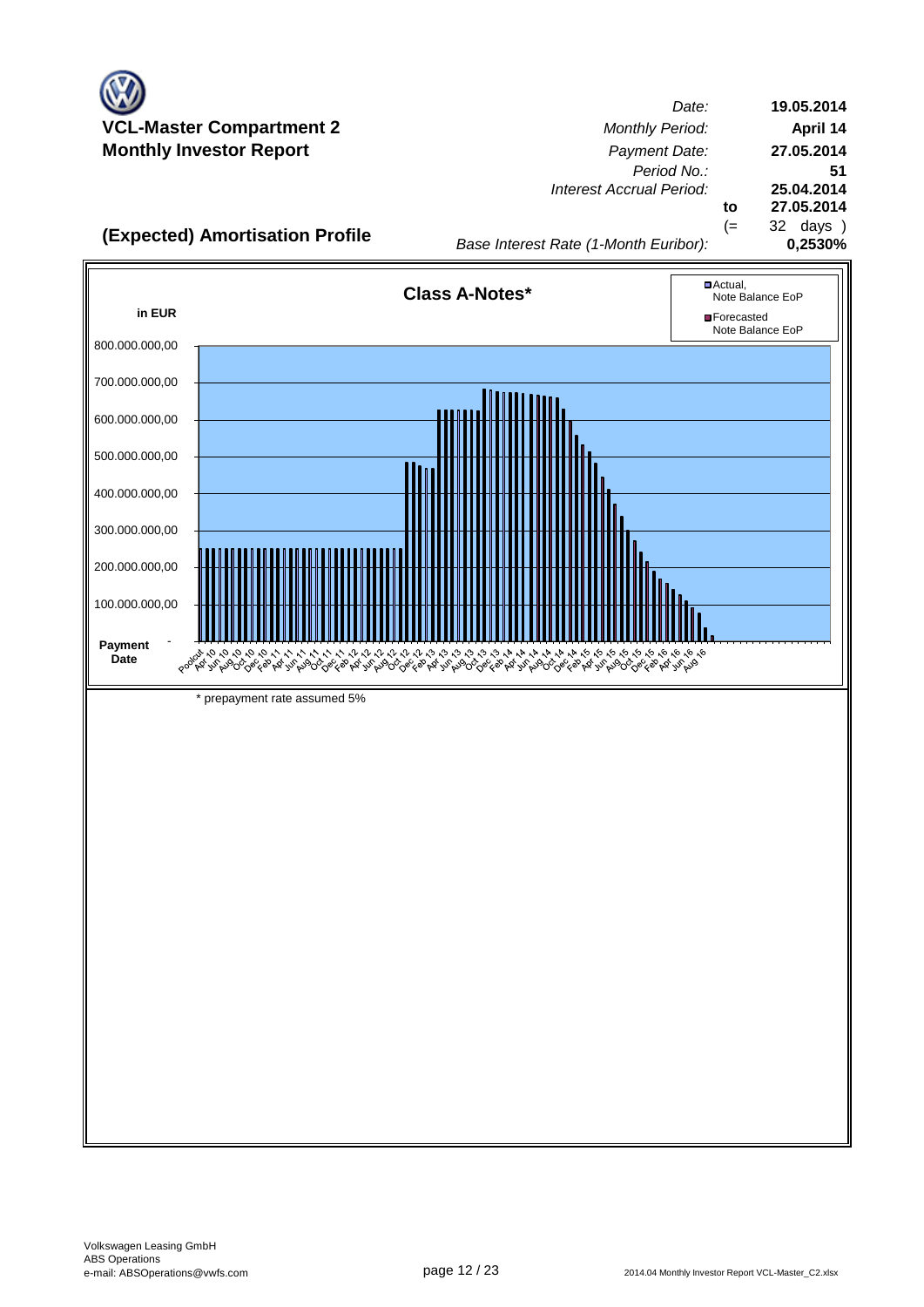

**Run Out Schedule**

*Date: Period No.: Interest Accrual Period:*

**19.05.2014 April 14 to 27.05.2014 0,2530% 51 27.05.2014 25.04.2014** (= 32 days)

*Base Interest Rate (1-Month Euribor):*

|                          | at the End of the current Monthly Period |                                                                                 |                                  |                             | at the End of the current Monthly Period             |                                                                        |                                  |  |  |
|--------------------------|------------------------------------------|---------------------------------------------------------------------------------|----------------------------------|-----------------------------|------------------------------------------------------|------------------------------------------------------------------------|----------------------------------|--|--|
| <b>Monthly</b><br>Period | <b>Monthly Maturity</b>                  | Outst. Disc. Exp.<br><b>Rights Funding</b><br><b>Amount at Maturity</b><br>Date | Interest                         | Remaing<br>Term in<br>Month | <b>Monthly</b><br><b>Maturity</b>                    | <b>Current Outst.</b><br>Disc. Exp.<br><b>Rights Funding</b><br>Amount | Interest                         |  |  |
| 04.2014                  | 1.368.667.883,50                         | 1.241.119.218.06                                                                | 127.548.665,44                   |                             |                                                      |                                                                        |                                  |  |  |
| 05.2014                  | 1.349.720.241,15                         | 1.222.329.001,97                                                                | 127.391.239,18                   | $\mathbf{1}$                | 18.947.642,35                                        | 18.790.216,09                                                          | 157.426,26                       |  |  |
| 06.2014                  | 1.334.415.191,76                         | 1.207.241.359,49                                                                | 127.173.832,27                   | $\overline{c}$              | 15.305.049,39                                        | 15.087.642,48                                                          | 217.406,91                       |  |  |
| 07.2014<br>08.2014       | 1.317.776.733,70<br>1.296.415.146,40     | 1.190.934.710,88<br>1.170.110.736,02                                            | 126.842.022,82<br>126.304.410,38 | 3<br>4                      | 16.638.458,06<br>21.361.587,30                       | 16.306.648,61<br>20.823.974,86                                         | 331.809,45<br>537.612,44         |  |  |
| 09.2014                  | 1.272.379.745,19                         | 1.146.817.080,19                                                                | 125.562.665,00                   | 5                           | 24.035.401,21                                        | 23.293.655,83                                                          | 741.745,38                       |  |  |
| 10.2014                  | 1.243.913.025,36                         | 1.119.380.554,96                                                                | 124.532.470,40                   | 6                           | 28.466.719,83                                        | 27.436.525,23                                                          | 1.030.194,60                     |  |  |
| 11.2014                  | 1.209.858.080,03                         | 1.086.747.714,65                                                                | 123.110.365,38                   | $\overline{7}$              | 34.054.945,33                                        | 32.632.840,31                                                          | 1.422.105,02                     |  |  |
| 12.2014                  | 1.181.003.907,31                         | 1.059.240.214,76                                                                | 121.763.692,55                   | 8                           | 28.854.172,72                                        | 27.507.499,89                                                          | 1.346.672,83                     |  |  |
| 01.2015                  | 1.145.906.376,75                         | 1.025.995.132,58                                                                | 119.911.244,17                   | $9\,$                       | 35.097.530,56                                        | 33.245.082,18                                                          | 1.852.448,38                     |  |  |
| 02.2015                  | 1.079.419.932,06                         | 963.369.281,40                                                                  | 116.050.650,66                   | 10                          | 66.486.444,69                                        | 62.625.851,18                                                          | 3.860.593,51                     |  |  |
| 03.2015<br>04.2015       | 1.000.724.461,33<br>930.924.979,25       | 889.658.623,49<br>824.625.192,29                                                | 111.065.837,84<br>106.299.786,96 | 11<br>12                    | 78.695.470,73<br>69.799.482,08                       | 73.710.657,91<br>65.033.431,20                                         | 4.984.812,82<br>4.766.050,88     |  |  |
| 05.2015                  | 845.312.398,51                           | 745.327.207,71                                                                  | 99.985.190,80                    | 13                          | 85.612.580,74                                        | 79.297.984,58                                                          | 6.314.596,16                     |  |  |
| 06.2015                  | 772.061.373,01                           | 677.873.219,12                                                                  | 94.188.153,89                    | 14                          | 73.251.025,50                                        | 67.453.988,59                                                          | 5.797.036,91                     |  |  |
| 07.2015                  | 689.823.411,72                           | 602.563.686,23                                                                  | 87.259.725,49                    | 15                          | 82.237.961,29                                        | 75.309.532,89                                                          | 6.928.428,40                     |  |  |
| 08.2015                  | 631.285.746,91                           | 549.255.508,53                                                                  | 82.030.238,38                    | 16                          | 58.537.664,81                                        | 53.308.177,70                                                          | 5.229.487,11                     |  |  |
| 09.2015                  | 566.176.745,48                           | 490.310.186,17                                                                  | 75.866.559,31                    | 17                          | 65.109.001,43                                        | 58.945.322,36                                                          | 6.163.679,07                     |  |  |
| 10.2015                  | 513.592.945,61                           | 442.980.105,67                                                                  | 70.612.839,94                    | 18                          | 52.583.799,87                                        | 47.330.080,50                                                          | 5.253.719,37                     |  |  |
| 11.2015<br>12.2015       | 456.457.336,08<br>412.036.045,62         | 391.833.580,46<br>352.265.016.41                                                | 64.623.755,62<br>59.771.029,21   | 19<br>20                    | 57.135.609,53<br>44.421.290,46                       | 51.146.525,21<br>39.568.564,05                                         | 5.989.084,32<br>4.852.726,41     |  |  |
| 01.2016                  | 386.122.700,02                           | 329.335.956,93                                                                  | 56.786.743,09                    | 21                          | 25.913.345,60                                        | 22.929.059,48                                                          | 2.984.286,12                     |  |  |
| 02.2016                  | 350.201.593,78                           | 297.730.318,57                                                                  | 52.471.275,21                    | 22                          | 35.921.106,24                                        | 31.605.638,36                                                          | 4.315.467,88                     |  |  |
| 03.2016                  | 313.066.187,50                           | 265.243.065,62                                                                  | 47.823.121,88                    | 23                          | 37.135.406,28                                        | 32.487.252,95                                                          | 4.648.153,33                     |  |  |
| 04.2016                  | 276.172.838,13                           | 233.132.948,43                                                                  | 43.039.889,70                    | 24                          | 36.893.349,37                                        | 32.110.117,19                                                          | 4.783.232,18                     |  |  |
| 05.2016                  | 230.963.439,50                           | 194.021.628,56                                                                  | 36.941.810,94                    | 25                          | 45.209.398,63                                        | 39.111.319,87                                                          | 6.098.078,76                     |  |  |
| 06.2016                  | 192.227.776,88                           | 160.702.807,02                                                                  | 31.524.969,86                    | 26                          | 38.735.662,62                                        | 33.318.821,54                                                          | 5.416.841,08                     |  |  |
| 07.2016<br>08.2016       | 152.229.512,02<br>130.039.565,65         | 126.489.001,81<br>107.615.347,40                                                | 25.740.510,21<br>22.424.218,25   | 27<br>28                    | 39.998.264,86<br>22.189.946,37                       | 34.213.805,21<br>18.873.654,41                                         | 5.784.459,65<br>3.316.291,96     |  |  |
| 09.2016                  | 103.985.524,59                           | 85.583.136,67                                                                   | 18.402.387,92                    | 29                          | 26.054.041,06                                        | 22.032.210,73                                                          | 4.021.830,33                     |  |  |
| 10.2016                  | 82.547.518,70                            | 67.559.306,08                                                                   | 14.988.212,62                    | 30                          | 21.438.005,89                                        | 18.023.830,59                                                          | 3.414.175,30                     |  |  |
| 11.2016                  | 62.603.769,17                            | 50.882.959,93                                                                   | 11.720.809,24                    | 31                          | 19.943.749,53                                        | 16.676.346,15                                                          | 3.267.403,38                     |  |  |
| 12.2016                  | 49.200.319,32                            | 39.732.444,54                                                                   | 9.467.874,78                     | 32                          | 13.403.449,85                                        | 11.150.515,39                                                          | 2.252.934,46                     |  |  |
| 01.2017                  | 43.823.752,78                            | 35.289.209,15                                                                   | 8.534.543,63                     | 33                          | 5.376.566,54                                         | 4.443.235,39                                                           | 933.331,15                       |  |  |
| 02.2017<br>03.2017       | 37.763.867,14<br>31.852.754,95           | 30.309.459,54<br>25.478.751,54                                                  | 7.454.407,60<br>6.374.003,41     | 34<br>35                    | 6.059.885,64                                         | 4.979.749,61                                                           | 1.080.136,03                     |  |  |
| 04.2017                  | 25.976.702,46                            | 20.702.717,90                                                                   | 5.273.984,56                     | 36                          | 5.911.112,19<br>5.876.052,49                         | 4.830.708,00<br>4.776.033,64                                           | 1.080.404,19<br>1.100.018,85     |  |  |
| 05.2017                  | 19.416.434,32                            | 15.400.797,95                                                                   | 4.015.636,37                     | 37                          | 6.560.268,14                                         | 5.301.919,95                                                           | 1.258.348,19                     |  |  |
| 06.2017                  | 12.960.373,08                            | 10.213.128,16                                                                   | 2.747.244,92                     | 38                          | 6.456.061,24                                         | 5.187.669,79                                                           | 1.268.391,45                     |  |  |
| 07.2017                  | 8.011.851,25                             | 6.258.829,22                                                                    | 1.753.022,03                     | 39                          | 4.948.521,83                                         | 3.954.298,94                                                           | 994.222,89                       |  |  |
| 08.2017                  | 6.728.785,30                             | 5.239.347,93                                                                    | 1.489.437,37                     | 40                          | 1.283.065,95                                         | 1.019.481,29                                                           | 263.584,66                       |  |  |
| 09.2017                  | 5.005.408,06                             | 3.877.833,70                                                                    | 1.127.574,36                     | 41                          | 1.723.377,24                                         | 1.361.514,23                                                           | 361.863,01                       |  |  |
| 10.2017<br>11.2017       | 3.703.651,56<br>2.424.464,95             | 2.855.746,35                                                                    | 847.905,21<br>567.625,68         | 42<br>43                    | 1.301.756,50                                         | 1.022.087,35<br>998.907,08                                             | 279.669,15                       |  |  |
| 12.2017                  | 1.591.731,28                             | 1.856.839,27<br>1.209.491,80                                                    | 382.239,48                       | 44                          | 1.279.186,61<br>832.733,67                           | 647.347,47                                                             | 280.279,53<br>185.386,20         |  |  |
| 01.2018                  | 1.318.738,59                             | 998.748,73                                                                      | 319.989,86                       | 45                          | 272.992,69                                           | 210.743,07                                                             | 62.249,62                        |  |  |
| 02.2018                  | 1.072.870,80                             | 810.068,20                                                                      | 262.802,60                       | 46                          | 245.867,79                                           | 188.680,53                                                             | 57.187,26                        |  |  |
| 03.2018                  | 929.809,57                               | 700.876,16                                                                      | 228.933,41                       | 47                          | 143.061,23                                           | 109.192,04                                                             | 33.869,19                        |  |  |
| 04.2018                  | 684.368,20                               | 514.426,75                                                                      | 169.941,45                       | 48                          | 245.441,37                                           | 186.449.41                                                             | 58.991.96                        |  |  |
| 05.2018                  | 357.128,19                               | 267.526,24                                                                      | 89.601,95                        | 49                          | 327.240,01                                           | 246.900,51                                                             | 80.339,50                        |  |  |
| 06.2018<br>07.2018       | 92.191,34                                | 68.792,87                                                                       | 23.398,47                        | 50                          | 264.936,85<br>92.191,34                              | 198.733,37<br>68.792,87                                                | 66.203,48<br>23.398,47           |  |  |
| 08.2018                  | $\blacksquare$<br>$\blacksquare$         | $\blacksquare$                                                                  | $\blacksquare$                   | 51<br>52                    | $\sim$                                               | $\sim$                                                                 | $\sim$                           |  |  |
| 09.2018                  |                                          |                                                                                 |                                  | 53                          |                                                      |                                                                        |                                  |  |  |
| 10.2018                  | ä,                                       | $\omega$                                                                        | $\blacksquare$                   | 54                          | $\overline{\phantom{a}}$                             | $\overline{\phantom{a}}$                                               | $\overline{\phantom{a}}$         |  |  |
| 11.2018                  | $\blacksquare$                           | $\blacksquare$                                                                  | $\blacksquare$                   | 55                          | $\blacksquare$                                       | $\blacksquare$                                                         | $\sim$                           |  |  |
| 12.2018                  | $\blacksquare$                           | ٠                                                                               | ٠                                | 56                          | $\overline{\phantom{a}}$                             | $\overline{\phantom{a}}$                                               | $\overline{\phantom{a}}$         |  |  |
| 01.2019                  | $\blacksquare$                           | $\blacksquare$                                                                  | $\blacksquare$                   | 57                          | $\overline{\phantom{a}}$                             | $\mathcal{L}_{\mathcal{A}}$                                            | $\sim$                           |  |  |
| 02.2019                  | ä,                                       | $\omega$                                                                        |                                  | 58                          |                                                      | $\overline{\phantom{a}}$                                               |                                  |  |  |
| 03.2019<br>04.2019       | $\blacksquare$                           | $\blacksquare$                                                                  | $\blacksquare$<br>$\blacksquare$ | 59<br>60                    | $\overline{\phantom{a}}$<br>$\overline{\phantom{a}}$ | $\overline{\phantom{a}}$<br>$\blacksquare$                             | $\blacksquare$<br>$\blacksquare$ |  |  |
|                          |                                          |                                                                                 |                                  |                             |                                                      |                                                                        |                                  |  |  |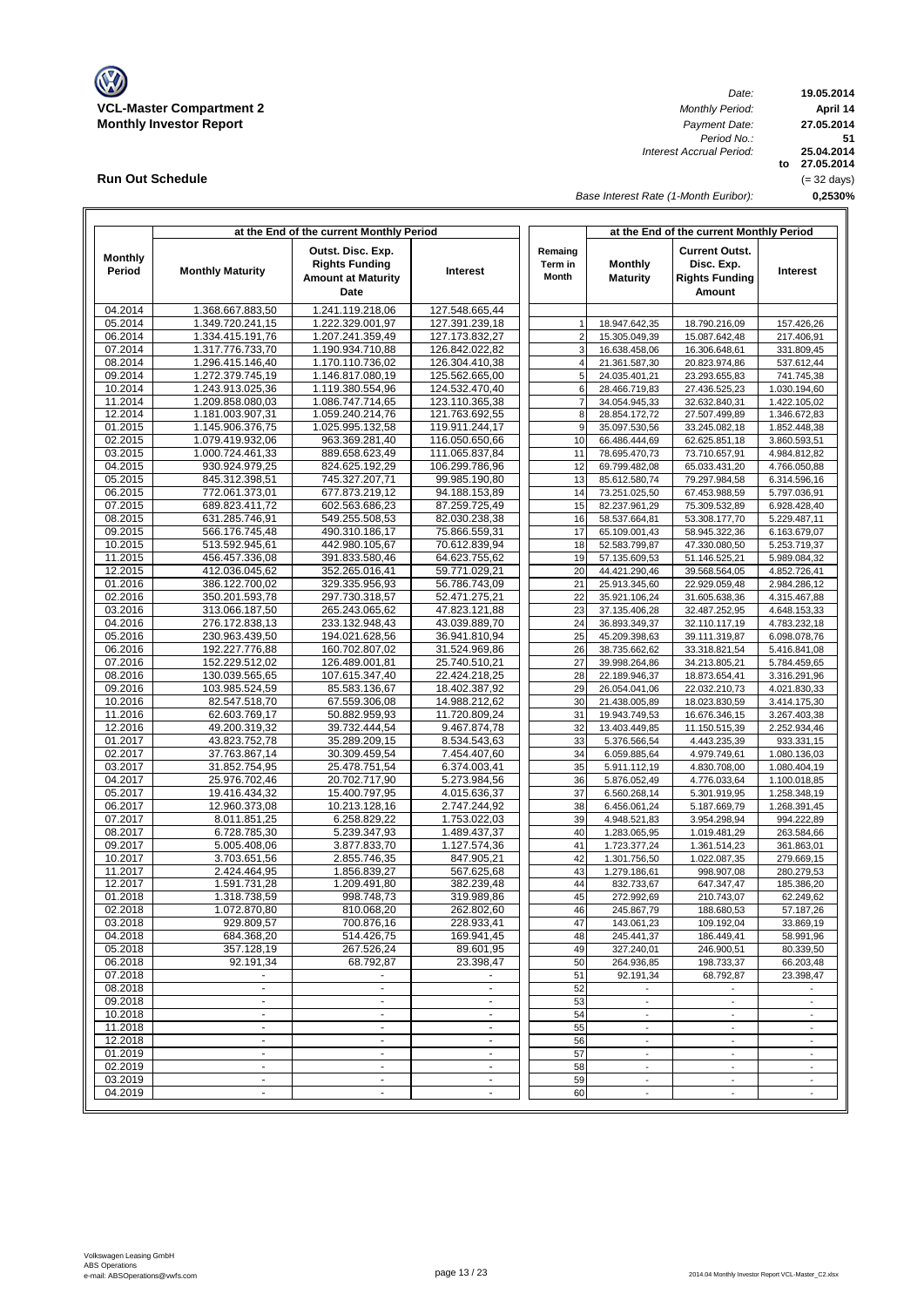| <b>OZ</b>                       |
|---------------------------------|
| <b>VCL-Master Compartment 2</b> |
| <b>Monthly Investor Report</b>  |

**Information Regarding the Expectancy Rights Pool -** 

| $\mathbf{w}$                     | Date:                    |    |    | 19.05.2014 |
|----------------------------------|--------------------------|----|----|------------|
| <b>VCL-Master Compartment 2</b>  | <b>Monthly Period:</b>   |    |    | April 14   |
| <b>Monthly Investor Report</b>   | Payment Date:            |    |    | 27.05.2014 |
|                                  | Period No.:              |    |    |            |
|                                  | Interest Accrual Period: |    |    | 25.04.2014 |
| <b>Information Regarding the</b> |                          |    | to | 27.05.2014 |
| <b>Expectancy Rights Pool -</b>  |                          | (≔ | 32 | days )     |
| Outotonding Contracto            |                          |    |    |            |

#### *Base Interest Rate (1-Month Euribor):* **Outstanding Contracts 0,2530%**

|                                           |                                 |                            |                          | <b>Type of Vehicles</b> |                          |                      |                          |                               |                          |
|-------------------------------------------|---------------------------------|----------------------------|--------------------------|-------------------------|--------------------------|----------------------|--------------------------|-------------------------------|--------------------------|
| <b>Outstanding Expectancy Rights Pool</b> | <b>Reporting Period - Total</b> |                            |                          | <b>New Vehicles</b>     |                          | <b>Used Vehicles</b> |                          | <b>Demonstration Vehicles</b> |                          |
|                                           |                                 |                            | Outstanding              |                         | Outstanding              |                      | Outstanding              |                               | Outstanding              |
|                                           |                                 | <b>Outstanding Nominal</b> | Discounted               |                         | <b>Discounted</b>        |                      | Discounted               |                               | <b>Discounted</b>        |
|                                           | No. of                          | <b>Expectancy Rights</b>   | <b>Expectancy Rights</b> | No. of                  | <b>Expectancy Rights</b> | No. of               | <b>Expectancy Rights</b> | No. of                        | <b>Expectancy Rights</b> |
|                                           | Contracts                       | <b>Funding Amount</b>      | <b>Funding Amount</b>    | Contracts               | <b>Funding Amount</b>    | Contracts            | <b>Funding Amount</b>    | Contracts                     | <b>Funding Amount</b>    |
| Initial Balance at Poolcut                | 40.937                          | 524.154.129.71             | 431.057.042.44           | 37.861                  | 395.059.489.11           | 2.057                | 22.320.167.68            | 1.019                         | 13.677.385,65            |
| Balance at the Beginning of the Period    | 103.966                         | € 1.385.511.467.88         | € 1.250.456.025.08       | 99.327                  | 1.189.922.262.04         | 1.826                | 23.721.593.24            | 2.813                         | 36.812.169,80            |
| Balance at the End of the Period - before |                                 |                            |                          |                         |                          |                      |                          |                               |                          |
| origination of add. Expectancy Rights     | 102.628                         | .368.667.883.50<br>€ 1     | € 1.241.119.218.06       | 98.046                  | .180.976.606.33<br>€     | 1.801                | 23.569.235.31            | 2.781                         | 36.573.376.42            |
| Top-Up of the Monthly Period              |                                 |                            |                          |                         |                          |                      |                          |                               |                          |
| at the End of the Period                  | 102.628                         | 1.368.667.883.50<br>╘      | € 1.241.119.218.06       | 98.046                  | 1.180.976.606.33<br>⊨    | 1.801                | 23.569.235.31            | 2.781                         | 36.573.376.42            |

|                                                                |           |   |                            |   |                          | Type of Vehicles    |                          |                      |                          |                               |                          |
|----------------------------------------------------------------|-----------|---|----------------------------|---|--------------------------|---------------------|--------------------------|----------------------|--------------------------|-------------------------------|--------------------------|
| Status of the Contracts at the End of the Period, after Top-Up |           |   |                            |   |                          | <b>New Vehicles</b> |                          | <b>Used Vehicles</b> |                          | <b>Demonstration Vehicles</b> |                          |
|                                                                |           |   |                            |   | Outstanding              |                     | Outstanding              |                      | Outstanding              |                               | Outstanding              |
|                                                                |           |   | <b>Outstanding Nominal</b> |   | <b>Discounted</b>        |                     | <b>Discounted</b>        |                      | <b>Discounted</b>        |                               | <b>Discounted</b>        |
|                                                                | No. of    |   | <b>Expectancy Rights</b>   |   | <b>Expectancy Rights</b> | No. of              | <b>Expectancy Rights</b> | No. of               | <b>Expectancy Rights</b> | No. of                        | <b>Expectancy Rights</b> |
|                                                                | Contracts |   | <b>Funding Amount</b>      |   | <b>Funding Amount</b>    | Contracts           | <b>Funding Amount</b>    | <b>Contracts</b>     | <b>Funding Amount</b>    | Contracts                     | <b>Funding Amount</b>    |
| Current                                                        | 100.514   |   | € 1.341.497.241,40         | € | 1.216.261.636,92         | 96.104              | € 1.158.280.597,82       | 1.722                | 22.654.326,87            | 2.688                         | 35.326.712,23            |
| Delinquent*                                                    | 1.637     |   | 21.056.851.48              | € | 19.280.279,83            | 1.522               | 17.854.897.48            | 48                   | 558.892,41               | 67                            | 866.489,94               |
| Terminated                                                     | 477       |   | 6.113.790,62               | € | 5.577.301,31             | 420                 | 4.841.111.03             | 31                   | 356.016,03               | 26                            | 380.174,25               |
| End of Term - Paid in Full                                     | 38.210    |   |                            |   |                          | 35.757              | $\overline{\phantom{a}}$ | 1.646                | $\overline{\phantom{a}}$ | 807                           |                          |
| Early Settlement - Paid in Full                                | 9.924     |   |                            |   |                          | 8.748               | $\overline{\phantom{a}}$ | 678                  | $\overline{\phantom{a}}$ | 498                           |                          |
|                                                                | 150.762   |   | € 1.368.667.883,50         |   | € 1.241.119.218,06       | 142.551             | 1.180.976.606,33         | 4.125                | 23.569.235,31            | 4.086                         | 36.573.376,42            |
| *delinquent in terms of Instalments sold to Compartment 1      |           |   |                            |   |                          |                     |                          |                      |                          |                               |                          |
|                                                                |           |   |                            |   |                          |                     |                          |                      |                          |                               |                          |
|                                                                |           |   |                            |   |                          |                     |                          |                      |                          |                               |                          |
|                                                                |           |   | <b>Poolcut</b>             |   | <b>Reporting Period</b>  |                     |                          |                      |                          |                               |                          |
| <b>Minimum</b> Remaining Term in months                        |           |   |                            |   |                          |                     |                          |                      |                          |                               |                          |
| <b>Maximum</b> Remaining Term in months                        |           |   | 60                         |   | 51                       |                     |                          |                      |                          |                               |                          |
| <b>Weighted Average Remaining Term in months</b>               |           |   | 33,65                      |   | 16,53                    |                     |                          |                      |                          |                               |                          |
| Seasoning in months                                            |           |   | 3,36                       |   | 23,15                    |                     |                          |                      |                          |                               |                          |
| <b>Average Discounted Balance per Contract</b>                 |           | € | 10.529,77                  | € | 12.093,38                |                     |                          |                      |                          |                               |                          |
|                                                                |           |   |                            |   |                          |                     |                          |                      |                          |                               |                          |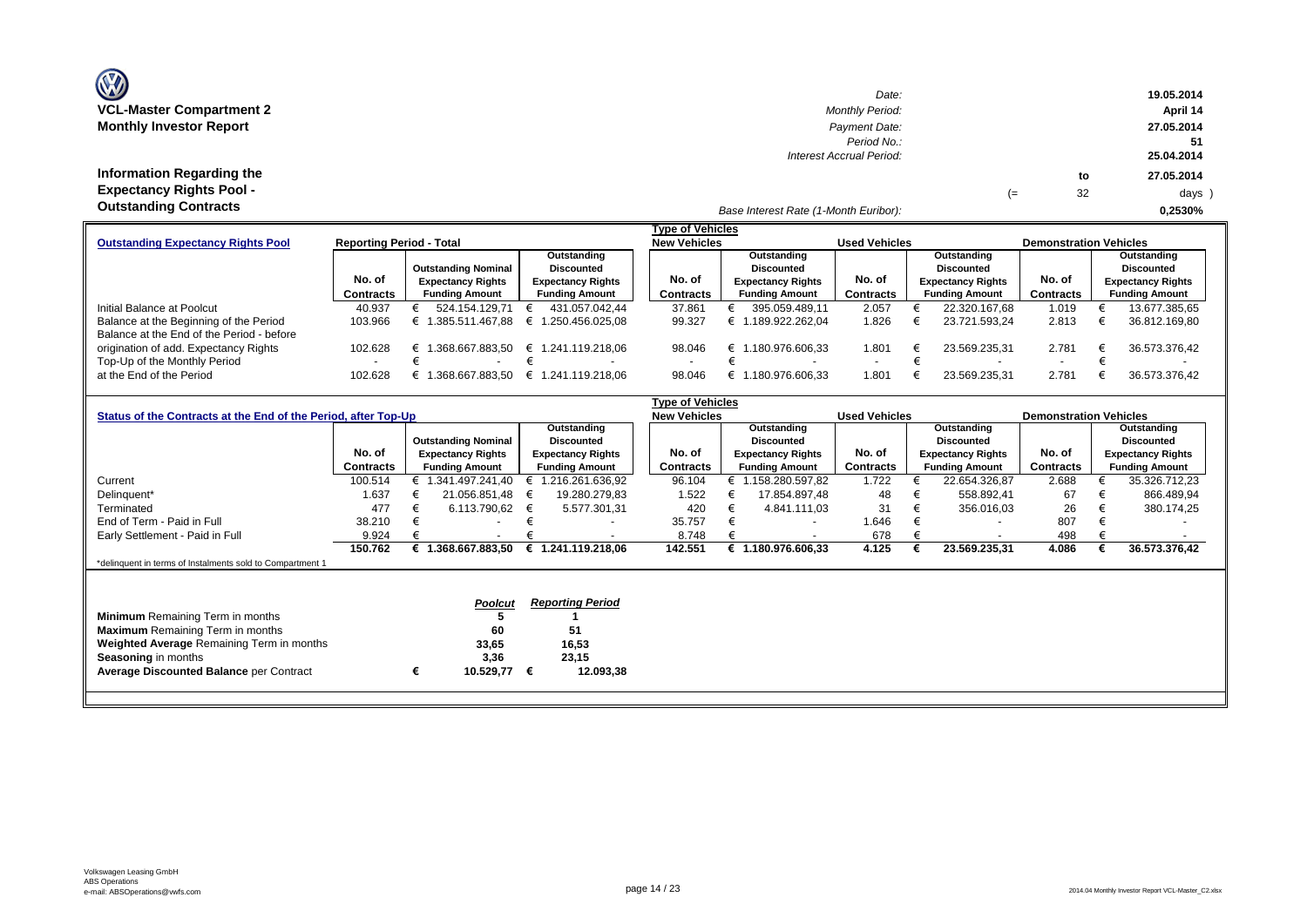

**Early Settlements/ Collections**

*Date:* **VCL-Master Compartment 2** *Monthly Period:* **Monthly Investor Report** *Payment Date: Period No.: Interest Accrual Period:* **to** (= 32 days ) *Base Interest Rate (1-Month Euribor):* **0,2530% 19.05.2014 April 14 27.05.2014 27.05.2014 51 25.04.2014**

| <b>Early Settlements</b>                       |                                                           |                         |                 |
|------------------------------------------------|-----------------------------------------------------------|-------------------------|-----------------|
|                                                |                                                           | <b>No. of Contracts</b> | Amount          |
| <b>Early Settlements of the Monthly Period</b> |                                                           |                         |                 |
| Thereof > Terminations due to insured Events   |                                                           | 34                      | 366.443.91 €    |
| > Terminations due to Insolvency               |                                                           | 47                      | 563.735,36 €    |
| > Terminations not due to Insolvency           |                                                           | 227                     | 2.841.410.64 €  |
|                                                | > Partial Settlements due to Contract Changes             |                         | - €             |
|                                                |                                                           | 308                     | 3.771.589,91 €  |
|                                                | > Cancellation of Early Settlements from Previous Periods |                         | 62.553,70 €     |
|                                                | > Repayment of Interests Due to Contract Settlement       |                         | €               |
| <b>Total Settlements</b>                       |                                                           | 308                     | 3.834.143,61 €  |
| (Nominal Expectancy Rights Funding Amount)     |                                                           |                         | $(0.000.00)$ €) |

| <b>Monthly Collections (Principal + Interest)</b>                                                                                          |                         |                                              |
|--------------------------------------------------------------------------------------------------------------------------------------------|-------------------------|----------------------------------------------|
|                                                                                                                                            | <b>No. of Contracts</b> | <b>Amount</b>                                |
| <b>Expectancy Rights Receivables of the Monthly Period</b><br>Thereof > Payments by Lessee/Dealer (nominal)<br>> Payments by VWL (nominal) | 150.762                 | 12.665.418.65 €<br>12.665.418.65 €<br>€<br>٠ |
| <b>Early Settlements of Discounted Expectancy Rights Funding</b><br><b>Amount of the Monthly Period</b>                                    | 308                     | 3.820.705.12 €                               |
| Thereof > Payments by Lessee/ Prepayments of the Monthly Period<br>> Early Settlements not paid                                            |                         | 3.834.143,61 €<br>€                          |
| <b>Current Prepayment Rate</b><br><b>Total Collections of the Period</b>                                                                   |                         | 3.61%<br>16.486.123,77 €                     |

**Calculation of Additional Expectancy Rights Total Collections of the Period** Plus: Remaining Amount from Previous Period Plus: Earnings from Accumulation Account deposits **Available Distribution Amount** Less: (Pos 1 - 10) of the Waterfall Payments to the accumulation account (Pos.10) of the Waterfall **Targeted Additional Purchase Amount from Waterfall 16.486.123,77 €** - € 2,97 € **Targeted Aggregate Discounted Lease Balance for Issuance of new Notes - €**<br>  *- €* Aggregate Discounted Lease Balance Increase Amount + <del>€</del>  **16.486.126,74 € - 3.310.468,22 € - 13.175.656,38 € - €** + <del>€</del>

```
Additional Expectancy Rights purchased (Top Up)
```
 **- €** + <del>€</del>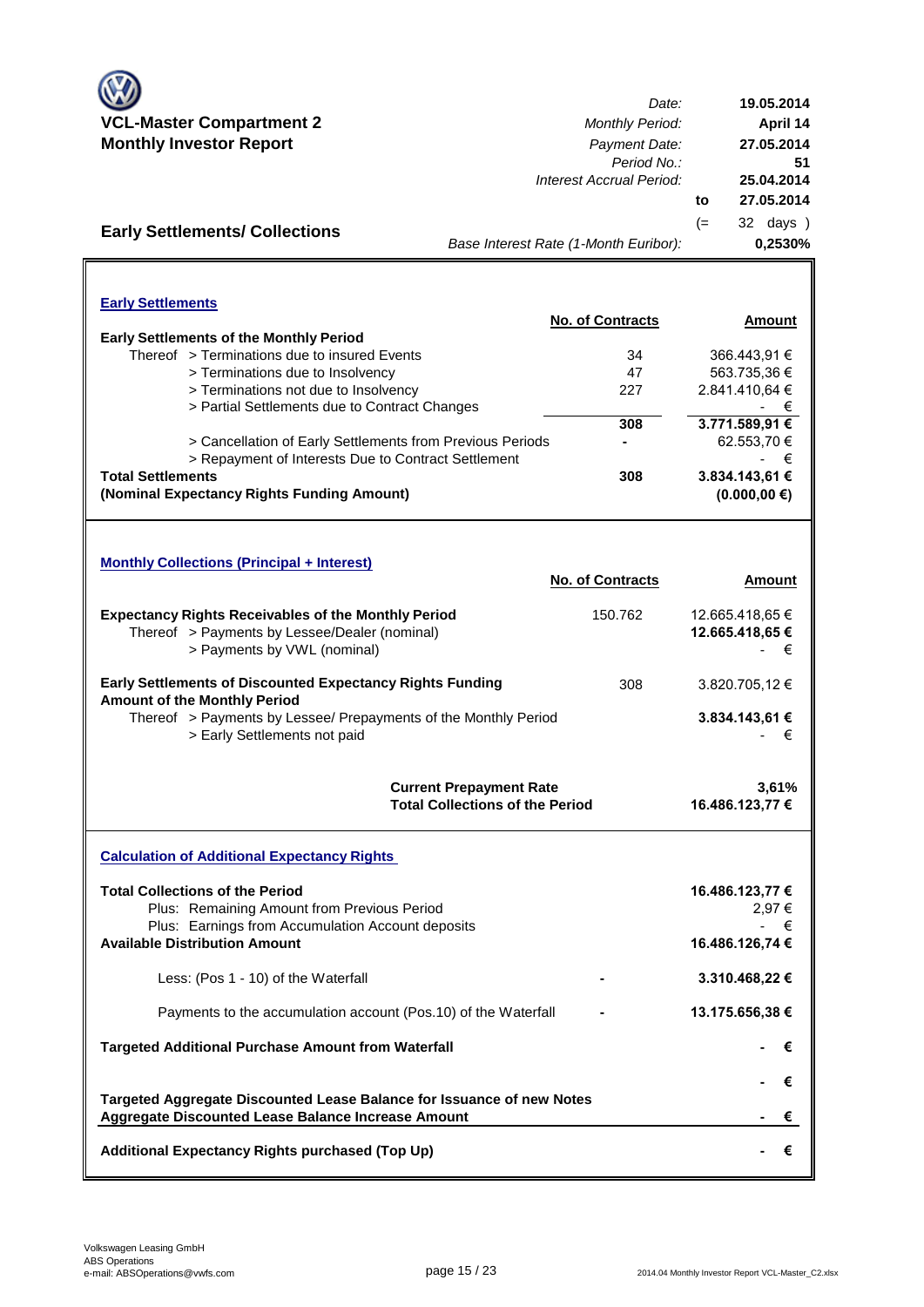| O                                    | Date:                                 |    | 19.05.2014 |
|--------------------------------------|---------------------------------------|----|------------|
| <b>VCL-Master Compartment 2</b>      | <b>Monthly Period:</b>                |    | April 14   |
| <b>Monthly Investor Report</b>       | Payment Date:                         |    | 27.05.2014 |
|                                      | Period No.:                           |    |            |
|                                      | Interest Accrual Period:              |    | 25.04.2014 |
| Information regarding the Expectancy |                                       | to | 27.05.2014 |
| Rights Pool - Remaining Pool Data    |                                       | (≕ | 32 days    |
|                                      | Base Interest Rate (1-Month Euribor): |    | 0.2530%    |

|           | <b>Distribution of Expectancy Rights by Lessee/ Contract</b> |            |                       |                  |                                 |            |           |                                                |                        |                      |                    |           |                               |
|-----------|--------------------------------------------------------------|------------|-----------------------|------------------|---------------------------------|------------|-----------|------------------------------------------------|------------------------|----------------------|--------------------|-----------|-------------------------------|
| Poolcut   |                                                              |            |                       |                  | End of Reporting Period - Total |            |           | <b>Type of Vehicles</b><br><b>New Vehicles</b> |                        | <b>Used Vehicles</b> |                    |           | <b>Demonstration Vehicles</b> |
|           |                                                              |            | Distribution of Lease |                  |                                 |            |           |                                                |                        |                      |                    |           |                               |
| No. of    | Discounted Amounts Not                                       |            | Contracts by Lessee/  |                  | Discounted Balance Not Yet      |            | change in | No. of                                         | Discounted Balance Not | No of                | Discounted Balance | No of     | Discounted Balance            |
| Contracts | Yet Due in FUR                                               | % of Total | Contract              | No. of Contracts | Due in FUR                      | % of Total |           | Contracts                                      | Yet Due in FUR         | Contracts            | Not Yet Due in EUR | Contracts | Not Yet Due in EUR            |
| 21.510    | 238.249.962.68                                               | 55.27%     |                       | 51.412           | 659,603,988.13                  | 53.15%     | $-2.13%$  | 47.649                                         | 608.718.003.85         | 1.453                | 20.084.413.76      | 2.310     | 30.801.570.52                 |
| 14.170    | 139.053.925.98                                               | 32.26%     | $2 - 10$              | 38.132           | 438.060.159.72                  | 35.30%     | 3.04%     | 37.375                                         | 429.512.341.32         | 316                  | 3.171.966.90       | 441       | 5.375.851.50                  |
| 2.551     | 25.018.463.44                                                | 5.80%      | $11 - 20$             | 7.954            | 87.886.107.10                   | 7.08%      | 1.28%     | 7.915                                          | 87.391.642.15          | 15                   | 163,915.54         | 24        | 330.549.41                    |
| 2.207     | 22.354.989.95                                                | 5.19%      | $21 - 50$             | 4840             | 52.529.807.13                   | 4.23%      | $-0.95%$  | 4.818                                          | 52.321.392.26          | 17                   | 148.939.11         |           | 59,475.76                     |
| 499       | 6.379.700.39                                                 | 1.48%      | > 50                  | 290              | 3.039.155.98                    | 0.24%      | $-1.24%$  | 289                                            | 3.033.226.75           |                      |                    |           | 5.929.23                      |
| 40.937    | 431.057.042.44 €                                             | 100.00%    | Total                 | 102.628          | 1.241.119.218.06                | 100.00%    | 0.00%     | 98.046                                         | 1.180.976.606.33       | 1.801                | 23,569,235,31      | 2.781     | 36,573,376,42                 |

#### **Distribution of Expectancy Rights by Discounted Amounts**

|           |                               |            |                          |                  |                                        |            |           | Tvpe of Vehicles    |                               |                      |                           |                               |                           |
|-----------|-------------------------------|------------|--------------------------|------------------|----------------------------------------|------------|-----------|---------------------|-------------------------------|----------------------|---------------------------|-------------------------------|---------------------------|
| Poolcut   |                               |            |                          |                  | <b>End of Reporting Period - Total</b> |            |           | <b>New Vehicles</b> |                               | <b>Used Vehicles</b> |                           | <b>Demonstration Vehicles</b> |                           |
| No. of    | <b>Discounted Amounts Not</b> |            |                          |                  | <b>Discounted Amounts Not Yet</b>      |            | change in | No. of              | <b>Discounted Balance Not</b> | No. of               | <b>Discounted Balance</b> | No. of                        | <b>Discounted Balance</b> |
| Contracts | Yet Due in EUR                | % of Total | <b>Discounted Amount</b> | No. of Contracts | Due in EUR                             | % of Total |           | Contracts           | Yet Due in EUR                | Contracts            | Not Yet Due in EUR        | Contracts                     | Not Yet Due in EUR        |
| 4.059     | 16,290,965.42                 | 3.78%      | Up to Euro 5,000         | 5.820            | 24.469.784.34                          | 1.97%      | $-1.81%$  | 5.351               | 22.650.289.92                 | 174                  | 640,643.16                | 295                           | 1.178.851.26              |
| 18.685    | 139.854.158.59                | 32.44%     | Up to Euro 10,000        | 40.565           | 312.187.208.81                         | 25.15%     | $-7.29%$  | 38.984              | 300.396.552.75                | 624                  | 4.684.693.03              | 957                           | 7.105.963.03              |
| 11.339    | 137.734.335.14                | 31.95%     | Up to Euro 15,000        | 31,372           | 381.809.737.81                         | 30.76%     | $-1.19%$  | 30.403              | 370.009.460.26                | 380                  | 4.634.117.58              | 589                           | 7.166.159.97              |
| 4.439     | 75,803,145.89                 | 17.59%     | Up to Euro 20,000        | 13,460           | 230.615.462.31                         | 18.58%     | 1.00%     | 12.822              | 219.512.174.55                | 237                  | 4.170.900.93              | 401                           | 6.932.386.83              |
| 1.579     | 34.744.057.11                 | 8.06%      | Up to Euro 25,000        | 6.337            | 141.107.997.85                         | 11.37%     | 3.31%     | 5.813               | 129.375.490.83                | 255                  | 5,720,870,70              | 269                           | 6.011.636.32              |
| 464       | 12.518.368.05                 | 2.90%      | Up to Euro 30,000        | 3.293            | 89.448.637.86                          | 7.21%      | 4.30%     | 3.020               | 82.063.989.38                 | 105                  | 2.815.626.85              | 168                           | 4.569.021.63              |
| 184       | 5.931.016.33                  | 1.38%      | Up to Euro 35,000        | 1.256            | 40.210.609.11                          | 3.24%      | 1.86%     | 1.168               | 37.363.409.69                 | 21                   | 678.065.12                | 67                            | 2.169.134.30              |
| 69        | 2.570.067.20                  | 0.60%      | Up to Euro 40,000        | 329              | 12.172.153.75                          | 0.98%      | 0.38%     | 306                 | 11.316.777.18                 |                      | 112.620.57                | 20                            | 742.756.00                |
| 53        | 2.236.865.99                  | 0.52%      | Up to Euro 45,000        | 118              | 4.943.668.08                           | 0.40%      | $-0.12%$  | 108                 | 4.518.506.73                  |                      |                           |                               | 425.161.35                |
| 38        | 1.795.920.82                  | 0.42%      | Up to Euro 50,000        | 42               | 1.964.320,14                           | 0.16%      | $-0.26%$  | 40                  | 1.869.730.64                  |                      |                           |                               | 94,589.50                 |
|           | 733.459.79                    | 0.17%      | Up to Euro 55,000        | 10               | 524.488.99                             | 0.04%      | $-0.13%$  |                     | 474.412.21                    |                      | 50.076.78                 |                               |                           |
|           | 342.197.52                    | 0.08%      | Up to Euro 60,000        |                  | 454,705.30                             | 0.04%      | $-0.04%$  |                     | 342.079.33                    |                      |                           |                               | 112.625.97                |
|           | 433.802.02                    | 0.10%      | Up to Euro 65,000        |                  | 377.108.91                             | 0.03%      | $-0.07%$  |                     | 315,488.32                    |                      | 61.620.59                 |                               |                           |
|           | 68.682,57                     | 0.02%      | Up to Euro 70,000        |                  | 469.681,48                             | 0.04%      | 0.02%     |                     | 404.591.22                    |                      |                           |                               | 65.090,26                 |
|           |                               | 0.00%      | Up to Euro 75,000        |                  | 286.501,12                             | 0.02%      | 0.02%     |                     | 286.501,12                    |                      |                           |                               |                           |
|           |                               | 0.00%      | More th. Euro 75,000     |                  | 77.152.20                              | 0.01%      | 0.01%     |                     | 77.152.20                     |                      |                           |                               |                           |
| 40.937    | 431.057.042.44                | 100.00%    | <b>Total</b>             | 102.628          | 1.241.119.218,06 €                     | 100,00%    | 0,00%     | 98,046              | 1,180,976,606,33              | 1.801                | 23.569.235.31             | 2.781                         | 36,573,376.42             |

| <b>Contract Term</b> |                                          |                |                               |                  |                                           |                |                |                          |   |                                                 |                          |                                          |                               |   |                                                 |
|----------------------|------------------------------------------|----------------|-------------------------------|------------------|-------------------------------------------|----------------|----------------|--------------------------|---|-------------------------------------------------|--------------------------|------------------------------------------|-------------------------------|---|-------------------------------------------------|
|                      |                                          |                |                               |                  |                                           |                |                | <b>Type of Vehicles</b>  |   |                                                 |                          |                                          |                               |   |                                                 |
| Poolcut              |                                          |                |                               |                  | End of Reporting Period - Total           |                |                | <b>New Vehicles</b>      |   |                                                 | <b>Used Vehicles</b>     |                                          | <b>Demonstration Vehicles</b> |   |                                                 |
| No. of<br>Contracts  | <b>Discounted Amounts Not</b><br>Yet Due | in % of Total  | <b>Contract Term in Month</b> | No. of Contracts | Discounted Amounts Not Yet in % of<br>Due | Total          | change in<br>% | No. of<br>Contracts      |   | <b>Discounted Balance Not</b><br>Yet Due in EUR | No. of<br>Contracts      | Discounted Balance<br>Not Yet Due in EUR | No. of<br>Contracts           |   | <b>Discounted Balance</b><br>Not Yet Due in EUR |
|                      | $\sim$                                   | 0.00%          | $\boldsymbol{g}$              |                  | $\epsilon$<br>$\overline{\phantom{a}}$    | 0,00%          | 0.00%          | ٠                        | € | $\overline{\phantom{a}}$                        | $\overline{\phantom{a}}$ | $\sim$                                   | $\overline{\phantom{a}}$      | € |                                                 |
| 1.705                | 26.318.834.50<br>$\epsilon$              | 6.11%          | 12                            |                  | 33.055.85                                 | 0.00%          | $-6.10%$       | $\overline{2}$           |   | 10.262.88                                       |                          | 9,580.00                                 |                               |   | 13.212,97                                       |
| 144                  | 1.605.380.44                             | 0.37%          | 18                            | 13               | 198.275.19                                | 0,02%          | $-0.36%$       | 13                       |   | 198.275,19                                      |                          |                                          |                               |   |                                                 |
|                      |                                          | 0.00%          | 22                            |                  | $\overline{\phantom{a}}$                  | 0.00%          | 0.00%          |                          |   |                                                 |                          |                                          |                               |   |                                                 |
| 3,008                | 33,211,759.80                            | 7.70%          | 24                            | 2.076            | 26.765.323.06                             | 2.16%          | $-5.55%$       | 2.003                    |   | 25.967.902.54                                   | 53                       | 436.958.85                               | 20                            |   | 360.461.67                                      |
|                      | 14,656.28                                | 0.00%          | 26                            |                  |                                           | 0.00%          | 0.00%          |                          |   |                                                 |                          |                                          |                               |   |                                                 |
|                      |                                          | 0.00%          | 27                            |                  |                                           | 0.00%          | 0.00%          | $\overline{\phantom{a}}$ |   |                                                 |                          |                                          |                               |   |                                                 |
|                      | 25,798.66                                | 0.01%          | 28                            |                  |                                           | 0.00%          | $-0.01%$       | $\overline{\phantom{a}}$ |   |                                                 |                          |                                          |                               |   |                                                 |
|                      |                                          | 0.00%          | 29                            |                  |                                           | 0.00%          | 0.00%          | $\overline{\phantom{a}}$ |   |                                                 |                          |                                          |                               |   |                                                 |
| 841                  | 8.867.877.12                             | 2.06%          | 30                            | 1.274            | 15.878.110.26                             | 1.28%          | $-0.78%$       | 1.243                    |   | 15,459,696.81                                   | 23                       | 267.374.71                               | R                             | E | 151.038.74                                      |
|                      |                                          | 0.00%          | 33                            |                  |                                           | 0.00%          | 0.00%          |                          |   |                                                 |                          |                                          |                               |   |                                                 |
|                      |                                          | 0.00%          | 32                            |                  |                                           | 0.00%          | 0.00%          | ٠                        |   |                                                 |                          |                                          |                               |   |                                                 |
|                      | 23,760.26                                | 0.01%          | 34                            |                  | 11.279.85                                 | 0.00%          | 0.00%          |                          |   | 11,279.85                                       |                          |                                          |                               |   |                                                 |
|                      |                                          | 0.00%          | 35                            |                  | 36,508.98                                 | 0.00%          | 0.00%          | $\overline{A}$           |   | 36,508.98                                       |                          |                                          |                               |   |                                                 |
| 23,316               | 268.681.076.87                           | 62.33%         | 36                            | 59.708           | 805.610.692,98                            | 64.91%         | 2.58%          | 57,137                   |   | 765.548.616.93                                  | 1.209                    | 18.350.907.05                            | 1.362                         |   | 21.711.169.00                                   |
|                      |                                          | 0.00%          | 38                            |                  | 8.032,52                                  | 0,00%          | 0.00%          |                          |   | 8.032,52                                        |                          |                                          |                               |   |                                                 |
|                      |                                          | 0.00%          | 39                            |                  |                                           | 0.00%          | 0.00%          | $\overline{\phantom{a}}$ |   |                                                 |                          |                                          |                               |   |                                                 |
| 736                  | 6.731.434.49                             | 1.56%          | 42                            | 1.580            | 18.097.824.22                             | 1.46%          | $-0.10%$       | 1.471                    |   | 16.863.788.75                                   | 67                       | 673.154.44                               | 42                            | € | 560.881,03                                      |
|                      |                                          | $-100.00%$     |                               |                  | 10.177.05                                 | 0.00%          | 100.00%        |                          |   | 10.177.05                                       |                          |                                          |                               |   |                                                 |
|                      |                                          | 0.00%<br>0.00% | 45<br>46                      |                  | $\overline{\phantom{a}}$                  | 0.00%          | 0.00%          | $\overline{\phantom{a}}$ |   |                                                 |                          |                                          |                               |   |                                                 |
|                      |                                          | 0.00%          | 47                            |                  |                                           | 0.00%<br>0.00% | 0.00%          |                          |   | $\overline{\phantom{a}}$                        |                          |                                          |                               |   |                                                 |
| 9,500                | 75.513.203.89                            | 17.52%         | 48                            | 32.783           | 335.106.870.49                            | 27.00%         | 0.00%<br>9.48% | ٠<br>31.295              |   | 319.654.950.04                                  |                          | 3.395.659.09                             | 1.092                         |   | 12.056.261.36                                   |
| 777                  | 4.733.423,19                             | 1.10%          | 54                            | 1.686            | 12.770.661.39<br>€                        | 1.03%          | $-0.07%$       | 1.537                    |   | 11.612.271.83                                   | 396<br>34                | 309,795.31                               | 115                           | € | 848,594.25                                      |
| 905                  | 5.329.836.94                             | 1.24%          | 60                            | 3.497            | 26.592.406.22                             | 2.14%          | 0.91%          | 3,338                    |   | 25.594.842,96                                   | 18                       | 125,805.86                               | 141                           |   | 871.757,40                                      |
| 40.937               | 431.057.042.44€                          | 0.00%          | <b>Total</b>                  | 102,628          | 1.241.119.218.06€                         | 100.00%        | 100.00%        | 98,046                   |   | 1.180.976.606.33                                | 1.801                    | 23.569.235.31                            | 2.781                         |   | 36.573.376.42                                   |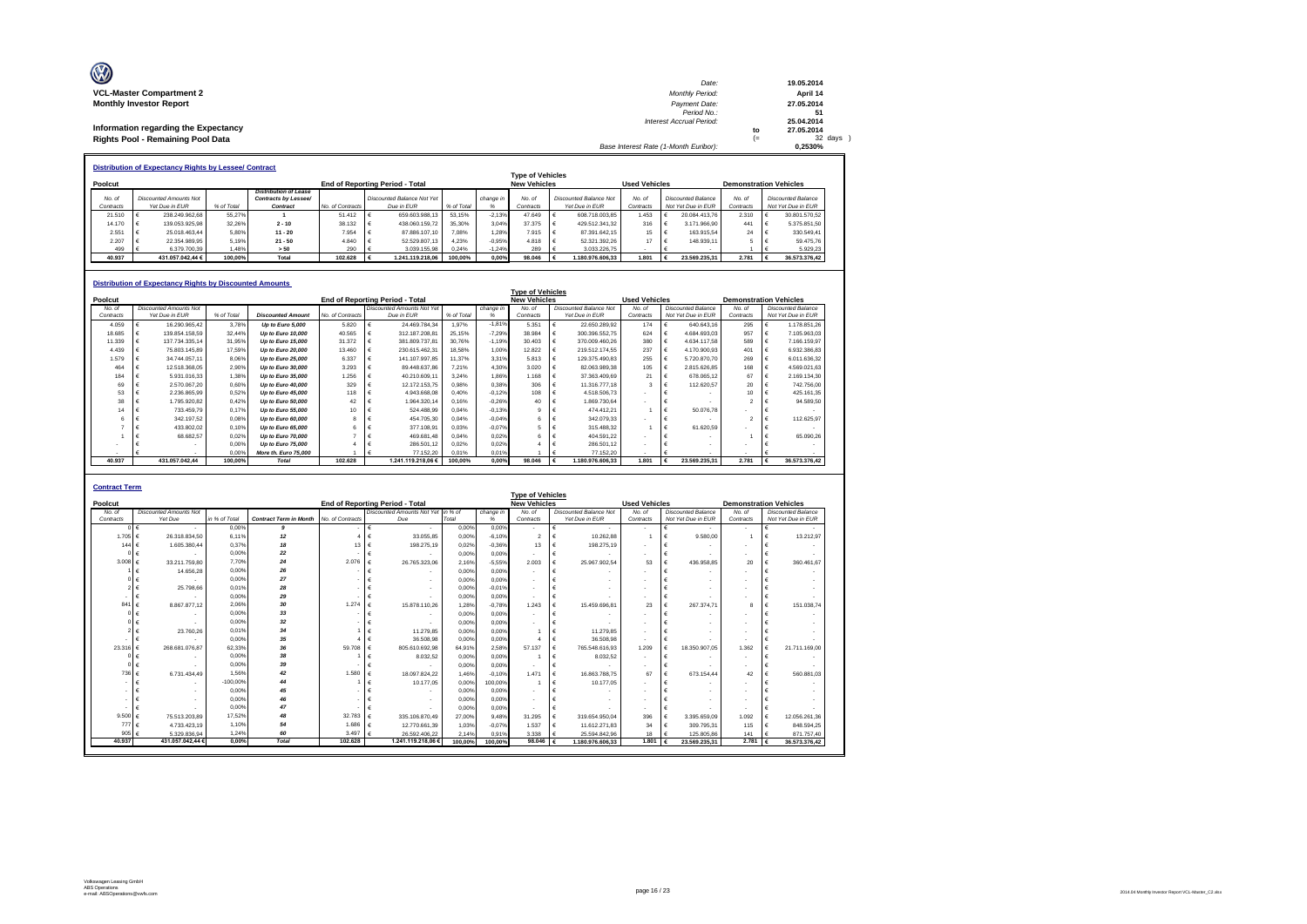| O                                    | Date:                                 |    | 19.05.2014 |
|--------------------------------------|---------------------------------------|----|------------|
| <b>VCL-Master Compartment 2</b>      | <b>Monthly Period:</b>                |    | April 14   |
| <b>Monthly Investor Report</b>       | Payment Date:                         |    | 27.05.2014 |
|                                      | Period No.:                           |    |            |
|                                      | Interest Accrual Period:              |    | 25.04.2014 |
| Information regarding the Expectancy |                                       | to | 27.05.2014 |
| Rights Pool - Remaining Pool Data    |                                       | ′= | 32 days    |
|                                      | Base Interest Rate (1-Month Euribor): |    | 0.2530%    |

|                     | Distribution of Expectancy Rights by Make and Modell |                |                               |                  |                                         |                     |                   | <b>Type of Vehicles</b> |                                                 |                      |                                                 |                     |                                                 |
|---------------------|------------------------------------------------------|----------------|-------------------------------|------------------|-----------------------------------------|---------------------|-------------------|-------------------------|-------------------------------------------------|----------------------|-------------------------------------------------|---------------------|-------------------------------------------------|
| Poolcut             |                                                      |                |                               |                  | End of Reporting Period - Total         |                     |                   | <b>New Vehicles</b>     |                                                 | <b>Used Vehicles</b> | <b>Demonstration Vehicles</b>                   |                     |                                                 |
| No. of<br>Contracts | <b>Discounted Amounts Not</b><br>Yet Due             | in % of Total  | Make/Modell                   | No. of Contracts | Discounted Amounts Not Yel<br>Due       | in % of<br>Total    | change in<br>%    | No. of<br>Contracts     | <b>Discounted Balance Not</b><br>Yet Due in FUR | No. of<br>Contracts  | <b>Discounted Balance</b><br>Not Yet Due in EUR | No. of<br>Contracts | <b>Discounted Balance</b><br>Not Yet Due in EUR |
| 721                 | 2.772.607,78<br>Ġ                                    | 0,64%          | Fox                           | 142              | 596.616,31                              | 0,05%               | $-0,60%$          | 127                     | 540,620.85<br>€                                 | 3                    | 12.150,65<br>€                                  | 12                  | 43.844,81<br>€                                  |
| 2.191               | €<br>12.826.659.38                                   | 2.98%          | Polo                          | 4.539            | €<br>29.976.171,78                      | 2,42%               | $-0,56%$          | 4.436                   | €<br>29.329.375.20                              | 34                   | €<br>193,280.03                                 | 69                  | €<br>453.516.55                                 |
| 3.036               | Ē<br>26.877.521,90                                   | 6,24%          | Golf                          | 10.988           | 98.593.434,72<br>€                      | 7,94%               | 1,71%             | 10.680                  | €<br>96.075.008,04                              | 177                  | $\epsilon$<br>1.310.687,18                      | 131                 | €<br>1.207.739,50                               |
| 2.130               | ¢<br>17 039 646 06                                   | 3 95%          | <b>Golf Variant</b>           |                  | E                                       | 0,009               | $-3,95%$          |                         | €                                               |                      | $\epsilon$                                      |                     | €                                               |
| 674                 | ¢<br>5 885 669 15                                    | 1.37%          | <b>Golf Plus</b>              |                  | €                                       | 0.00%               | $-1.37%$          |                         | €                                               |                      | $\epsilon$                                      |                     | €                                               |
|                     | €                                                    | 0.00%          | <b>Golf Cabrio</b>            |                  | $\overline{\phantom{a}}$                | 0,009<br>0.20%      | 0,00%             |                         | €                                               |                      | €                                               |                     | €                                               |
| 90                  | €<br>998.274,24                                      | 0,23%          | Eos<br>lotta                  | 194              | €<br>2.512.028.85                       | 0.10%               | $-0,03%$          | 183                     | €<br>2.394.158,09                               | 6                    | $\in$<br>54.095.78                              | 5                   | €<br>63,774.98                                  |
| 11<br>5             | €<br>81.467,52<br>€<br>29.489,71                     | 0.02%<br>0,01% | <b>New Beetle</b>             | 140<br>416       | €<br>1.229.722,71<br>€<br>4.103.328,43  | 0.339               | 0,08%<br>0,32%    | 88<br>384               | €<br>796.113,23<br>€<br>3.759.769,60            | 47<br>$\overline{7}$ | €<br>392.267,17<br>$\epsilon$<br>66.983,62      | 5<br>25             | €<br>41.342,31<br>€<br>276.575,21               |
| 11                  | €<br>93.710.56                                       | 0.02%          | <b>New Beetle Cabrio</b>      |                  | €                                       | 0,009               | $-0,02%$          |                         | €                                               |                      | €                                               |                     | €                                               |
| 643                 | $\epsilon$<br>7.248.012,84                           | 1,68%          | Passat                        | 12.243           | €<br>139.379.438,77                     | 11,239              | 9,55%             | 11.907                  | €<br>135.670.914,95                             | 210                  | $\in$<br>2.257.157,71                           | 126                 | €<br>1.451.366,11                               |
| 3.883               | $\epsilon$<br>37.292.650.65                          | 8.65%          | <b>Passat Variant</b>         |                  | €                                       | 0,009               | $-8.65%$          |                         | ¢                                               |                      | $\epsilon$                                      |                     | €                                               |
| 176                 | $\epsilon$<br>1.869.639,21                           | 0,43%          | Scirocco                      | 162              | 1.873.815,39<br>€                       | 0.15%               | $-0,28%$          | 151                     | 1.761.062,44<br>€                               | 5                    | $\epsilon$<br>51.457,77                         | $\,6\,$             | €<br>61.295,18                                  |
| 1 1 7 0             | €<br>10.459.333,63                                   | 2 43%          | Touran                        | 4.179            | 41.601.270,43<br>€                      | 3,359               | 0,93%             | 4 1 2 4                 | €<br>41.120.278.62                              | 31                   | $\epsilon$<br>243.575,89                        | 24                  | €<br>237.415,92                                 |
| 975                 | $\epsilon$<br>11.892.982.13                          | 2.76%          | Tiguan                        | 4.034            | €<br>54.598.126,26                      | 4.40%               | 1,64%             | 3.962                   | €<br>53,705,516.41                              | $22\,$               | $\epsilon$<br>236,877.98                        | 50                  | $\epsilon$<br>655.731.87                        |
| 183                 | $\epsilon$<br>1.702.394,60                           | 0,39%          | Sharan                        | 1.893            | €<br>27.287.637,12                      | 2,209               | 1,80%             | 1.864                   | €<br>26.933.926,27                              | $\overline{7}$       | $\epsilon$<br>82.576,80                         | 22                  | €<br>271.134,05                                 |
| 232                 | €<br>3.663.999,99                                    | 0.85%          | Touareg                       | 1.398            | €<br>32.247.604,60                      | 2.60%               | 1,75%             | 1.303                   | €<br>30.276.496,57                              | 36                   | $\in$<br>712.724,66                             | 59                  | $\epsilon$<br>1.258.383.37                      |
|                     | €                                                    | 0.00%          | up!                           | 3.208            | €<br>16.423.002,07                      | 1,329               | 1,32%             | 3.147                   | €<br>16.117.680,66                              | 8                    | $\in$<br>38,706.80                              | 53                  | €<br>266.614.61                                 |
| 573                 | 14.308.603.93                                        | 3.329          | Phaeton                       | 552              | 13 497 729 40                           | 1,09%               | $-2.239$          | 92                      | 3 243 515 51                                    | 458                  | 10 208 620 26                                   | $\mathfrak{p}$      | 45 593 61                                       |
| 16.704              | 155.042.663,28<br>c                                  | 35,97%         | <b>VW</b>                     | 44.088           | 463.919.926,84                          | 37,38%              | 1.41%             | 42.448                  | 441.724.436,46                                  | 1.051                | 15.861.162,30<br>€                              | 589                 | 6.334.328,08<br>€                               |
| 2.933               | 16.474.528,84 €                                      | 3,82%          | Caddy                         | 6.063            | 39.081.896,30<br>€                      | 3,159               | $-0,679$          | 5852                    | 37.938.408,60<br>€                              | 76                   | 417.386,09<br>€                                 | 135                 | 726.101,61<br>€                                 |
| 2.656               | 21 963 719 12 6                                      | 5 10%          | <b>Transporter</b>            | 7 0 1 2          | 75 485 770 13<br>€                      | 6,08%               | 0.99%             | 6.587                   | €<br>71 132 774 31                              | 207                  | $\epsilon$<br>2 130 967 25                      | 218                 | €<br>2 222 028 57                               |
| 1.180               | $ \epsilon$<br>10.917.917.33 €                       | 0.00%<br>2.53% | Amarok<br>Crafter             | 375<br>2927      | 4.558.166,76<br>€<br>30.650.525,37<br>€ | 0,379<br>2,47       | 0.379<br>$-0,06%$ | 323<br>2807             | 3.976.011,45<br>€<br>29.648.124,65<br>€         | 10<br>43             | €<br>94.573.94<br>€<br>301.920.64               | 42<br>77            | €<br>487.581,37<br>700.480,08<br>€              |
|                     |                                                      | 0,00%          | LT                            |                  |                                         | 0.00%               | 0,00%             |                         |                                                 |                      |                                                 |                     |                                                 |
| 6.771               | 5.623,50 €<br>49.361.788,79                          | 11,45%         | <b>VWN</b>                    | 16.377           | 149.776.358,56                          | 12.07%              | 0,62%             | 15.569                  | €<br>142.695.319,01                             | 336                  | €<br>2.944.847,92                               | 472                 | €<br>4.136.191,63                               |
|                     |                                                      | 0.00%          | Audi A1                       | 1.814            | €<br>15.965.481.79                      | 1,29%               | 1,299             | 1.666                   | €<br>14.653.323.73                              | 26                   | €<br>201.925.40                                 | 122                 | €<br>1.110.232.66                               |
| 2.370               | 25.318.315,94<br>Ē                                   | 5.87%          | Audi A3                       | 3.138            | €<br>36,000.226.37                      | 2.90                | $-2,97%$          | 2.997                   | 34.564.676,80<br>€                              | 31                   | €<br>259.281.70                                 | 110                 | €<br>1.176.267.87                               |
|                     | ¢                                                    | 0.00%          | Audi Q3                       | 1.575            | €<br>24.061.044,25                      | 1,949               | 1,94%             | 1.520                   | €<br>23.219.896,79                              | $\overline{1}$       | $\epsilon$<br>8.151,51                          | 54                  | €<br>832.995,95                                 |
| 103                 | €<br>1.278.966.83                                    | 0.30%          | Audi A3 Cabrio                |                  | €                                       | 0.00%               | $-0.30%$          |                         | €                                               |                      | €                                               |                     | €                                               |
| 489                 | €<br>6.376.497,45                                    | 1,48%          | Audi A4                       | 7.952            | €<br>121.550.802,52                     | 9,79%               | 8,31%             | 7.730                   | €<br>118.495.322,86                             | 92                   | €<br>1.079.340,89                               | 130                 | €<br>1.976.138,77                               |
| 3.939               | $\epsilon$<br>55 568 275 61                          | 12.89%         | Audi A4 Avant                 |                  | €                                       | 0,009               | $-12.89%$         |                         | €                                               |                      | $\epsilon$                                      |                     | €                                               |
| $\mathbf{Q}$        | $\epsilon$<br>100.078.8                              | 0,02%          | Audi A4 Cabrio                |                  | €                                       | 0.00%               | $-0,02%$          |                         | €                                               |                      | $\epsilon$                                      |                     | €                                               |
| 798                 | $\epsilon$<br>13.553.463.57                          | 3,14%          | Audi A5                       | 2.620            | €<br>51.255.876,11                      | 4,139               | 0,99%             | 2.459                   | €<br>48.162.016,45                              | 31                   | $\epsilon$<br>462.697,34                        | 130                 | $\epsilon$<br>2.631.162,32                      |
| 277                 | €<br>5.473.541,95                                    | 1,27%          | Audi A5 Cabrio                |                  | E                                       | 0,009               | $-1,27%$          |                         | €                                               |                      | $\epsilon$                                      |                     | €                                               |
| 1.433               | €<br>25.422.358,62                                   | 5,90%          | Audi O5                       | 2.061            | 41.525.005,35<br>E                      | 3,359               | $-2,55%$          | 1.959                   | €<br>39.503.515,81                              | 11                   | $\in$<br>179.806,13                             | 91                  | $\epsilon$<br>1.841.683,41                      |
| 612                 | €<br>8.992.279.98                                    | 2,09%          | Audi A6                       | 7.904            | €<br>175.425.789,82                     | 14,13%              | 12,05%            | 7.511                   | €<br>167.381.019,23                             | 71                   | €<br>988.458,98                                 | 322                 | €<br>7.056.311,61                               |
| 2.071               | Ē<br>34.595.715,21<br>¢                              | 8,03%          | Audi A6 Avant<br>Audi A7      |                  | ¢                                       | 0,00%<br>1,68%      | $-8,03%$          | 682                     | €                                               | $\overline{7}$       | €<br>$\epsilon$                                 |                     | €<br>€                                          |
| 415                 | ¢<br>10.629.771.82                                   | 0.00%<br>2.47% | Audi Q7                       | 754<br>705       | 20.903.336,71<br>19 114 076 00<br>€     | 1,54%               | 1,68%<br>$-0.93%$ | 663                     | €<br>19.023.625,09<br>¢<br>18 084 807 20        | $\overline{7}$       | 138.309,35<br>$\epsilon$<br>120 255 69          | 65<br>35            | 1.741.402,27<br>€<br>909.013.11                 |
| 176                 | €<br>5.090.336.45                                    | 1,18%          | Audi A8                       | 294              | €<br>10.203.542.34                      | 0,829               | $-0,36%$          | 212                     | €<br>7.659.590.49                               | $\mathbf{Q}$         | €<br>209.826.58                                 | 73                  | €<br>2.334.125.27                               |
|                     | €                                                    | 0.00%          | Audi R8                       | 34               | €                                       | 0.16%               |                   | 24                      | €                                               | $\overline{4}$       | $\in$                                           | $\,6\,$             | €                                               |
|                     |                                                      |                | Audi TT                       | 361              | 1.924.734,30<br>€<br>5.770.261.27       | 0.46%               | 0,16%<br>0,46%    | 328                     | 1.479.232,76<br>5.251.913,53<br>€               | 5                    | 171.391,98<br>$\in$<br>69.430,13                | 28                  | 274.109,56<br>€<br>448.917,61                   |
| 114                 | €<br>1.576.314,14                                    | 0,37%          | <b>TT Coupé</b>               |                  | €                                       | 0,009               | $-0,37%$          |                         | €                                               |                      | €                                               |                     | €                                               |
| 43                  | 656.154.50                                           | 0,15%          | <b>TT Roadster</b>            |                  |                                         | 0.00%               | $-0,15%$          |                         |                                                 |                      |                                                 |                     |                                                 |
| 12.849              | 194.632.070,88<br>€                                  | 45,15%         | Audi                          | 29.212           | 523.700.176,83                          | 42,20%              | $-2,96%$          | 27.751                  | 497.478.940,74<br>€                             | 295                  | €<br>3.888.875,68                               | 1.166               | 22.332.360,41<br>€                              |
| 488                 | Ē<br>2.486.805,33                                    | 0.58%          | Ibiza                         | 844              | €<br>4.610.551,06                       | 0,379               | $-0.219$          | 729                     | €<br>4.030.531,60                               | 12                   | €<br>59.894,77                                  | 103                 | €<br>520.124,69                                 |
|                     | €                                                    | 0,00%          | Arosa                         |                  | €                                       | 0,00%               | 0,00%             |                         | €                                               |                      | €                                               |                     | €                                               |
| 176                 | $\epsilon$<br>1.305.871.34                           | 0.30%          | Altea                         | 283              | €<br>1990 716 88                        | 0,169               | $-0.149$          | 246                     | €<br>1 759 354 47                               | $\boldsymbol{A}$     | $\epsilon$<br>23 761 27                         | 33                  | €<br>207.601,14                                 |
| 186                 | $\epsilon$<br>1 276 354 13                           | 0.30%          | Leon                          | 366              | $\in$<br>2 606 138 68                   | 0,219               | $-0.09%$          | 313                     | 2 278 069 42<br>€                               | $\mathfrak{p}$       | $\epsilon$<br>10.052.72                         | 51                  | €<br>318 016 54                                 |
| 79                  | $\epsilon$<br>635.448,54                             | 0,15%          | Alhambra                      | 664              | €<br>8.127.682.32                       | 0,659               | 0,51%             | 642                     | €<br>7.905.194.60                               | $\overline{4}$       | $\epsilon$<br>37.044,60                         | 18                  | €<br>185.443.12                                 |
|                     | $\epsilon$                                           | 0.00%          | Mii                           | 233              | €<br>1.001.482,26                       | 0.08%               | 0,08%             | 224                     | €<br>967.364.99                                 |                      | $\epsilon$                                      | $\overline{9}$      | $\epsilon$<br>34.117,27                         |
| 354                 | 3.284.113,74                                         | 0,76%          | Exec                          | 503              | 4.378.962,17                            | 0.35%               | $-0,419$          | 453                     | 3.949.407,44                                    | 3                    | 17.375,80                                       | 47                  | 412.178,93                                      |
| 1.283               | 8.988.593,08<br>€                                    | 2,09%          | Seat                          | 2.893            | 22.715.533,37                           | 1,83%               | $-0.25%$          | 2.607                   | €<br>20.889.922,52                              | 25                   | 148.129,16€                                     | 261                 | €<br>1.677.481,69                               |
| 568                 | €<br>2.530.558.3                                     | 0.599          | Fabia                         | 1.369            | 7.050.127.26                            | 0,57%<br>$0.10^{t}$ | $-0.029$          | 1.268                   | 6,578,876.63<br>€                               | 14                   | €<br>60.627.49                                  | 87                  | €<br>410.623.14                                 |
| 320                 | Ġ<br>1 649 766 05                                    | 0.00%<br>0.38% | Citvao                        | 297              | 1.285.329,78<br>€                       | 0,00%               | 0,10%<br>$-0.389$ | 284                     | 1.228.111,99<br>€                               |                      | €                                               | 13                  | €<br>57.217,79                                  |
| 85                  | ¢<br>€<br>593.971.83                                 | 0.14%          | <b>Fabia Combi</b><br>Octavia | 4.650            | 38.390.739,86<br>€                      | 3.09                | 2,96%             | 4.570                   | €<br>37.765.379,09<br>€                         | 10                   | €<br>€<br>73,607.74                             | 70                  | €<br>551.753,03<br>€                            |
| 1.377               | ¢<br>10.979.819.27                                   | 2.55%          | Octavia Combi                 |                  | E                                       | 0,009               | $-2,55%$          |                         | €                                               |                      | $\epsilon$                                      |                     | €                                               |
|                     | ¢                                                    | 0.00%          | Rapid                         | 10               | £<br>65 320 50                          | 0.019               | 0.01%             | $\mathbf{Q}$            | €<br>58 229 57                                  |                      | €                                               | 1                   | €<br>7.090.93                                   |
| 349                 | 1.689.795.70<br>€                                    | 0.39%          | Roomstei                      | 726              | 3.756.363.57<br>€                       | 0,309               | $-0,09%$          | 700                     | 3.638.885.32<br>€                               | 6                    | €<br>23.361.73                                  | 20                  | €<br>94.116.52                                  |
| 218                 | €<br>2.196.943,44                                    | 0,51%          | <b>Superb</b>                 | 2.074            | €<br>22.010.558,70                      | 1,779               | 1,26%             | 2.011                   | €<br>21.362.220,12                              | 8                    | $\in$<br>64.080,36                              | 55                  | €<br>584.258,22                                 |
| 5                   | €<br>59.327,37                                       | 0.01%          | <b>Superb Combi</b>           |                  | €                                       | 0,00%               | $-0,01%$          |                         | €                                               |                      | €                                               |                     | €                                               |
| 139                 | 1 227 707 8                                          | 0.28%          | Skoda Yeti                    |                  |                                         | 0,009               | $-0.289$          |                         |                                                 |                      |                                                 |                     |                                                 |
| 3.061               | €<br>20.927.889.83                                   | 4,86%          | Skoda                         | 9.126            | 72.558.439,67                           | 5,85%               | 0.99%             | 8.842                   | 70.631.702.72                                   | 38                   | €<br>221,677,32                                 | 246                 | 1.705.059,63<br>€                               |
| 269                 | 2.104.036,58<br>€                                    | 0,49%          | other                         | 932              | 8.448.782,79<br>€                       | 0.68%               | 0,19%             | 829                     | 7.556.284,88                                    | 56                   | 504.542,93<br>€                                 | 47                  | 387.954,98                                      |
| 40.937              | 431.057.042,44                                       | 100,00%        | Total                         | 102.628          | $\epsilon$<br>1.241.119.218,06          | 100,00%             |                   | 98.046                  | 1.180.976.606,33                                | 1.801                | 23.569.235,31                                   | 2.781               | 36.573.376,42                                   |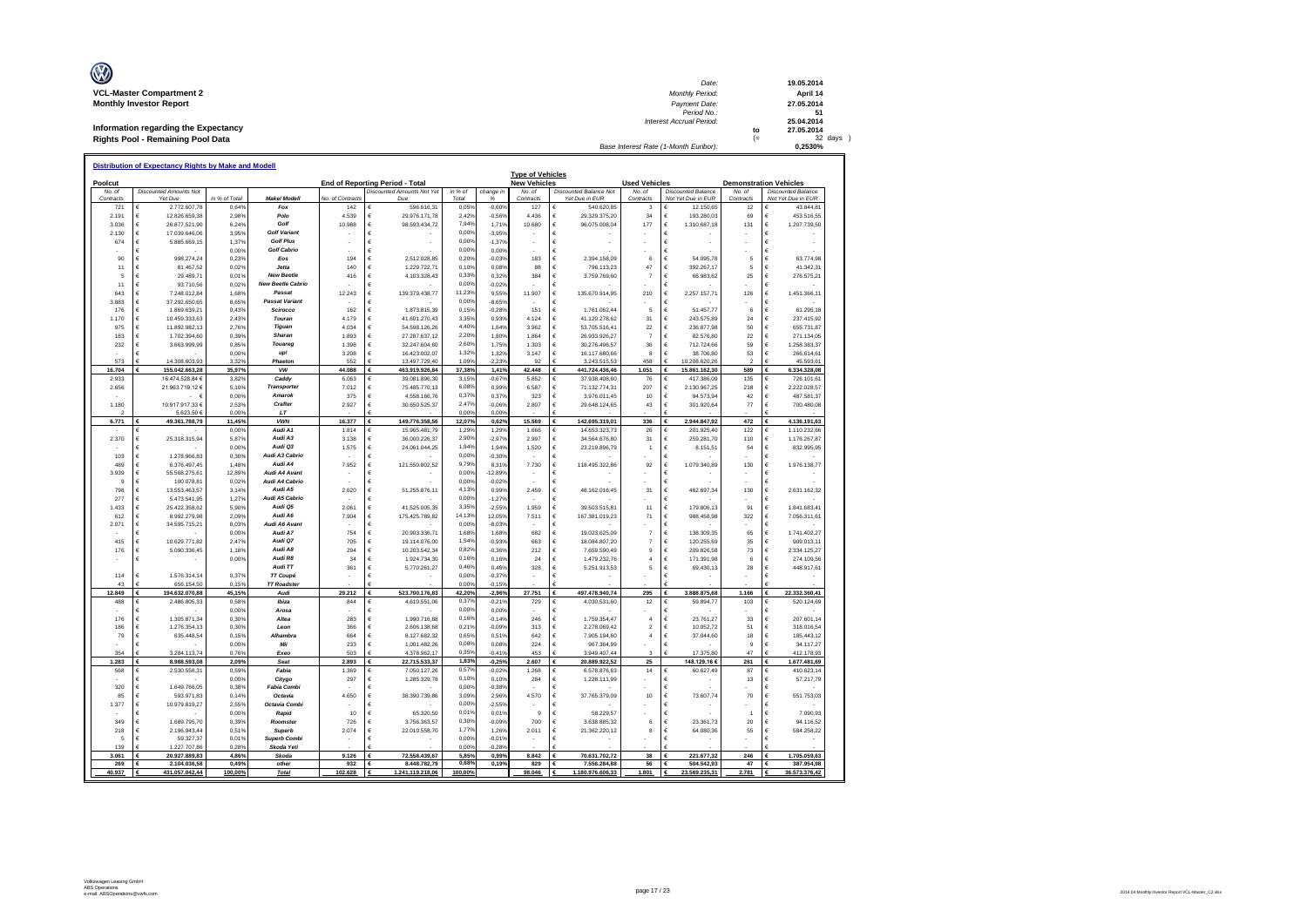| O                                    | Date:                                 |     | 19.05.2014 |
|--------------------------------------|---------------------------------------|-----|------------|
| <b>VCL-Master Compartment 2</b>      | <b>Monthly Period:</b>                |     | April 14   |
| <b>Monthly Investor Report</b>       | Payment Date:                         |     | 27.05.2014 |
|                                      | Period No.:                           |     | 51         |
|                                      | Interest Accrual Period:              |     | 25.04.2014 |
| Information regarding the Expectancy |                                       | to  | 27.05.2014 |
| Rights Pool - Remaining Pool Data    |                                       | $=$ | 32 days    |
|                                      | Base Interest Rate (1-Month Euribor): |     | 0.2530%    |

|           | <b>Geographic distribution of Expectancy Rights</b> |            |                               |                  |                                        |            |           |                         |                               |                      |                           |                               |                           |
|-----------|-----------------------------------------------------|------------|-------------------------------|------------------|----------------------------------------|------------|-----------|-------------------------|-------------------------------|----------------------|---------------------------|-------------------------------|---------------------------|
|           |                                                     |            |                               |                  |                                        |            |           | <b>Type of Vehicles</b> |                               |                      |                           |                               |                           |
| Poolcut   |                                                     |            |                               |                  | <b>End of Reporting Period - Total</b> |            |           | <b>New Vehicles</b>     |                               | <b>Used Vehicles</b> |                           | <b>Demonstration Vehicles</b> |                           |
| No. of    | <b>Discounted Amounts Not</b>                       |            |                               |                  | <b>Discounted Amounts Not Yet</b>      |            | change in | No. of                  | <b>Discounted Balance Not</b> | No. of               | <b>Discounted Balance</b> | No. of                        | <b>Discounted Balance</b> |
| Contracts | Yet Due in EUR                                      | % of Total | <b>Federal State</b>          | No. of Contracts | Due in EUR                             | % of Total |           | Contracts               | Yet Due in EUR                | Contracts            | Not Yet Due in EUR        | Contracts                     | Not Yet Due in EUR        |
| 5.818     | 63.382.878.97                                       | 14.70%     | <b>Baden-Wuerttemberg</b>     | 15.746           | 195.951.078.41                         | 15.79%     | 1.08%     | 15.139                  | 187.637.625.83                | 221                  | 2.757.818.37              | 386                           | 5.555.634.21              |
| 6.692     | 75.130.927.98                                       | 17.43%     | Bavaria                       | 16.931           | 217.112.107.13                         | 17.49%     | 0.06%     | 16.026                  | 205.307.733.57                | 394                  | 4.913.085.70              | 511                           | 6.891.287.86              |
| 1.263     | 13,397,548,66                                       | 3.11%      | <b>Berlin</b>                 | 2.867            | 35.361.184.54                          | 2,85%      | $-0.26%$  | 2.697                   | 32.902.742.95                 | 62                   | 865.639.47                | 108                           | 1.592.802.12              |
| 925       | 8.627.503.80                                        | 2.00%      | <b>Brandenburg</b>            | 2.112            | 23.573.668.82                          | 1.90%      | $-0.10%$  | 1.990                   | 22.081.955.14                 | 57                   | 632.559.28                | 65                            | 859.154.40                |
| 389       | 4.049.037.33                                        | 0.94%      | <b>Bremen</b>                 | 982              | 11.251.980.31                          | 0.91%      | $-0.03%$  | 955                     | 10.862.947.02                 | 13                   | 199.001.47                | 14                            | 190.031.82                |
| 1.362     | 15.233.573.72                                       | 3.53%      | Hamburg                       | 3.311            | 42.132.661.25                          | 3.39%      | $-0.14%$  | 3.214                   | 40.662.688.56                 | 19                   | 249.198.93                | 78                            | 1.220.773,76              |
| 3.543     | 39.748.342,34                                       | 9.22%      | Hesse                         | 8.539            | 106.546.413.09                         | 8,58%      | $-0.64%$  | 8.163                   | 101.638.299.26                | 144                  | 1.953.191.46              | 232                           | 2.954.922.37              |
| 672       | 6.397.079.37                                        | 1.48%      | Mecklenburg-<br>Vorpommern    | 1.636            | 18.077.714.56                          | 1.46%      | $-0.03%$  | 1.553                   | 17.026.687.56                 | 30                   | 386,210.19                | 53                            | 664.816.81                |
| 3,788     | 37.435.339.20                                       | 8.68%      | <b>Lower Saxony</b>           | 9.829            | 110.347.608.04                         | 8.89%      | 0.21%     | 9.355                   | 104.465.104.27                | 211                  | 2.646.330.15              | 263                           | 3.236.173.62              |
| 8.849     | 92.396.738.89                                       | 21.43%     | <b>North Rhine-Westphalia</b> | 22.259           | 272.537.517.49                         | 21.96%     | 0.52%     | 21.377                  | 260.930.352.12                | 353                  | 4.907.272.82              | 529                           | 6.699.892.55              |
| 1.469     | 15.006.654.55                                       | 3.48%      | <b>Rhineland-Palatinate</b>   | 3.420            | 40.433.056.39                          | 3.26%      | $-0.22%$  | 3.256                   | 38.294.874.77                 | 59                   | 771.935.02                | 105                           | 1.366.246.60              |
| 264       | 2.682.607.30                                        | 0.62%      | <b>Saarland</b>               | 565              | 6.813.647.29                           | 0,55%      | $-0.07%$  | 523                     | 6.284.105.80                  | 18                   | 240.523.26                | 24                            | 289.018.23                |
| 2.279     | 22.549.321.16                                       | 5.23%      | Saxonv                        | 5.633            | 62.813.394.51                          | 5.06%      | $-0.17%$  | 5.409                   | 59.876.607.67                 | 76                   | 1.111.209.77              | 148                           | 1.825.577.07              |
| 998       | 9.235.095.77                                        | 2.14%      | Saxony-Anhalt                 | 2.492            | 26.837.820.48                          | 2.16%      | 0.02%     | 2.382                   | 25.399.890.34                 | 42                   | 489.928.17                | 68                            | 948.001.97                |
| 1.353     | 13.850.075.98                                       | 3.21%      | <b>Schleswig-Holstein</b>     | 3.405            | 39.517.394.16                          | 3.18%      | $-0.03%$  | 3.230                   | 37.260.742.51                 | 65                   | 952.262.31                | 110                           | 1.304.389.34              |
| 1.273     | 11.934.317.42                                       | 2.77%      | <b>Thuringia</b>              | 2.896            | 31.759.626.14                          | 2.56%      | $-0.21%$  | 2.773                   | 30.307.434.44                 | 36                   | 477.538,01                | 87                            | 974.653.69                |
|           |                                                     | 0.00%      | <b>Foreian Countries</b>      |                  | 52.345.45                              | 0.00%      | 0.00%     |                         | 36.814.52                     |                      | 15,530.93                 |                               |                           |
| 40.937    | 431.057.042.44                                      | 100.00%    | <b>Total</b>                  | 102,628          | 1.241.119.218.06                       | 100.00%    | 0.00%     | 98.046                  | 1,180,976,606,33              | 1.801                | 23.569.235.31             | 2.781                         | 36,573,376.42             |

#### **Type of Vehicle**

| Poolcut     |                        |               |                           |                  | End of Reporting Period - Total |               |             |
|-------------|------------------------|---------------|---------------------------|------------------|---------------------------------|---------------|-------------|
| No. of      | Discounted Amounts Not |               |                           |                  | Discounted Amounts Not Yet      |               |             |
| Contracts   | Yet Due                | in % of Total | <b>Type of Vehicles</b>   | No. of Contracts | Due                             | in % of Total | change in % |
| 37.861 $6$  | 395.059.489.11         | 91.65%        | <b>New Vehicles</b>       | 98,046           | 1.180.976.606.33                | 95.15%        | 3.51%       |
| $2.057 \in$ | 22.320.167.68          | 5.18%         | <b>Used Vehicles</b>      | 1.801            | 23.569.235.31                   | 1.90%         | $-3.28%$    |
| 1.019 $6$   | 13.677.385.65          | 3.17%         | <b>Demonstr.</b> Vehicles | 2.781            | 36.573.376.42                   | 2.95%         | $-0.23%$    |
| 40.937 €    | 431.057.042.44         | 100.00%       | <b>Total</b>              | 102.628          | 1.241.119.218.06                | 100.00%       | 0.00%       |

#### **Age of Vehicles**

| Poolcut                 |                               |               |                              |                  | <b>End of Reporting Period - Total</b> |               |           |                         |                               |                      |                           |           |                               |
|-------------------------|-------------------------------|---------------|------------------------------|------------------|----------------------------------------|---------------|-----------|-------------------------|-------------------------------|----------------------|---------------------------|-----------|-------------------------------|
| No. of                  | <b>Discounted Amounts Not</b> |               |                              |                  | <b>Discounted Amounts Not Yet</b>      |               |           |                         |                               |                      |                           |           |                               |
| Contracts               | Yet Due                       | in % of Total |                              | No. of Contracts | Due                                    | in % of Total |           | change in %             |                               |                      |                           |           |                               |
| 37,861 €                | 395.059.489.11                | 91.65%        | <b>New Vehicles</b>          | 98,046 €         | 1.180.976.606.33                       |               | 95.15%    | 3,51%                   |                               |                      |                           |           |                               |
| 37.86                   | 395.059.489.11                | 91,65%        | $= 1$ year                   | 98.046           | 1.180.976.606.33                       |               | 95,15%    | 3.51%                   |                               |                      |                           |           |                               |
|                         |                               | 0.00%         | $1-2$ yrs                    |                  |                                        |               | 0,00%     | 0,00%                   |                               |                      |                           |           |                               |
|                         |                               | 0.00%         | $2-3$ yrs                    |                  |                                        |               | 0,00%     | 0,00%                   |                               |                      |                           |           |                               |
|                         |                               | 0.00%         | > 3yrs                       |                  | $\overline{\phantom{a}}$               |               | 0,00%     | 0,00%                   |                               |                      |                           |           |                               |
| 2.057 €                 | 22.320.167.68                 | 5,18%         | <b>Used vehicles</b>         | 1.801 €          | 23.569.235.31                          |               | 1,90%     | $-3,28%$                |                               |                      |                           |           |                               |
| 469                     | 4.462.130,26                  | 1.04%         | $= 1$ year                   |                  | 11.021,76                              |               | 0,00%     | $-1,03%$                |                               |                      |                           |           |                               |
| 1.009 €                 | 11.284.632.92                 | 2,62%         | $1-2$ yrs                    | 76               | 813.358.43                             |               | 0,07%     | $-2,55%$                |                               |                      |                           |           |                               |
| 359                     | 4.934.611.37                  | 1,14%         | $2-3$ yrs                    | 769              | 9.270.449.52                           |               | 0,75%     | $-0.40%$                |                               |                      |                           |           |                               |
| 220 €                   | 1.638.793.13                  | 0,38%         | > 3yrs                       | 955              | 13,474,405.60                          |               | 1,09%     | 0,71%                   |                               |                      |                           |           |                               |
|                         |                               |               |                              |                  |                                        |               |           |                         |                               |                      |                           |           |                               |
| 1.019                   | 13,677,385,65€                | 3.17%         | <b>Demonstation Vehicles</b> | 2.781 €          | 36,573,376.42                          |               | 2,95%     | $-0,23%$                |                               |                      |                           |           |                               |
| 40.937                  | 431.057.042,44                | 100,00%       | <b>Total</b>                 | 102.628 €        | 1.241.119.218,06                       |               | 100,00%   | 0,00%                   |                               |                      |                           |           |                               |
|                         |                               |               |                              |                  |                                        |               |           |                         |                               |                      |                           |           |                               |
|                         |                               |               |                              |                  |                                        |               |           |                         |                               |                      |                           |           |                               |
| <b>Type of Contract</b> |                               |               |                              |                  |                                        |               |           |                         |                               |                      |                           |           |                               |
|                         |                               |               |                              |                  |                                        |               |           | <b>Type of Vehicles</b> |                               |                      |                           |           |                               |
| Poolcut                 |                               |               |                              |                  | <b>End of Reporting Period - Total</b> |               |           | <b>New Vehicles</b>     |                               | <b>Used Vehicles</b> |                           |           | <b>Demonstration Vehicles</b> |
| No. of                  | <b>Discounted Amounts Not</b> |               |                              |                  | <b>Discounted Amounts Not Yet</b>      |               | change in | No. of                  | <b>Discounted Balance Not</b> | No. of               | <b>Discounted Balance</b> | No. of    | <b>Discounted Balance</b>     |
| Contracts               | Yet Due                       | in % of Total | <b>Type of Contract</b>      | No. of Contracts | Due in EUR                             | % of Total    |           | Contracts               | Yet Due in EUR                | Contracts            | Not Yet Due in EUR        | Contracts | Not Yet Due in EUR            |

| rvoicut          |                               |               |                                   | Eliu VI Reporting Feriog - Total | <b>INGM ACITIOLS</b>              |            |           |            | <b>USCU VEHICLES</b>          |                  | <b>DEININISH AUVIL VEHICLES</b> |           |                           |
|------------------|-------------------------------|---------------|-----------------------------------|----------------------------------|-----------------------------------|------------|-----------|------------|-------------------------------|------------------|---------------------------------|-----------|---------------------------|
| No. of           | <b>Discounted Amounts Not</b> |               |                                   |                                  | <b>Discounted Amounts Not Yet</b> |            | change in | No. of     | <b>Discounted Balance Not</b> | No. of           | <b>Discounted Balance</b>       | No. of    | <b>Discounted Balance</b> |
| Contracts        | Yet Due                       | in % of Total | <b>Type of Contract</b>           | No. of Contracts                 | Due in EUR                        | % of Total |           | Contracts  | Yet Due in EUR                | Contracts        | Not Yet Due in EUR              | Contracts | Not Yet Due in EUR        |
| 1.641 $\epsilon$ | 12.417.715.71                 | 2.88%         | <b>Open End Lease</b><br>Contract | 1.834                            | 14.114.741.12                     | 1.14%      | $-1.74%$  | $.442 -$   | 11.273.252.00                 | 179 <sub>e</sub> | 1.460.476.56                    | 213       | 1.381.012.56              |
| 39.296 €         | 418.639.326.73                | 97.12%        | <b>Closed End Contract</b>        | 100.794 € €                      | 1.227.004.476.94                  | 98.86%     | 1.74%     | 96.604 € € | 1.169.703.354.33              | 1.6226           | 22.108.758.75                   | 2.568     | 35.192.363.86             |
| 40.937 €         | 431.057.042.44                | 100.00%       | <b>Total</b>                      | 102.628                          | 1.241.119.218.06                  | 100.00%    | 0.00%     | $98.046$ 6 | 1.180.976.606.33              | 1,801 €          | 23.569.235.31                   | 2.781 €   | 36.573.376.42             |
|                  |                               |               |                                   |                                  |                                   |            |           |            |                               |                  |                                 |           |                           |
|                  |                               |               |                                   |                                  |                                   |            |           |            |                               |                  |                                 |           |                           |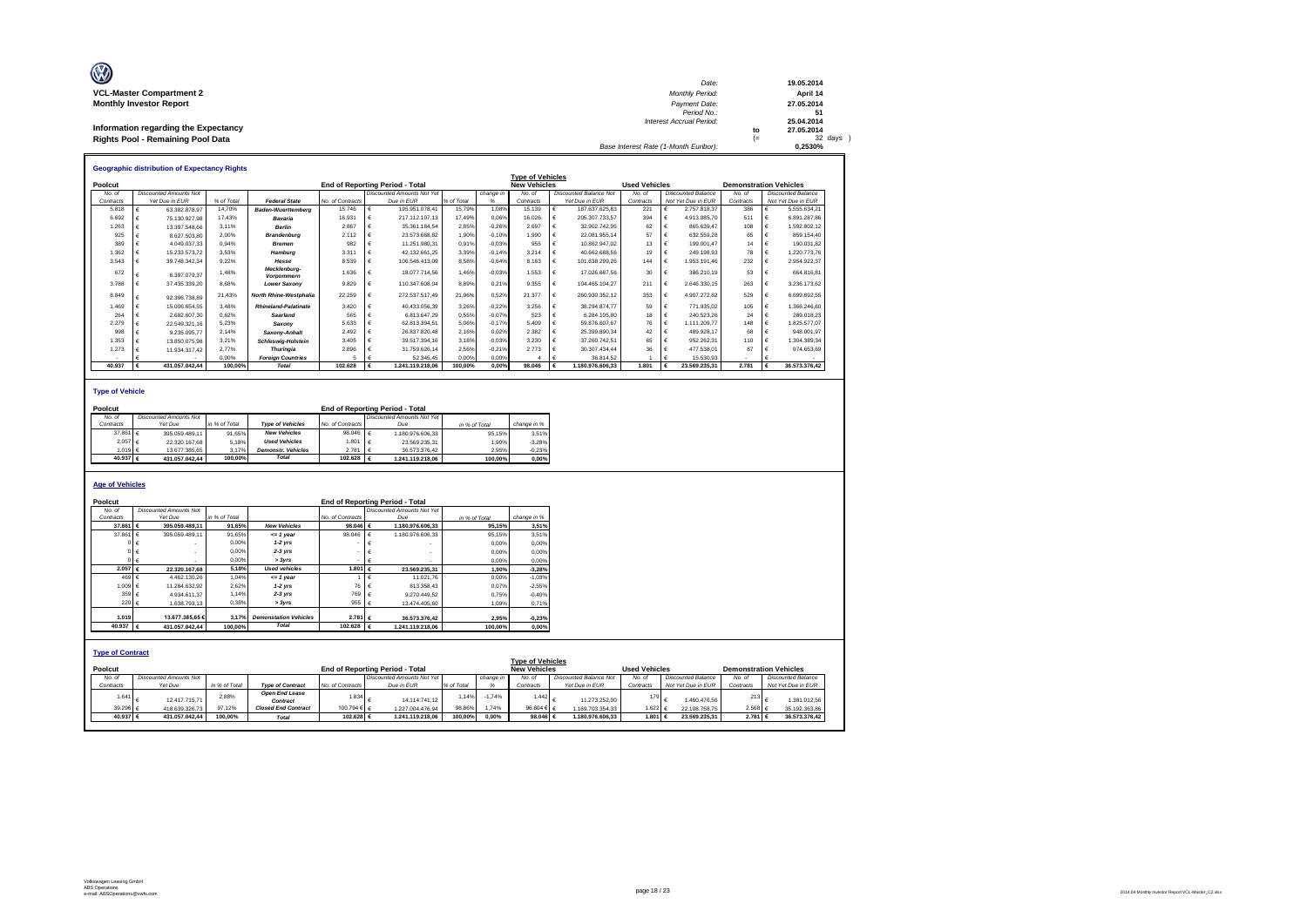| O                                    | Date:                                 | 19.05.2014 |
|--------------------------------------|---------------------------------------|------------|
| <b>VCL-Master Compartment 2</b>      | <b>Monthly Period:</b>                | April 14   |
| <b>Monthly Investor Report</b>       | Payment Date:                         | 27.05.2014 |
|                                      | Period No.:                           |            |
|                                      | <b>Interest Accrual Period:</b>       | 25.04.2014 |
| Information regarding the Expectancy |                                       | 27.05.2014 |
| Rights Pool - Remaining Pool Data    |                                       | 32 days )  |
|                                      | Base Interest Rate (1-Month Euribor): | 0.2530%    |

|           | <b>Distribution by Industry of Expectancy Rights</b> |               |                                                                                        |                  |                                        |         |           |                         |                               |                      |                            |           |                               |
|-----------|------------------------------------------------------|---------------|----------------------------------------------------------------------------------------|------------------|----------------------------------------|---------|-----------|-------------------------|-------------------------------|----------------------|----------------------------|-----------|-------------------------------|
|           |                                                      |               |                                                                                        |                  |                                        |         |           | <b>Type of Vehicles</b> |                               |                      |                            |           |                               |
| Poolcut   |                                                      |               |                                                                                        |                  | <b>End of Reporting Period - Total</b> |         |           | <b>New Vehicles</b>     |                               | <b>Used Vehicles</b> |                            |           | <b>Demonstration Vehicles</b> |
| No. of    | <b>Discounted Amounts Not</b>                        |               |                                                                                        |                  | Discounted Amounts Not Yet In % of     |         | change in | No. of                  | <b>Discounted Amounts Not</b> | No. of               | <b>Discounted Amounts</b>  | No. of    | <b>Discounted Amounts</b>     |
| Contracts | Yet Due                                              | in % of Total | Industry                                                                               | No. of Contracts | Due                                    | Total   |           | Contracts               | Yet Due                       | Contracts            | Not Yet Due                | Contracts | Not Yet Due                   |
| 257       | 2.519.571.21                                         | 0.58%         | <b>Aariculture/Forestrv</b>                                                            | 698              | 8.404.906.30                           | 0.68%   | $-0.09%$  | 662                     | 8.011.942.17                  | $12 \quad \epsilon$  | 103.256.16                 | $24 \in$  | 289,707.97                    |
| 566       | 6.162.558.95                                         | 1.43%         | <b>Chemical Industry</b>                                                               | 1.248            | 15.324.817.62                          | 1,23%   | 0,19%     | 1.233                   | 15.112.216.24<br>€            |                      | 96.371.72                  |           | 116,229.66                    |
| 1.204     | 12.049.572,89                                        | 2.80%         | <b>Information Technology</b>                                                          | 5.525            | 72.025.149,28                          | 5,80%   | $-3,01%$  | 5.351                   | 69.610.434.63                 | 77                   | 1.096.620,19               | 97        | 1.318.094,46                  |
| 3.839     | 36.316.564.21                                        | 8.43%         | <b>Construction</b>                                                                    | 10.860           | 121.230.584.58                         | 9.77%   | $-1.34%$  | 10.281                  | 114.656.489.06<br>€           | 208                  | .938.023.32                | 371       | 4.636.072,20                  |
| 987       | 9.016.331,36                                         | 2.09%         | <b>Energy/Mining</b>                                                                   | 1.413            | 16.194.961.59                          | 1.30%   | 0.79%     | 1.360                   | 15.570.455,02<br>€            | 21                   | 243.160.63                 | 32        | 381.345,94                    |
| 2.030     | 24.508.697.13                                        | 5.69%         | <b>Financial Services</b>                                                              | 3,888            | 54.111.659.44                          | 4,36%   | 1.33%     | 3.695                   | 51.040.322,19<br>€            | 83                   | .459.331,05                | 110       | 1.612.006,20                  |
| 689       | 7.057.651.11                                         | 1.64%         | <b>Hotel and Restaurant</b><br>Industry                                                | 1.677            | 20.472.220.41                          | 1.65%   | $-0,01%$  | 1.521                   | 18.362.986.59                 | 51                   | 598,180.76                 | 105       | 1.511.053.06                  |
| 7.298     | 78.089.686.97                                        | 18.12%        | <b>Manufacturing Industry</b>                                                          | 20.011           | 248.449.239,29                         | 20.02%  | $-1.90%$  | 19.385                  | 240.492.851.06                | 256                  | 3.159.695,04               | 370       | 4.796.693,19                  |
| 6.970     | 79.809.772.87                                        | 18.51%        | <b>Other Services</b>                                                                  | 15.884           | 210.093.356.93                         | 16,93%  | 1.59%     | 15.112                  | 198.483.459.87<br>I€          | 314                  | 4.855.236,26               | 458       | 6.754.660,80                  |
| 9.772     |                                                      | 21.93%        | <b>Public Administration.</b><br><b>Education, Health Care.</b><br><b>Public Serv.</b> | 18.153           |                                        | 15.97%  | 5.96%     | 17,284                  |                               | 306                  |                            | 563       |                               |
|           | 94.510.204,43                                        |               |                                                                                        |                  | 198.176.529.54                         |         |           |                         | 187.159.459.07                |                      | 4.207.281,94               |           | 6.809.788.53<br>€             |
| 6.945     | 77.372.066.20                                        | 17.95%        | Retail/Wholesale                                                                       | 17,401           | 209.173.360.45                         | 16.85%  | 1,10%     | 16.639                  | $\epsilon$<br>199.335.071.70  | 318                  | 3.793.494.18<br>$\epsilon$ | 444       | 6.044.794.57                  |
|           |                                                      | 0.00%         | <b>Real Estate</b>                                                                     | 2.406            | 28.738.130.57                          | 2,32%   | $-2,32%$  | 2.262                   | 26.783.645.65<br>$\epsilon$   | 55                   | 802.465.57                 | 89        | 1.152.019.35                  |
| ۰         |                                                      | 0,00%         | Transportation                                                                         | 2.693            | 30.561.964.33                          | 2,46%   | $-2,46%$  | 2.550                   | 28.881.600.88<br>€            | 69                   | 865,872.11                 | 74        | 814.491.34                    |
| 305       | 2.779.524,35                                         | 0.64%         | Private                                                                                |                  |                                        | 0,00%   | 0.64%     |                         |                               |                      |                            |           |                               |
| 75        | 864,840.76                                           | 0.20%         | Other                                                                                  | 77 <sup>1</sup>  | 8.162.337.73                           | 0.66%   | $-0.46%$  | 711                     | 7.475.672.20<br>I€            | 24                   | 350.246.38                 | 36        | 336.419,15                    |
| 40.937 €  | 431.057.042.44                                       | 100.00%       | <b>Total</b>                                                                           | 102.628          | 1.241.119.218.06                       | 100,00% | 0,00%     | 98,046                  | 1,180,976,606,33              | 1.801                | 23.569.235.31              | 2.781     | 36.573.376,42                 |

| <b>Top 10 Lessees</b> |                                          |               |                |                  |                                           |          |           |                                                |                                          |                      |                                          |                               |                                          |  |
|-----------------------|------------------------------------------|---------------|----------------|------------------|-------------------------------------------|----------|-----------|------------------------------------------------|------------------------------------------|----------------------|------------------------------------------|-------------------------------|------------------------------------------|--|
| Poolcut               |                                          |               |                |                  | End of Reporting Period - Total           |          |           | <b>Type of Vehicles</b><br><b>New Vehicles</b> |                                          | <b>Used Vehicles</b> |                                          | <b>Demonstration Vehicles</b> |                                          |  |
| No. of<br>Contracts   | <b>Discounted Amounts Not</b><br>Yet Due | in % of Total | Top 10 Lessees | No. of Contracts | Discounted Amounts Not Yet in % of<br>Due | Total    | change in | No. of<br>Contracts                            | <b>Discounted Amounts Not</b><br>Yet Due | No. of<br>Contracts  | <b>Discounted Amounts</b><br>Not Yet Due | No. of<br>Contracts           | <b>Discounted Amounts</b><br>Not Yet Due |  |
| 60                    | 1.234.721.87                             | 0.29%         |                | 68               | 754.217.45                                | 0.06%    | $-0.23%$  | 67                                             | 748.288.22                               | . .                  | $\overline{\phantom{a}}$                 |                               | 5.929.23                                 |  |
| 63                    | 991.393.77                               | 0.23%         |                | 58 €             | 636,512.56                                | 0.05%    | $-0.18%$  | 58 €                                           | 636.512.56                               | $\sim$               | $\overline{\phantom{a}}$                 |                               | $\overline{\phantom{a}}$                 |  |
| 61                    | 957.316.85                               | 0.22%         |                | 66 €             | 609,849.77                                | 0.05%    | $-0.17%$  | 66 €                                           | 609.849.77                               | <b>COL</b>           |                                          |                               | $\overline{\phantom{a}}$                 |  |
| 52                    | 802.592.91                               | 0.19%         |                | 42 €             | 548,290.00                                | 0.04%    | $-0.14%$  | 40 €                                           | 524.378.71                               |                      | 23.911.29                                |                               | ۰                                        |  |
| 62                    | 771.194.22                               | 0.18%         |                | $34 \in$         | 496.446.61                                | 0.04%    | $-0.14%$  | $34 \in$                                       | 496.446.61                               |                      |                                          |                               |                                          |  |
| 44                    | 659,203.87                               | 0.15%         |                | 40 €             | 495.109.41                                | 0.04%    | $-0.11%$  | 39 €                                           | 487.473.32                               |                      | ٠                                        |                               | 7.636.09                                 |  |
| 46                    | 619,350.01                               | 0.14%         |                | 29 €             | 484.505.25                                | 0.04%    | $-0.10%$  | 29 €                                           | 484.505.25                               |                      |                                          |                               |                                          |  |
| 57                    | 610.754.63                               | 0.14%         |                | $32 \in$         | 483.573.82                                | 0.04%    | $-0.10%$  | $32 \in$                                       | 483.573.82                               |                      |                                          |                               |                                          |  |
| 44                    | 598.005.45                               | 0.14%         |                | 40 €             | 482.818.96                                | 0.04%    | $-0.10%$  | 40 €                                           | 482.818.96                               |                      |                                          |                               |                                          |  |
| 49                    | 568,170.84                               | 0.13%         |                | $35 \in$         | 480.562.94                                | 0.04%    | $-0.09%$  | 35 <sup>6</sup>                                | 480.562.94                               |                      |                                          |                               |                                          |  |
| 538                   | 7.812.704,42                             | 1.81%         | <b>Total</b>   | 444              | 5,471,886,77                              | $-0.93%$ | $-1.37%$  | 440                                            | 5.434.410.16                             | $\overline{2}$       | 23.911.29                                | $\mathbf{2}$                  | 13.565,32                                |  |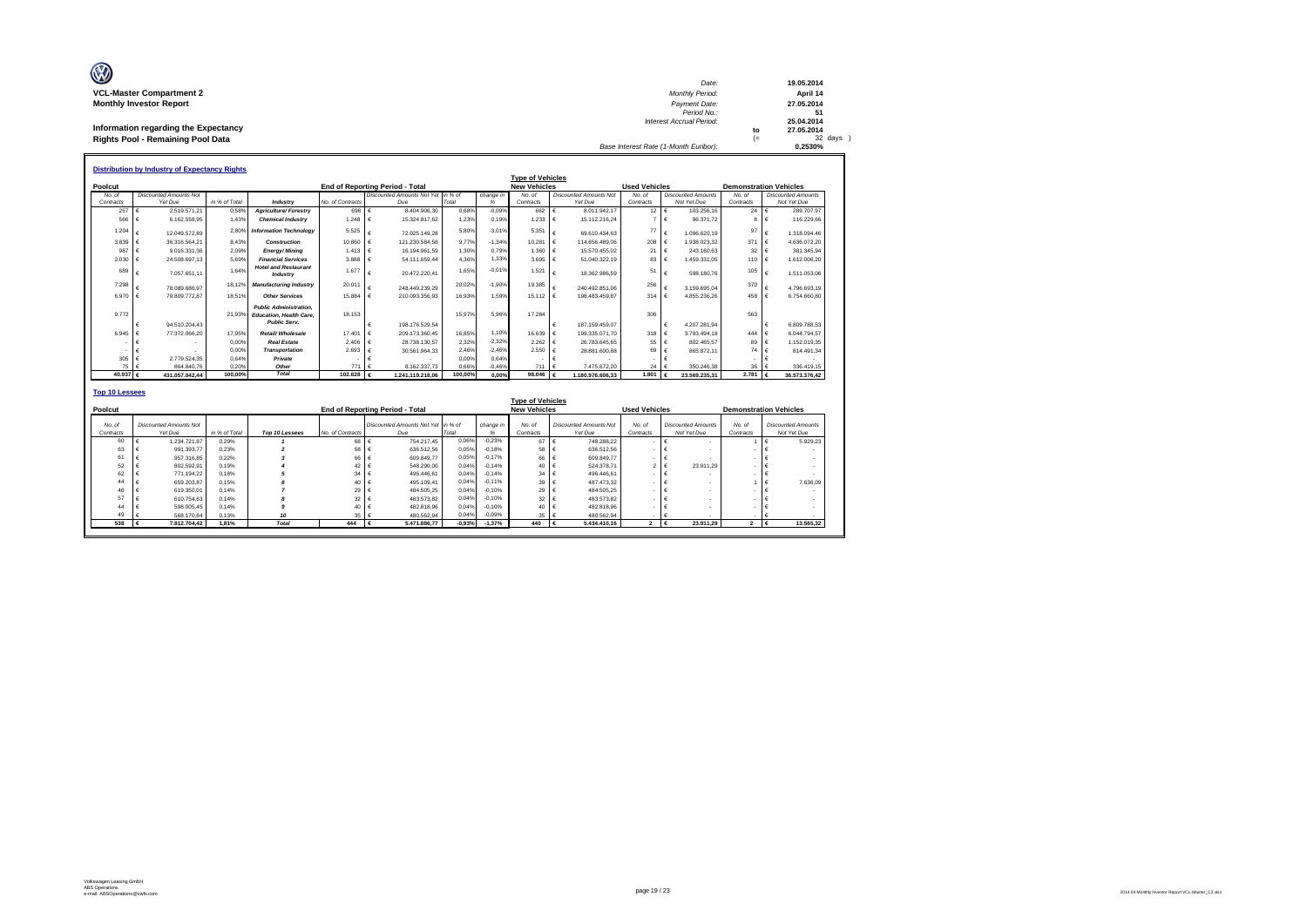

*Reporting Date:* **19.05.2014 VCL-Master Compartment 2** *Monthly Period:* **30.04.2014 Monthly Investor Report** *Payment Date:* **27.05.2014** *Period No.:* **51** *Interest Accrual Period:* **25.04.2014 to 27.05.2014 32** *Base Interest Rate (1-Month Euribor):* **0,253**

**Contracts in Arrears I. \*)**

| <b>Contracts in Arrears *)</b> | <b>Reporting Period - Total</b> |   |                                                          |        |                                                      |   |                                                                 |                                                           | <b>New Vehicles</b>        |   |                                                                 | <b>Used Vehicles</b>       |       |                                                                 |                            | <b>Demonstration Vehicles</b> |                                                                 |  |
|--------------------------------|---------------------------------|---|----------------------------------------------------------|--------|------------------------------------------------------|---|-----------------------------------------------------------------|-----------------------------------------------------------|----------------------------|---|-----------------------------------------------------------------|----------------------------|-------|-----------------------------------------------------------------|----------------------------|-------------------------------|-----------------------------------------------------------------|--|
| by month                       | No. of<br><b>Contracts</b>      |   | <b>Delinguent</b><br><b>Discounted</b><br><b>Balance</b> |        | <b>Future</b><br><b>Discounted</b><br><b>Balance</b> |   | <b>Total Outstanding</b><br><b>Discounted</b><br><b>Balance</b> | in % of<br><b>Discounted</b><br>Poolbalance<br><b>EoP</b> | No. of<br><b>Contracts</b> |   | <b>Total Outstanding</b><br><b>Discounted</b><br><b>Balance</b> | No. of<br><b>Contracts</b> |       | <b>Total Outstanding</b><br><b>Discounted</b><br><b>Balance</b> | No. of<br><b>Contracts</b> |                               | <b>Total Outstanding</b><br><b>Discounted</b><br><b>Balance</b> |  |
| not overdue                    | 260                             | € | $\sim$                                                   | €      | 3.154.877,41                                         | € | 3.154.877,41                                                    | 0,25%                                                     | 254                        | € | 3.043.067,09                                                    | 3                          | €     | 64.063,48                                                       | 3                          | €                             | 47.746,84                                                       |  |
| 1-month overdue                | 1.037                           | € | $\overline{\phantom{0}}$                                 | €      | 11.801.792,62                                        | € | 11.801.792.62                                                   | 0,95%                                                     | 962                        | € | 11.002.498,32                                                   | 33                         | €     | 321.086,26                                                      | 42                         | €                             | 478.208,04                                                      |  |
| 2-month overdue                | 314                             | € | $\sim$                                                   | €      | $4.080.948.57 \in$                                   |   | 4.080.948.57                                                    | 0.33%                                                     | 283                        | € | 3.614.936.68                                                    | 15                         | $\in$ | 220.706,79                                                      | 16                         | €                             | 245.305,10                                                      |  |
| 3-month overdue                | 166                             | € | $\overline{\phantom{0}}$                                 | €      | 1.910.475,72                                         | € | 1.910.475,72                                                    | 0,15%                                                     | 147                        | € | 1.644.954,37                                                    | 12                         | €     | 157.380,63                                                      | $\overline{7}$             | €                             | 108.140,72                                                      |  |
| 4-month overdue                | 88                              | € | $\overline{\phantom{0}}$                                 | €      | 1.154.293.61                                         | € | 1.154.293,61                                                    | 0,09%                                                     | 78                         | € | 1.034.405.51                                                    | $\overline{2}$             | €     | 9.037,93                                                        | 8                          | €                             | 110.850,17                                                      |  |
| 5-month overdue                | 70                              | € | $\sim$                                                   | €      | 763.444,42                                           | € | 763.444,42                                                      | 0,06%                                                     | 65                         | € | 708.472,75                                                      | $\overline{2}$             | €     | 6.919,01                                                        | 3                          | €                             | 48.052,66                                                       |  |
| 6-month overdue                | 47                              | € | $\sim$                                                   | €      | 613.580,58                                           | € | 613.580,58                                                      | 0,05%                                                     | 40                         | € | 530.530,58                                                      | $\overline{4}$             | €     | 45.285,10                                                       | 3                          | €                             | 37.764,90                                                       |  |
| 7-month overdue                | 33                              | € | $\sim$                                                   | €      | 324.166,34                                           | € | 324.166,34                                                      | 0.03%                                                     | 31                         | € | 300.045,10                                                      | $\overline{2}$             | €     | 24.121,24                                                       |                            | €                             |                                                                 |  |
| 8-month overdue                | 29                              | € | $\sim$                                                   | €      | 310.412,11                                           | € | 310.412,11                                                      | 0.03%                                                     | 25                         | € | 243.507,45                                                      | 3                          | €     | 49.062,36                                                       |                            | €                             | 17.842,30                                                       |  |
| 9-month overdue                | 30                              | € | $\overline{\phantom{0}}$                                 | €      | 286.948,36                                           | € | 286.948,36                                                      | 0,02%                                                     | 24                         | € | 233.794,32                                                      | 3                          | €     | 17.245,64                                                       | 3                          | €                             | 35.908,40                                                       |  |
| 10-month overdue               | 8                               |   | $\overline{\phantom{0}}$                                 | €      | 110.426,70                                           | € | 110.426,70                                                      | 0,01%                                                     | 6                          | € | 74.817,16                                                       | ٠                          | €     |                                                                 | $\overline{2}$             | €                             | 35.609,54                                                       |  |
| > 10-month overdue             | 32                              |   | $\overline{\phantom{0}}$                                 | €      | 346.214,70                                           | € | 346.214,70                                                      | 0,03%                                                     | 27                         | € | 264.979,18                                                      |                            | €     |                                                                 | 5                          | €                             | 81.235,52                                                       |  |
|                                | 2.114                           | € | $\sim$                                                   | €      | 24.857.581,14 €                                      |   | 24.857.581,14                                                   | 2,00%                                                     | 1.942                      | € | 22.696.008.51                                                   | 79 l                       | €     | 914.908,44                                                      | 93                         | €                             | 1.246.664,19                                                    |  |
| by Status                      |                                 |   |                                                          |        |                                                      |   |                                                                 |                                                           |                            |   |                                                                 |                            |       |                                                                 |                            |                               |                                                                 |  |
| Delinguent                     | 1.637                           | € |                                                          |        | 19.280.279.83 €                                      |   | 19.280.279.83                                                   | 1.55%                                                     |                            |   |                                                                 |                            |       |                                                                 |                            |                               |                                                                 |  |
| <b>Terminated</b>              | 477                             | € |                                                          | $ \in$ | 5.577.301,31 €                                       |   | 5.577.301,31                                                    | 0,45%                                                     |                            |   |                                                                 |                            |       |                                                                 |                            |                               |                                                                 |  |
| (Early) Settlements -          |                                 |   |                                                          |        |                                                      |   |                                                                 |                                                           |                            |   |                                                                 |                            |       |                                                                 |                            |                               |                                                                 |  |
| Not Paid in Full               |                                 | € | $\sim 100$                                               | €      |                                                      | € |                                                                 | 0,00%                                                     |                            |   |                                                                 |                            |       |                                                                 |                            |                               |                                                                 |  |
| Total                          | 2.114                           | € |                                                          | - €    |                                                      |   | 24.857.581.14 € 24.857.581.14                                   | 2,00%                                                     |                            |   |                                                                 |                            |       |                                                                 |                            |                               |                                                                 |  |
|                                |                                 |   |                                                          |        |                                                      |   |                                                                 |                                                           |                            |   |                                                                 |                            |       |                                                                 |                            |                               |                                                                 |  |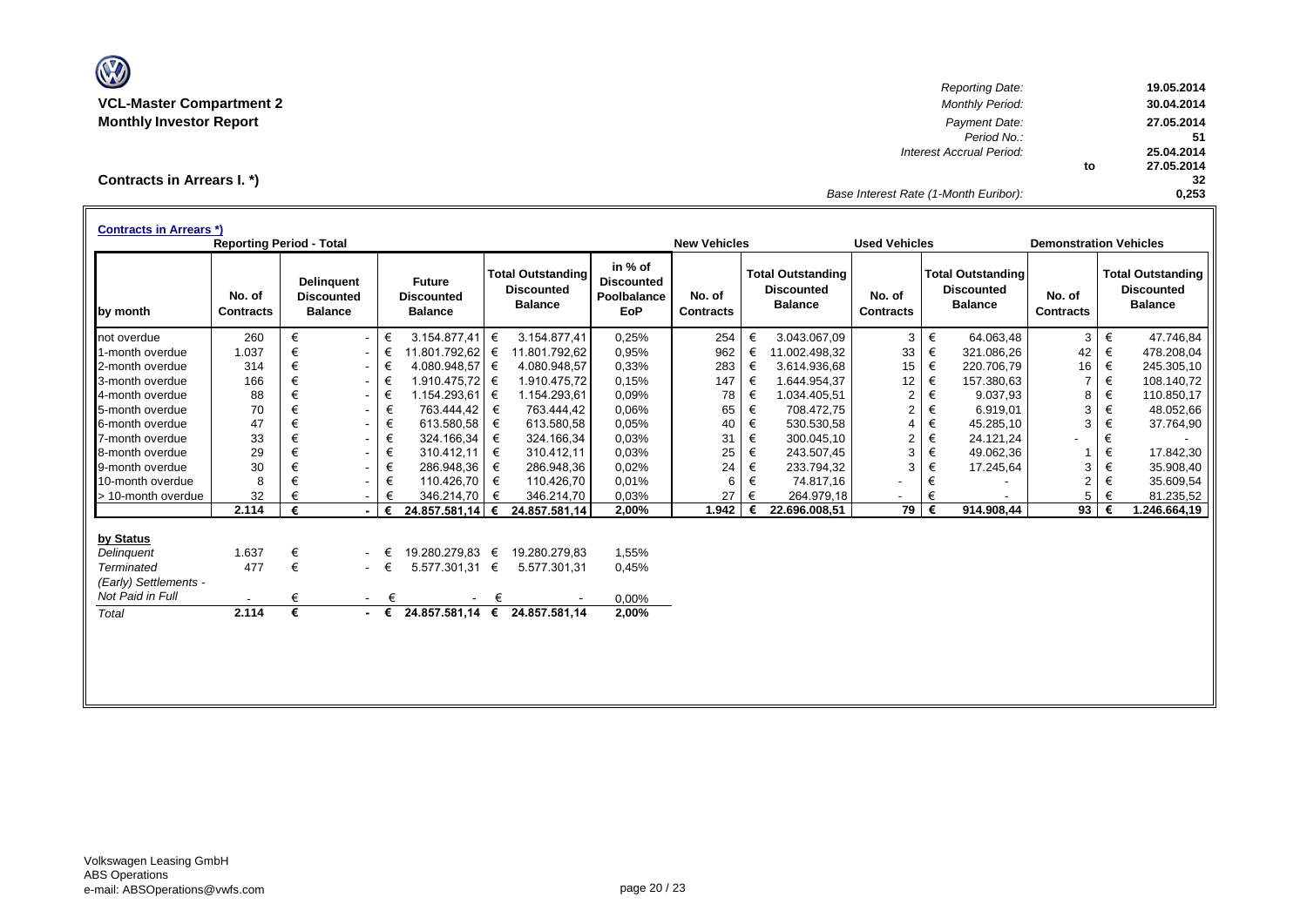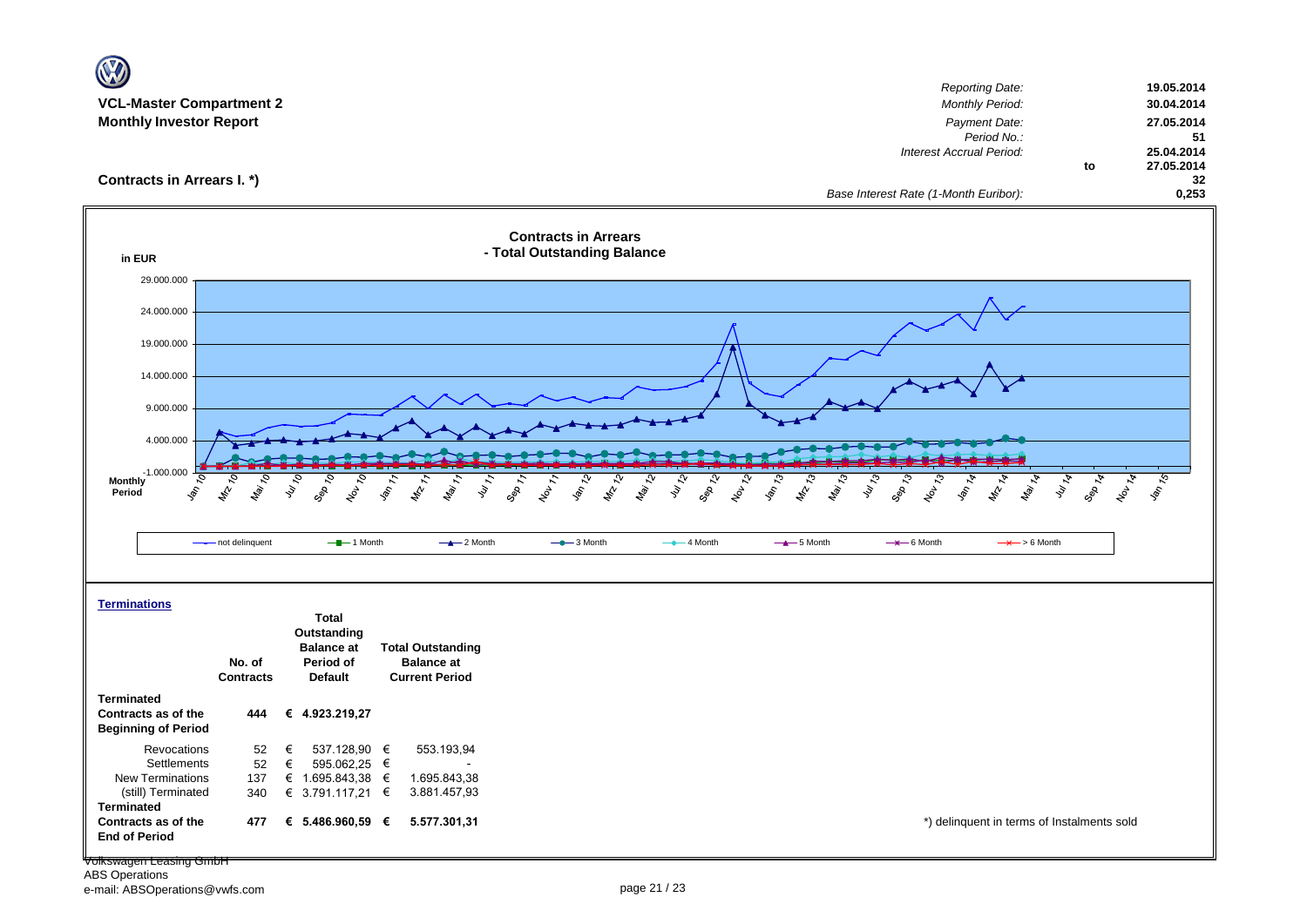|                                                                                     | Date:                    | 19.05.2014 |
|-------------------------------------------------------------------------------------|--------------------------|------------|
| <b>VCL-Master Compartment 2</b>                                                     | <b>Monthly Period:</b>   | April 14   |
| <b>Monthly Investor Report</b>                                                      | Payment Date:            | 27.05.2014 |
|                                                                                     | Period No.:              | 51         |
|                                                                                     | Interest Accrual Period: | 25.04.2014 |
| <b>Write Offs</b> *                                                                 | to                       | 27.05.2014 |
| *these figures refer to Write Offs effective for VCL Master S.A. Compartment 1 only | Rate (1-Month            |            |
| (incl. those contracts whose RV has not been sold to Compartment 2)                 | Euribor):                | 0.2530%    |
| <b>Cumulative Net Losses</b>                                                        |                          |            |

|                                                     | No. of<br>Contracts *) | Amount of<br><b>Default</b>       |
|-----------------------------------------------------|------------------------|-----------------------------------|
| Defaulted Contracts registered in current Period    | 84                     | 303.345.41<br>€<br>€ 7.498.138.11 |
| Cumulative Defaulted Contracts incl. current Period | 1.935                  |                                   |

#### **Losses by Monthly Period**

 $\overline{\phantom{a}}$ 

|                                 |                           | Write-Offs of<br>the Monthly Period | <b>Cumulative Write-Offs</b> |                   |  |  |  |  |
|---------------------------------|---------------------------|-------------------------------------|------------------------------|-------------------|--|--|--|--|
| <b>Monthly</b><br><b>Period</b> | Number of<br>Contracts *) | <b>Write-Offs</b>                   | Number of<br>Contracts *)    | <b>Write-Offs</b> |  |  |  |  |
| Dec 09                          |                           |                                     |                              |                   |  |  |  |  |
| <b>Jan 10</b>                   | $\blacksquare$            | $\overline{\phantom{a}}$            | $\mathbf{r}$                 | $\blacksquare$    |  |  |  |  |
| Feb 10                          | $\overline{\phantom{a}}$  | $\overline{\phantom{a}}$            | $\blacksquare$               |                   |  |  |  |  |
| Mar 10                          |                           |                                     |                              |                   |  |  |  |  |
| Apr 10                          | $\blacksquare$            | $\blacksquare$                      | $\blacksquare$               | $\overline{a}$    |  |  |  |  |
| May 10                          | $\overline{\phantom{a}}$  | $\blacksquare$                      | $\overline{a}$               |                   |  |  |  |  |
| <b>Jun 10</b>                   | ÷,                        |                                     |                              |                   |  |  |  |  |
| <b>Jul 10</b>                   | $\blacksquare$            | $\blacksquare$                      | $\blacksquare$               |                   |  |  |  |  |
| Aug 10                          | 9                         | 50.295,01                           | 9                            | 50.295,01         |  |  |  |  |
| Sep 10                          | $\overline{2}$            | 8.071,60                            | 11                           | 58.366,61         |  |  |  |  |
| Oct 10                          | $\overline{7}$            | 30.954,84                           | 18                           | 89.321,45         |  |  |  |  |
| Nov 10                          | 15                        | 70.163,12                           | 33                           | 159.484,57        |  |  |  |  |
| Dec 10                          | 11                        | 71.387,33                           | 44                           | 230.871,90        |  |  |  |  |
| Jan 11                          | 16                        | 73.685,61                           | 60                           | 304.557,51        |  |  |  |  |
| Feb 11                          | 7                         | 34.411,99                           | 67                           | 338.969,50        |  |  |  |  |
| <b>Mar 11</b>                   | $\overline{9}$            | 62.592,15                           | 76                           | 401.561,65        |  |  |  |  |
| Apr 11                          | 15                        | 86.288,20                           | 91                           | 487.849,85        |  |  |  |  |
| May 11                          | 20                        | 101.111,11                          | 111                          | 588.960,96        |  |  |  |  |
| Jun 11                          | 42                        | 172.816,37                          | 153                          | 761.777,33        |  |  |  |  |
| $\overline{J}$ ul 11            | 31                        | 152.827,80                          | 184                          | 914.605,13        |  |  |  |  |
| Aug 11                          | 18                        | 80.559,83                           | 202                          | 995.164,96        |  |  |  |  |
| Sep 11                          | 34                        | 188.002,31                          | 236                          | 1.183.167,27      |  |  |  |  |
| Oct 11                          | 18                        | 73.464,24                           | 254                          | 1.256.631,51      |  |  |  |  |
| Nov 11                          | 56                        | 213.523,67                          | 310                          | 1.470.155,18      |  |  |  |  |
| Dec 11                          | 45                        | 152.121,74                          | 355                          | 1.622.276,92      |  |  |  |  |
| Jan 12                          | 60                        | 193.538,76                          | 415                          | 1.815.815,68      |  |  |  |  |
| Feb 12                          | 37                        | 162.341,73                          | 452                          | 1.978.157,41      |  |  |  |  |
| <b>Mar 12</b>                   | 73                        | 214.516,98                          | 525                          | 2.192.674,39      |  |  |  |  |
| Apr 12                          | 53                        | 162.973,38                          | 578                          | 2.355.647,77      |  |  |  |  |
| <b>May 12</b>                   | 14                        | 68.864,93                           | 592                          | 2.424.512,70      |  |  |  |  |
| <b>Jun 12</b>                   | 38                        | 153.404,88                          | 630                          | 2.577.917,58      |  |  |  |  |
| <b>Jul 12</b>                   | 35                        | 113.867,54                          | 665                          | 2.691.785,12      |  |  |  |  |
| Aug 12                          | 47                        | 177.292,45                          | 712                          | 2.869.077,57      |  |  |  |  |
| Sep 12                          | 54                        | 177.080,66                          | 766                          | 3.046.158,23      |  |  |  |  |
| Oct 12                          | 59                        | 225.031,79                          | 825                          | 3.271.190,02      |  |  |  |  |
| Nov 12                          | 45                        | 170.377,61                          | 870                          | 3.441.567,63      |  |  |  |  |
| Dec 12                          | 65                        | 245.057,95                          | 935                          | 3.686.625,58      |  |  |  |  |
|                                 | <b>Total</b>              | <b>Total</b>                        |                              |                   |  |  |  |  |
|                                 | 935                       | 3.686.625,58                        |                              |                   |  |  |  |  |
|                                 |                           |                                     |                              |                   |  |  |  |  |